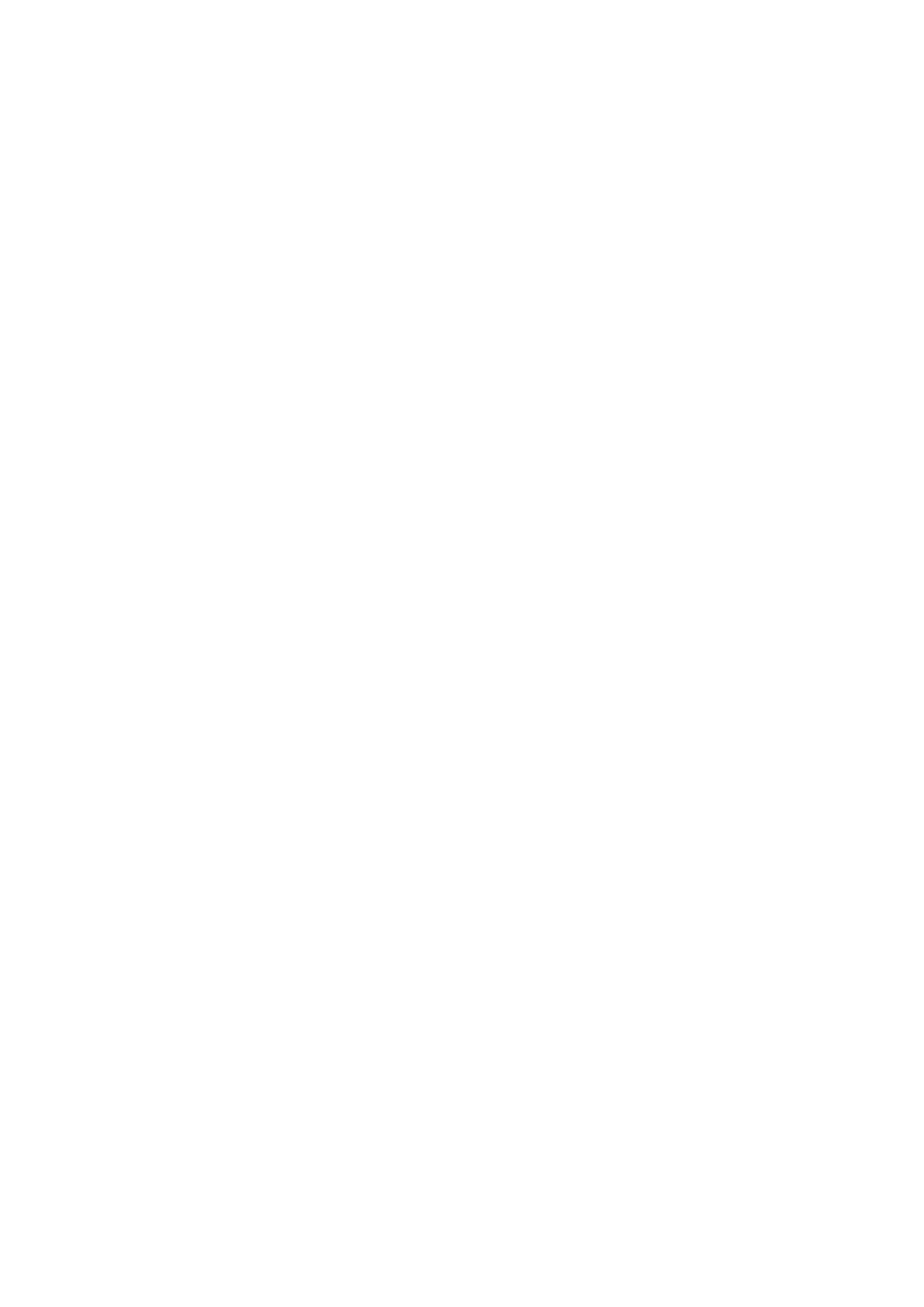

## **DIRECTORATE GENERAL FOR INTERNAL POLICIES POLICY DEPARTMENT A: ECONOMIC AND SCIENTIFIC POLICY**

# **Legal implications of the EU-US trade and investment partnership (TTIP) for the** *Acquis Communautaire* **and the ENVI relevant sectors that could be addressed during negotiations**

## **STUDY**

## **Abstract**

This study discusses the potential impact of the Transatlantic Trade and Investment Partnership agreement on the EU *acquis* in the areas of the environment and food safety. It recommends, in particular, that the European Parliament pay very close attention to the precise wording of provisions regarding the environment, food safety, and investment set out in the final text to ensure that both parties are able to maintain the environmental and consumer protection standards they deem appropriate, as provided for in the European Commission's negotiating mandate.

**IP/A/ENVI/ST/2013-09 October 2013 PE 507.492 EN**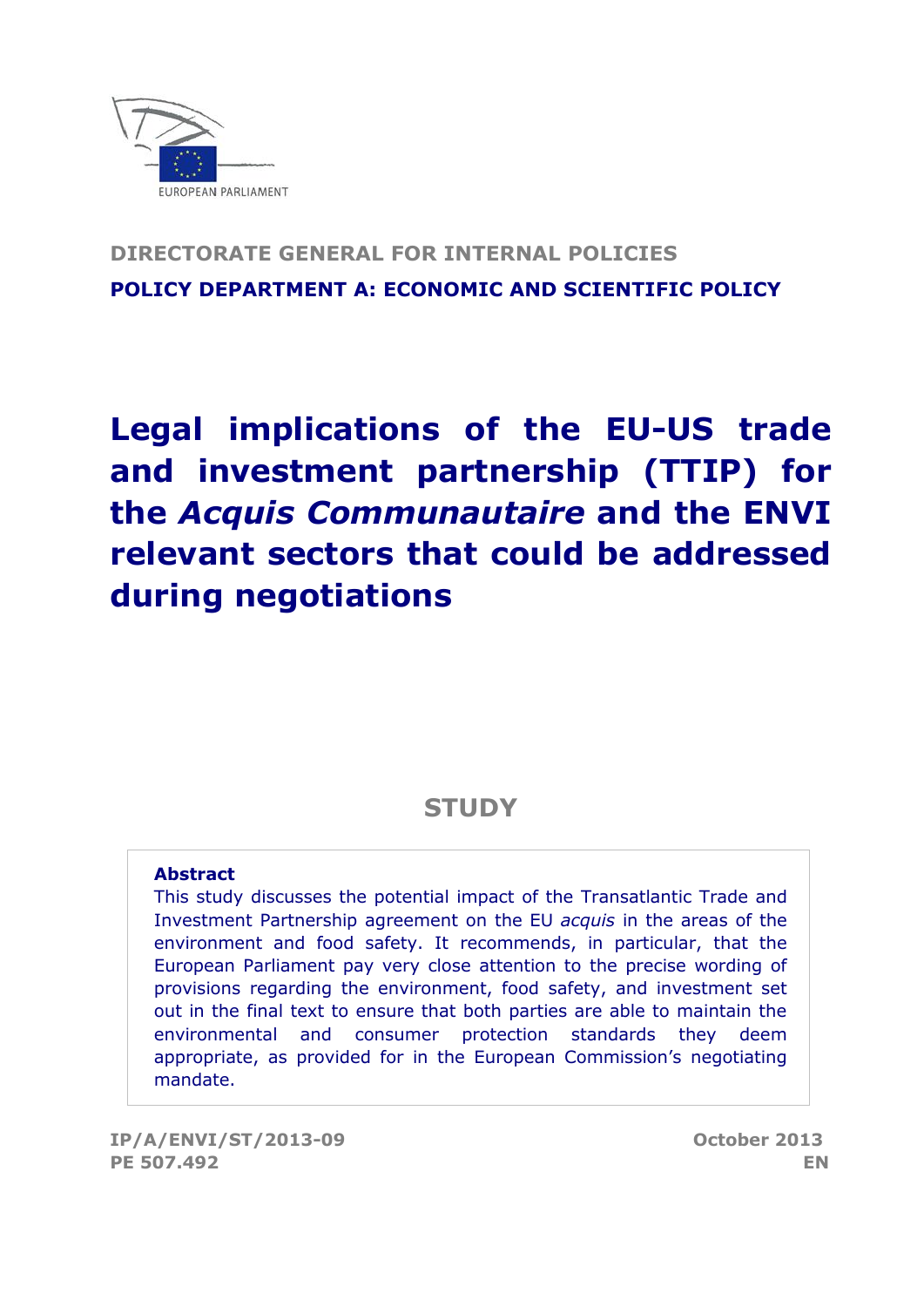This document was requested by the European Parliament's Committee on the Environment, Public Health and Food Safety.

#### **AUTHORS** 1

Mrs Christiane Gerstetter, Ecologic institute Mr Michael Mehling, Ecologic Institute Mr Andrew Eberle, Ecologic Institute Mrs Katherine Salès, BIO Intelligence Service

#### **RESPONSIBLE ADMINISTRATOR**

Mr Lorenzo Vicario Policy Department A: Economic and Scientific Policy European Parliament B-1047 Brussels E-mail: [Poldep-Economy-Science@europarl.europa.eu](mailto:Poldep-Economy-Science@europarl.europa.eu)

#### **LINGUISTIC VERSIONS**

Original: EN

#### **ABOUT THE EDITOR**

To contact the Policy Department or to subscribe to its monthly newsletter please write to: Poldep-Economy-Science@europarl.europa.eu

Manuscript completed in October 2013. © European Union, 2013.

This document is available on the Internet at: <http://www.ep.europa.eu/studies>

#### **DISCLAIMER**

 $\overline{a}$ 

The opinions expressed in this document are the sole responsibility of the authors and do not necessarily represent the official position of the European Parliament.

Reproduction and translation for non-commercial purposes are authorised, provided the source is acknowledged and the publisher is given prior notice and sent a copy.

<sup>1</sup> The authors would like to thank Shailendra Mudgal, BIO Intelligence Service [\(www.biois.com\)](http://www.biois.com/), for a review of this study and Katharina Klaas (Ecologic Institute) for research assistance.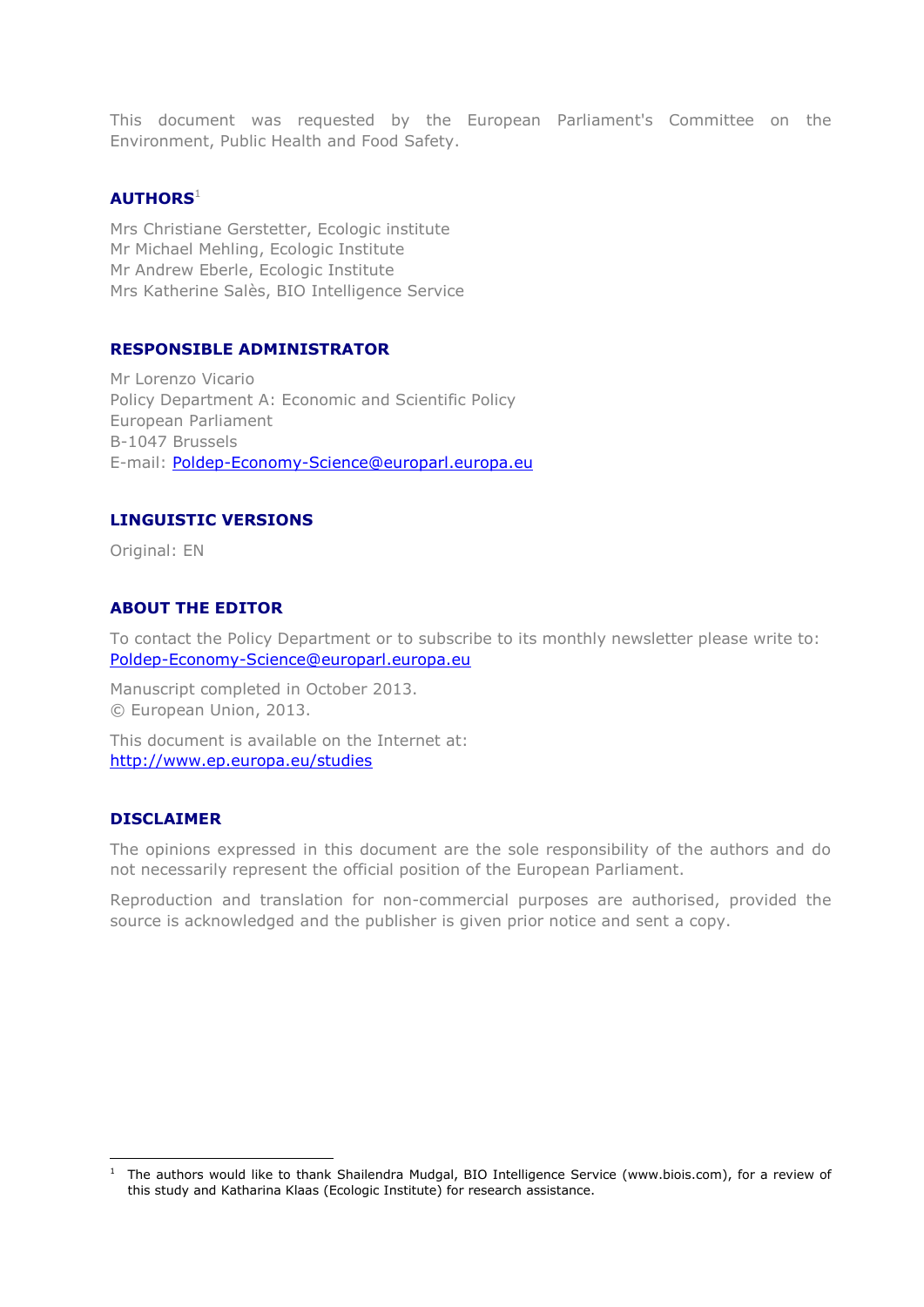| <b>CONTENTS</b>                                                                                                      |    |
|----------------------------------------------------------------------------------------------------------------------|----|
| <b>LIST OF ABBREVIATIONS</b>                                                                                         | 4  |
| <b>EXECUTIVE SUMMARY</b>                                                                                             | 6  |
| <b>1. INTRODUCTION</b>                                                                                               | 8  |
| THE LEGAL EFFECT OF INTERNATIONAL TRADE AND INVESTMENT<br>2.<br><b>AGREEMENTS IN THE EU LEGAL ORDER</b>              | 12 |
| 2.1. The direct effect of trade and investment agreements in the EU legal order                                      | 13 |
| 2.2. Dispute resolution in bilateral trade and investment agreements                                                 | 15 |
| Investor-state dispute resolution: a risk to the environment?                                                        | 16 |
| 3. POLICY AREAS OF RELEVANCE - MAIN DIFFERENCES                                                                      | 21 |
| 3.1. Selecting policy areas                                                                                          | 21 |
| 3.2. GMOs                                                                                                            | 23 |
| 3.3. Regulation of toxic substances                                                                                  | 23 |
| 3.4. Chlorinated poultry                                                                                             | 24 |
| 3.5. Aviation                                                                                                        | 25 |
| 3.6. Summary                                                                                                         | 25 |
| <b>4. RECOMMENDATIONS</b>                                                                                            | 27 |
| <b>BACKGROUND INFORMATION TO IDENTIFY RELEVANT</b><br><b>ANNEX 1:</b>                                                |    |
| <b>AREAS</b>                                                                                                         | 29 |
| History of WTO dispute settlement                                                                                    | 29 |
| EU and US trade reviews conducted at the WTO                                                                         | 30 |
| Position statements regarding the potential impacts of TTIP                                                          | 31 |
| Literature review                                                                                                    | 32 |
| <b>ANNEX 2:</b><br><b>DESCRIPTION OF THE EU AND US LEGISLATION IN THE</b><br><b>IDENTIFIED RELEVANT ISSUES AREAS</b> | 33 |
| <b>REFERENCES</b>                                                                                                    | 49 |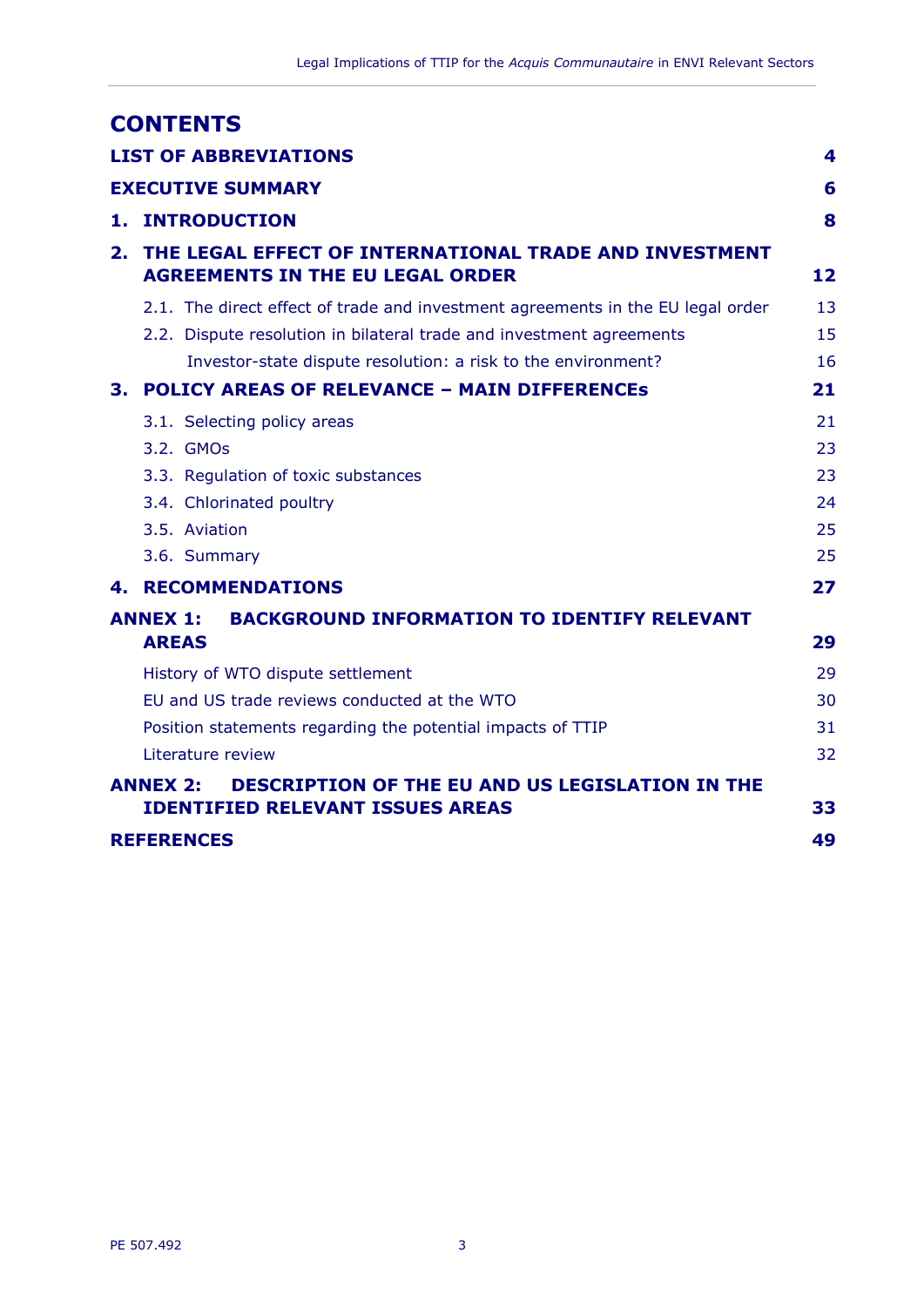## <span id="page-5-0"></span>**LIST OF ABBREVIATIONS**

- **BIT** Bilateral investment treaty
- **CFI** Court of First Instance
- **CFR** Code of Federal Regulations (US)
- **CMO** Common Market Organisation
- **CMR** Carcinogenic, mutagenic or toxic to reproduction
- **CSR** Chemical safety report
- **ECHA** European Chemicals Agency
	- **ECJ** European Court of Justice
- **EFSA** European Food Safety Authority
	- **EPA** Environmental Protection Agency (US)
	- **ETS** Emissions trading scheme
		- **EU** European Union
- **FDA** Food and Drug Administration (US)
- **FFDCA** Federal Food, Drug, and Cosmetic Act (US)
	- **FOIA** Freedom of Information Act (US)
	- **FSIS** Food Safety and Inspection Service (US)
	- **FTA** Free trade agreement
	- **GATT** General Agreement on Tariffs and Trade
	- **GDP** Gross domestic product
	- **GMO** Genetically modified organism
- **HACCP** Hazard Analysis and Critical Control Points
	- **ICAO** International Civil Aviation Organisation
- **ICSID** International Center for Settlement of Investment Disputes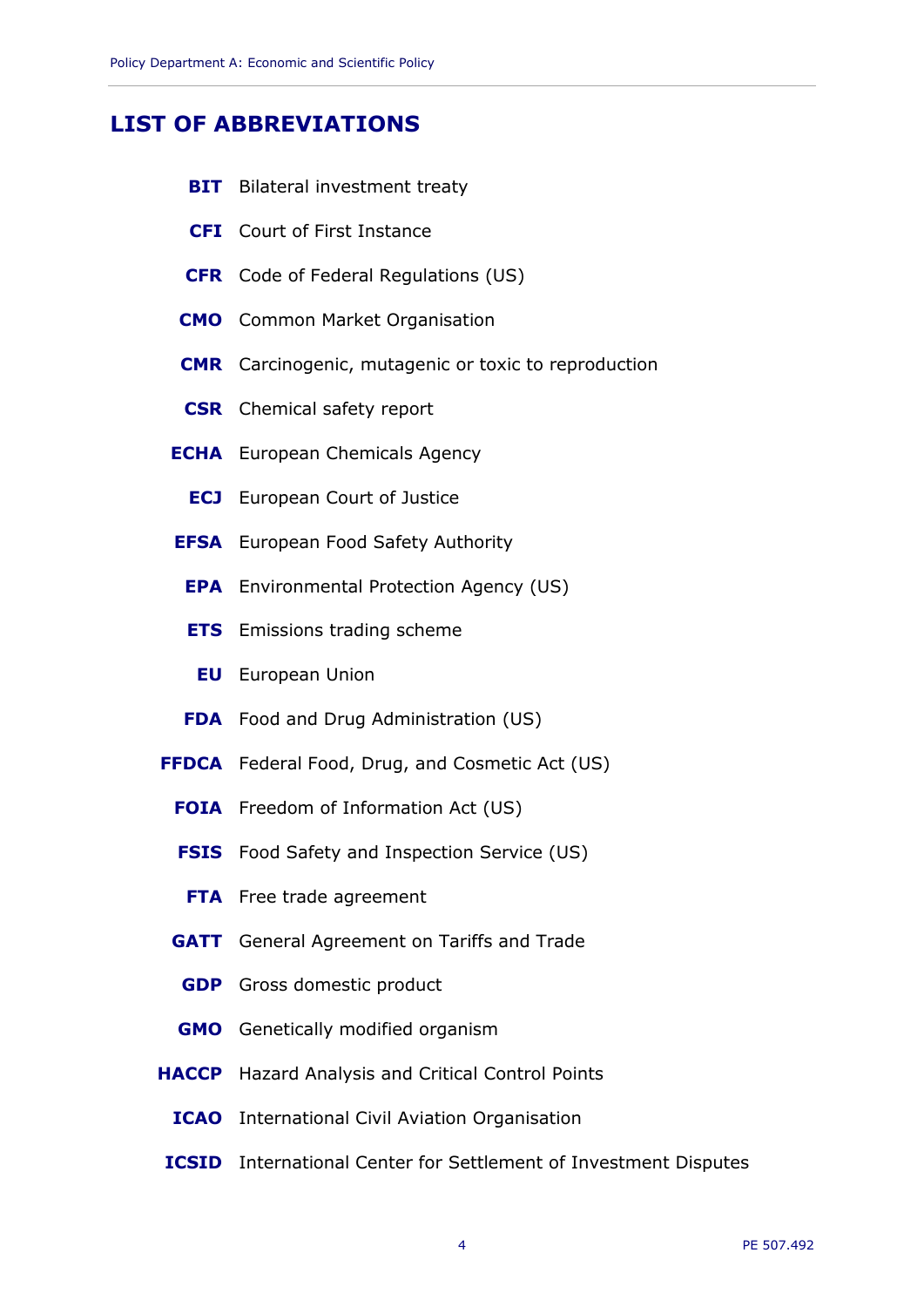- **ISDR** Investor-state dispute resolution
- **MoU** Memorandum of Understanding
- **NAFTA** North American Free Trade Agreement
	- **NGO** Non-governmental organisation
	- **NTB** Non-tarrif barrier to trade
	- **PBT** Persistent, bioaccumulative and toxic
	- **PMN** Pre-manufacture notification
	- **PPIA** Poultry Products Inspection Act (US)
		- **PRT** Pathogen reduction treatments
- **REACH** Registration, Evaluation, Authorisation and Restriction of Chemicals
	- **SPS** Sanitary and phytosanitary
	- **SIA** Sustainable impact assessment
	- **SVHC** Substances of very high concern
	- **TFEU** Treaty on the Functioning of the European Union
	- **TSCA** Toxic Substances Control Act (US)
	- **TTIP** Transatlantic Trade and Investment Partnership
- **UNCITRAL** UN Commission on International Trade Law
	- **UNCTAD** United Nations Conference on Trade and Development
		- **UK** United Kingdom
		- **US** United States
		- **USDA** United States Department of Agriculture
		- **vPvB** Very persistent and very bioaccumulative
		- **WTO** World Trade Organisation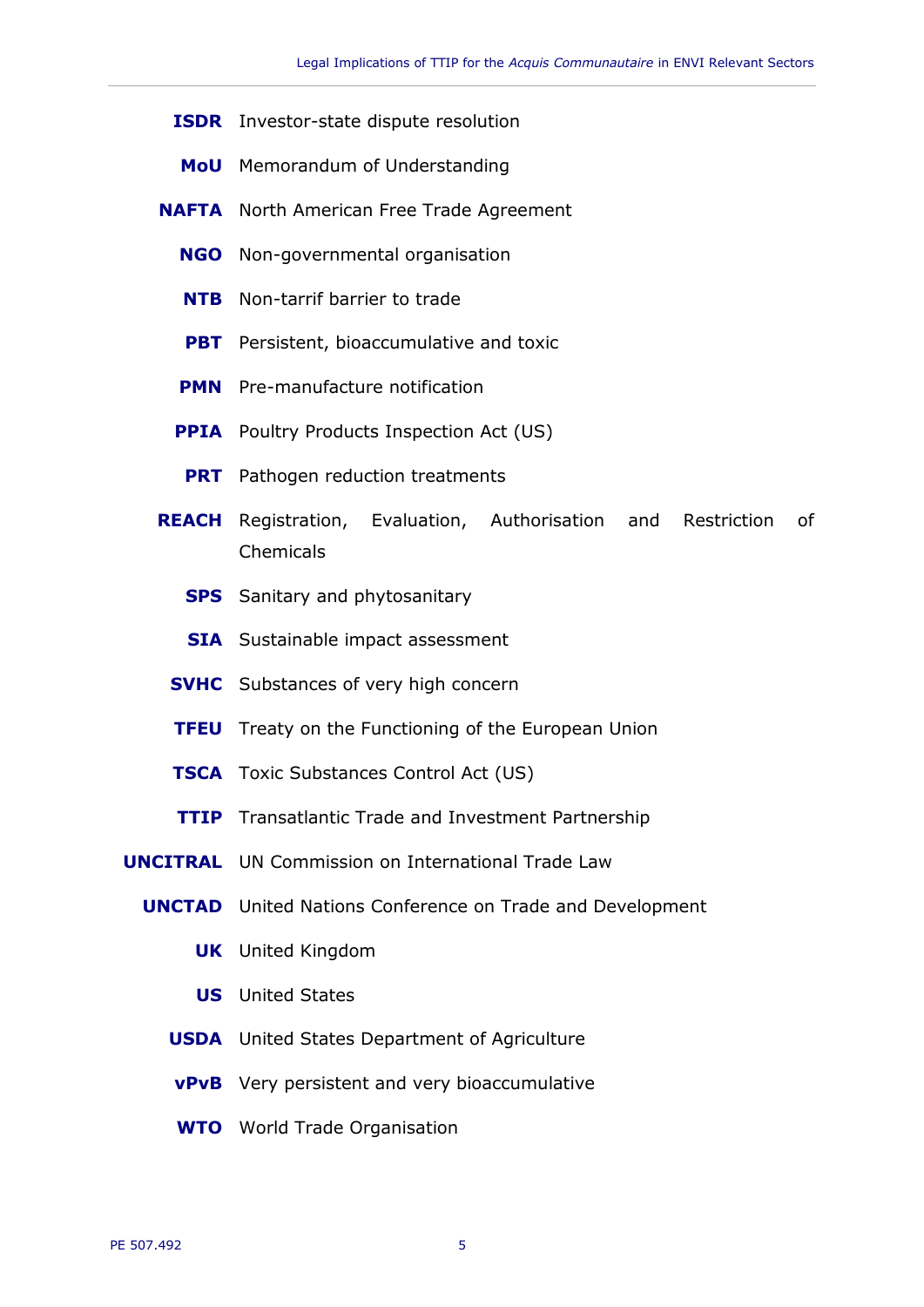## <span id="page-7-0"></span>**EXECUTIVE SUMMARY**

The European Commission has recently initiated negotiations with the United States of America (US) regarding a proposed free trade agreement between the two parties, dubbed the "Transatlantic Trade and Investment Partnership" (TTIP). If successful, the economies covered by TTIP would account for nearly half of the global gross domestic product (GDP) and the standards set forth within it might become globally-accepted norms. Therefore, ensuring that the agreement upholds high standards for environmental protection, food safety is of the utmost importance. It is clear that the negotiations will focus on issues such as the harmonisation of rules and investment protection, among others. This has led to concerns, among non-governmental organisations (NGOs) and beyond, that TTIP may curb the regulatory freedom on either side and could lead to a downward harmonisation of environmental and food safety standards. Against this background, the purpose of this study is to discuss the potential impact of TTIP on the EU *acquis* in the areas of the environment and food safety.

The practical impact of a future TTIP on the EU *acquis* will depend, *inter alia*, on the legal effect of such a bilateral trade and investment agreement within the EU legal order and the ways it can be enforced judicially. In a first section, the study therefore discusses the legal effect of international trade and investment agreements in the EU legal order as well as dispute resolution mechanisms in international trade and investment agreements. While the EU obviously has an obligation to implement any international legal agreement it has ratified, the Court of Justice of the European Union (ECJ) has consistently held that international trade and investment agreements only have direct effect within the EU in very limited circumstances. Thus, in past ECJ cases, private companies have not normally been able to rely on e.g. World Trade Organisation (WTO) law for invalidating an EU action or claiming damages from the EU.

With regard to dispute resolution mechanisms outside the EU, the study observes that many bilateral investment treaties contain investor-state dispute resolution (ISDR) provisions besides inter-state dispute resolution provisions. ISDR provisions allow private actors, typically companies, who believe that a party to an investment agreement has violated the agreement, to bring claims against that party in a judicial forum outside national courts. In ISDR cases, investors most frequently seek monetary compensation for behaviour by the host state that negatively affected their business, including losses due to changes in government policies. If TTIP contains broadly worded investment protection clauses, ISDR could hamper the EU and Member States in efforts to establish regulations seeking to protect their citizens or the environment. Hence, if ISDR provisions are included in TTIP, the substantive obligations of TTIP will have to be reviewed very carefully, to assess their potential impact on the EU's right to regulate.

In a second section, this study has identified a number of issues where regulations in the EU and US are substantially different and which may thus be influenced by a future TTIP:

 **Genetically Modified Organisms** (GMOs) have already been the topic of one WTO dispute between the US and the EU. Whereas the EU employs the precautionary principle and a thorough risk assessment process in determining which GMOs are allowed on the market, regulators in the US assume that GMOs are "substantially equivalent" to their non-GMO counterparts and allow them on the market without a distinct regulatory regime.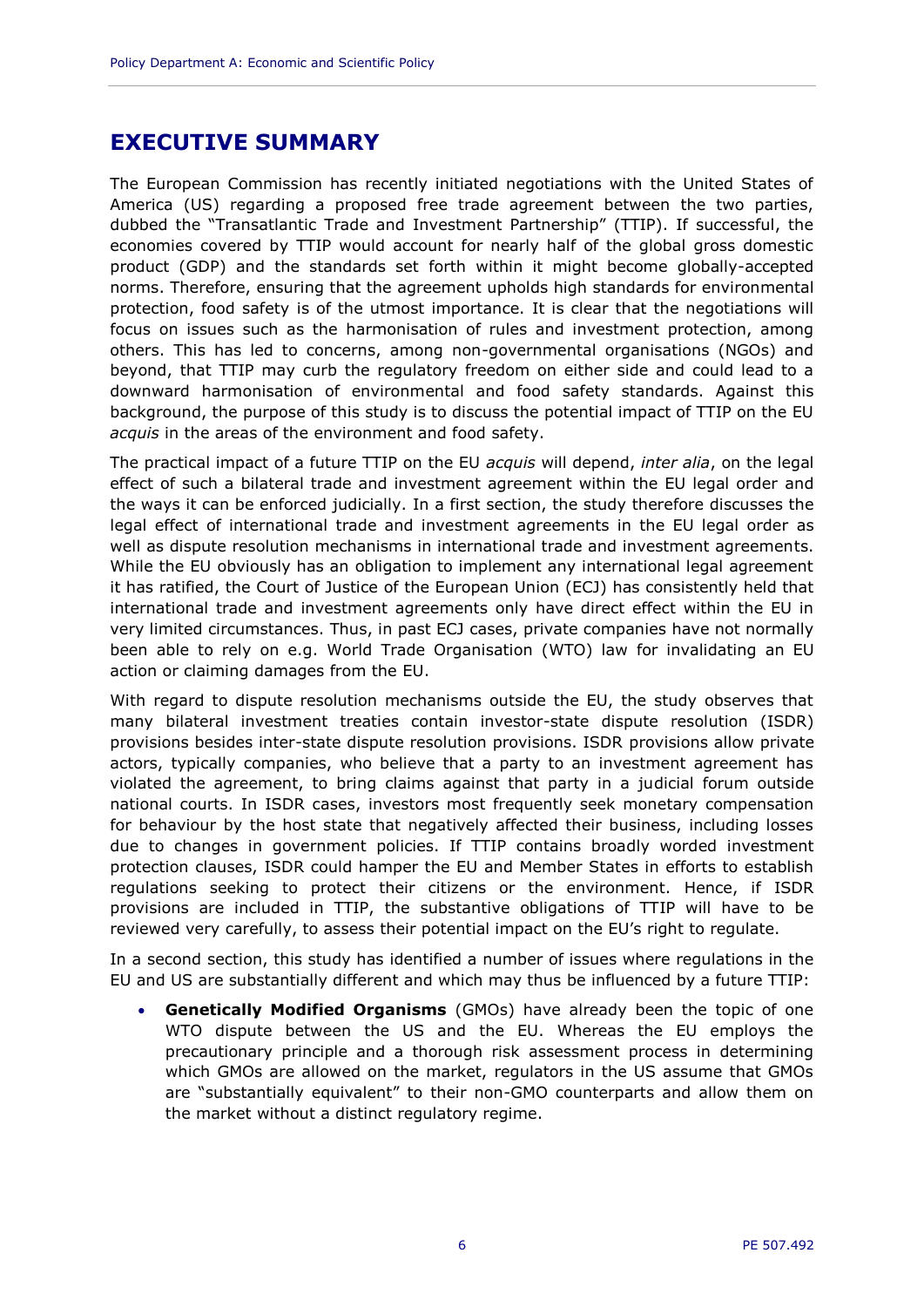- **Chemical regulations** differ significantly between the US and the EU. While the EU's REACH framework requires all chemicals on the European market to be registered with the European Chemicals Agency, including the submission of safety data, US legislation only requires the submission of safety data in very specific circumstances and allows chemicals that were on the market prior to 1976 to remain on the market without any testing or registration requirement whatsoever. It is however possible that the TTIP will be an impetus for American legislators to strengthen their chemical regulation regime to align it better with REACH, an issue which has been pushed within Congress by members of both major parties since at least 2005.
- **Poultry pathogen reduction treatments** (PRTs), chemicals used to sanitize poultry intended for human consumption, are a controversial topic in trade between the EU and the US and have already been the source of bilateral and WTO dispute resolution processes. While both parties possess comprehensive regulations overseeing the production and processing of poultry, since 1997 the EU has held that only water may be used to wash poultry carcasses for sale on the European market, whereas the US allows its processers to use a number of different PRTs – including chlorine dioxide. The EU has upheld its standards in the interest of food safety, consumer confidence, and industry competitiveness. Meanwhile, these standards have resulted in a loss of hundreds of millions of dollars in lost US poultry exports, making them of likely interest to US negotiators.
- **Aviation emissions** are the source of an on-going dispute between the US and the EU, regarding the EU's approach to require international air travel originating or terminating in the EU to comply with the EU's emissions trading system (ETS) requirements. The US has no equivalent programme to regulate aviation emissions, even though this sector is among the fastest growing sources of greenhouse gasses. The EU has recently offered a compromise solution. The more important goal is the completion of a global, market-based instrument by the International Civil Aviation Organisation (ICAO) by 2016.

In conclusion, we recognize that the strongest action that the European Parliament could take to impact TTIP would be to not give its consent to the negotiated agreement, a route it has taken for other agreements in the past. Additionally, the European Parliament could play a role in increasing public awareness of TTIP negotiations and their impact and could stoke a political debate on relevant topics. We recommend that the European Parliament pay very close attention to the precise wording of provisions regarding the environment, food safety, and investments set out in the final text in order to ensure that both parties are able to maintain the environmental and consumer protection standards that they deem necessary and appropriate, as provided for in the European Commission's negotiating mandate.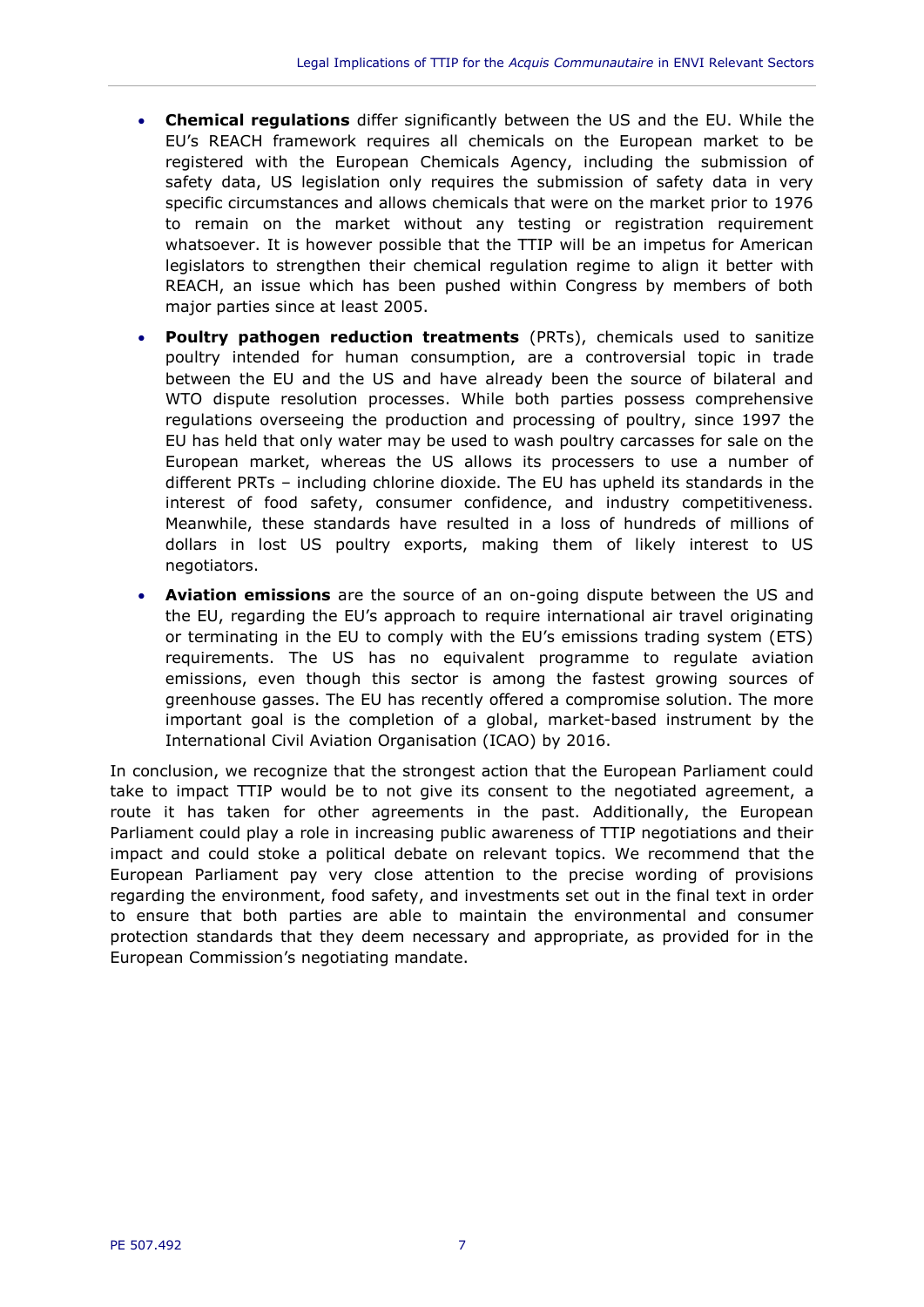## <span id="page-9-0"></span>**1. INTRODUCTION**

In February 2013, US and EU officials began the procedures necessary for initiating formal negotiations on a free trade agreement (FTA) dubbed the "Transatlantic Trade and Investment Partnership" (TTIP).<sup>2</sup> If it were to go into force, TTIP would encompass a combined 47% of global GDP and would be expected to increase the GDPs of the EU and the US by 0.5% and 0.4% respectively in absolute terms.

Both parties stated at some stage the aim of concluding the negotiations in 2014 already. However, many observers – and apparently also some trade officials<sup>3</sup> – see this timeline as ambitious and unrealistic in the light of experience with past trade negotiations. This expectation is lent additional substance by the fact that the planned October 2013 round of negotiations had to be cancelled due to the US government shutdown.<sup>4</sup>

The two sides are very close trading partners and have already eliminated many of the larger impediments to the flow of goods and services; they also provide a high level of legal certainty for investors and efficient judicial procedures. Indeed, the US has bilateral investment agreements with several EU Member States already.<sup>5</sup> It is noteworthy that these have been mainly concluded with Member States that joined the EU in 2004 or later. However, there has been so far no investment agreement with the EU, given that investment has only become an (exclusive) competence of the EU with the Lisbon Treaty.<sup>6</sup>

Given that most tariffs are already low between the trading partners, it is expected that the majority of gains of TTIP would come from the elimination of regulatory differences, some of which are estimated to inflict a cost on producers and importers equivalent to a 10-20% tariff.<sup>7</sup> Differences in regulations exist, among other, in the area of environmental legislation and trade sanitary and phytosanitary (SPS) measures, which address food product safety. While both the US and the EU have relatively high food safety standards, differences in their regulatory requirements can necessitate doubletesting of some products, something which negotiators would like to eliminate. In addition, the harmonisation of other environmental as well as investment standards and requirements could make transatlantic trade easier and cheaper. Meanwhile, if harmonisation is structured to allow the lower of the two standards to be acceptable on both sides of the Atlantic or curbs the regulatory freedom on either side, TTIP may actually have a negative environmental impact. Indeed, such concerns have been raised by a number of non-governmental organisations (NGOs). Against this background, the purpose of this study is to discuss the potential impact of TTIP on the EU *acquis* in the areas of the environment and food safety.

<sup>&</sup>lt;sup>2</sup> European Commission: Recommendation for a Council Decision authorising the opening of negotiations on a comprehensive trade and investment agreement, called the Transatlantic Trade and Investment Partnership, between the European Union and the United States of America,

[http://www.s2bnetwork.org/fileadmin/dateien/downloads/EU\\_Draft\\_Mandate\\_-\\_Inside\\_US\\_Trade.pdf](http://www.s2bnetwork.org/fileadmin/dateien/downloads/EU_Draft_Mandate_-_Inside_US_Trade.pdf)  $3$  See White and Case, EU outlines preliminary goals in connection to first TTIP round, 17 July 2013, [http://www.whitecase.com/files/Publication/35f03363-f7bc-4c51-af9e](http://www.whitecase.com/files/Publication/35f03363-f7bc-4c51-af9e-f1a24cb393cc/Presentation/PublicationAttachment/be813cc6-6448-49d9-82b3-044c60291fe4/alert-EU-outlines-preliminary-goals-in-connection-to-first-TTIP-round.pdf)[f1a24cb393cc/Presentation/PublicationAttachment/be813cc6-6448-49d9-82b3-044c60291fe4/alert-EU](http://www.whitecase.com/files/Publication/35f03363-f7bc-4c51-af9e-f1a24cb393cc/Presentation/PublicationAttachment/be813cc6-6448-49d9-82b3-044c60291fe4/alert-EU-outlines-preliminary-goals-in-connection-to-first-TTIP-round.pdf)[outlines-preliminary-goals-in-connection-to-first-TTIP-round.pdf](http://www.whitecase.com/files/Publication/35f03363-f7bc-4c51-af9e-f1a24cb393cc/Presentation/PublicationAttachment/be813cc6-6448-49d9-82b3-044c60291fe4/alert-EU-outlines-preliminary-goals-in-connection-to-first-TTIP-round.pdf)

BBC, US government shutdown halts EU free trade talks, 5 October 2013, <http://www.bbc.co.uk/news/world-asia-24407816>

 $<sup>5</sup>$  See the list of US bilateral investment treaties provided by the US Department of State at:</sup> [http://www.state.gov/e/eb/ifd/bit/117402.htm.](http://www.state.gov/e/eb/ifd/bit/117402.htm)

<sup>6</sup> See Art. 207 TFEU. The status of the existing MS bilateral investment treaties is regulated in Regulation No 1219/2012 of 12 December 2012establishing transitional arrangements for bilateral investment agreements between Member States and third countries. According to its Art. 3 bilateral investment treaties of the Member States that have been notified to the Commission may be maintained in force, until a bilateral investment agreement between the Union and the same third country enters into force.

<sup>7</sup> European Commission, European Union and United States to launch negotiations for a Transatlantic Trade and Investment Partnership, 13 February 2013,<http://trade.ec.europa.eu/doclib/press/index.cfm?id=869>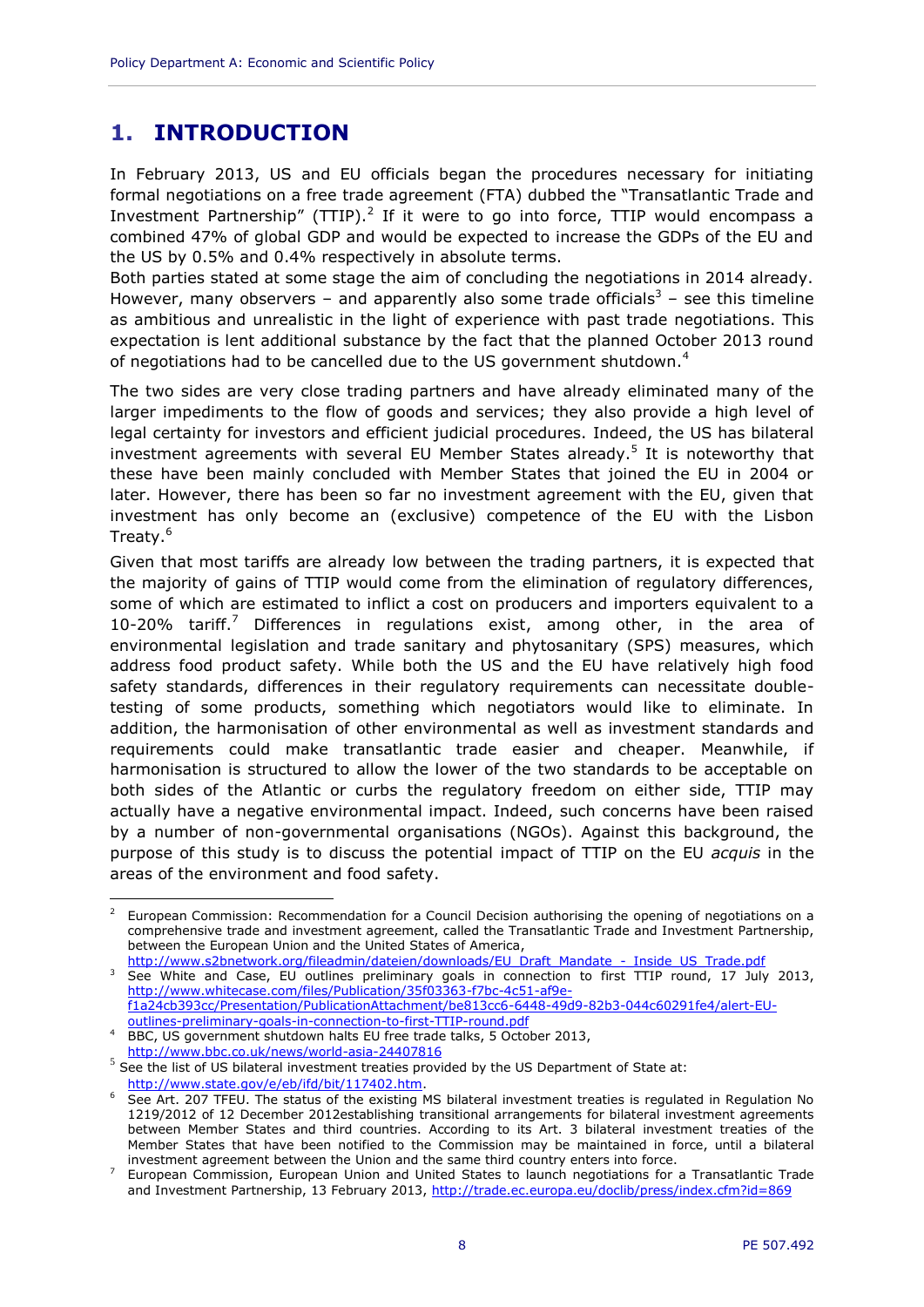Negotiation documents on TTIP are, as normally in trade negotiations, not public. While the EU Commission is undertaking efforts to enhance transparency, e.g. by making a number of its initial positions papers public<sup>8</sup>, it is not possible to know precisely what position either delegation will take throughout the negotiations with regard to a particular topic and where compromise will be achievable. This makes it very hard to predict the content and impact of the resulting agreement and requires that this study rely upon the limited evidence available to evaluate possible topics of discussion in the negotiation process.

The European Commission's (leaked) draft negotiating mandate and its initial position papers shed some light on the intentions of negotiators involved with TTIP. The negotiating mandate itself makes references to sustainable development and the right of the EU and the US to regulate in accordance with the level of health, safety, consumer, labour and environmental protection each side deems appropriate; it states that parties will not encourage trade and investment by lowering e.g. environmental standards. In addition, the mandate states that the agreement will "include commitments by both Parties in terms of the labour and environmental aspects of trade and sustainable development".<sup>9</sup> The EU's accompanying impact assessment evaluates TTIP's potential impacts on both  $CO<sub>2</sub>$  emissions and natural resource use and concludes that changes in both of these figures is expected to be negligible (between -0.02% and +0.07% fluctuation in global CO<sub>2</sub> emissions; approximately +0.01% increase in resource use).<sup>10</sup> Food safety is not mentioned as an issue in the impact assessment.

Alternatively, recently finalised EU and US free trade agreements could be a source of insight into the intentions and priorities of negotiators on both sides (Schott and Cimino, 2013). Quite recently, both the US and the EU concluded separate FTAs with South Korea. Regarding environmental issues, the two agreements are rather dissimilar. The US agreement forbids the weakening of national environmental standards and allows for environmental disputes to be addressed in a dispute settlement mechanism, including the possibility of sanctions as recourse for violations. The EU's agreement is widely seen as providing comparatively weaker environmental protection as it does not allow use of the dispute resolution mechanism for environmental issues (Cooper et al., 2013; European Commission, 2010).

Many observers believe that TTIP is seen by negotiators as a tool to impact international trade more broadly, as well. It has been claimed that passing such an agreement could not only jumpstart the World Trade Organisation's (WTO) Doha Round of negotiations, but that it could provide a blueprint, designed in Washington and Brussels, for what free trade looks like moving forward (Mair and Mildner, 2013; Mildner and Schmucker, 2013). However, others believe that the agreement could actually derail further progress within the WTO (CESifo Group Munich, 2013) or even negatively impact countries that already have concluded FTAs with either the US or the EU (or both) (Berger and Brandi, 2013).

In any event, TTIP negotiations will have to be conducted taking into account the framework provided by WTO law, an organisation to which both the EU and the US are members. However, certain exceptions from WTO rules are allowed, according to Art. XXIV GATT, for free trade agreements concluded only between some WTO Members.

<sup>8</sup> EU publishes initial TTIP Position Papers, 16 July 2013,

<http://trade.ec.europa.eu/doclib/press/index.cfm?id=943>

Council of the European Union, Directives for the negotiation on the Transatlantic Trade and Investment Partnership between the European Union and the United States of America, 17 June 2013, <http://www.s2bnetwork.org/fileadmin/dateien/downloads/EU-TTIP-Mandate-from-bfmtv-June17-2013.pdf>

<sup>&</sup>lt;sup>10</sup> European Commission, Commission Staff Working Document: Impact Assessment Report on the Future of EU-US Trade Relations. Strasbourg, European Commission, [http://trade.ec.europa.eu/doclib/docs/2013/march/tradoc\\_150759.pdf](http://trade.ec.europa.eu/doclib/docs/2013/march/tradoc_150759.pdf)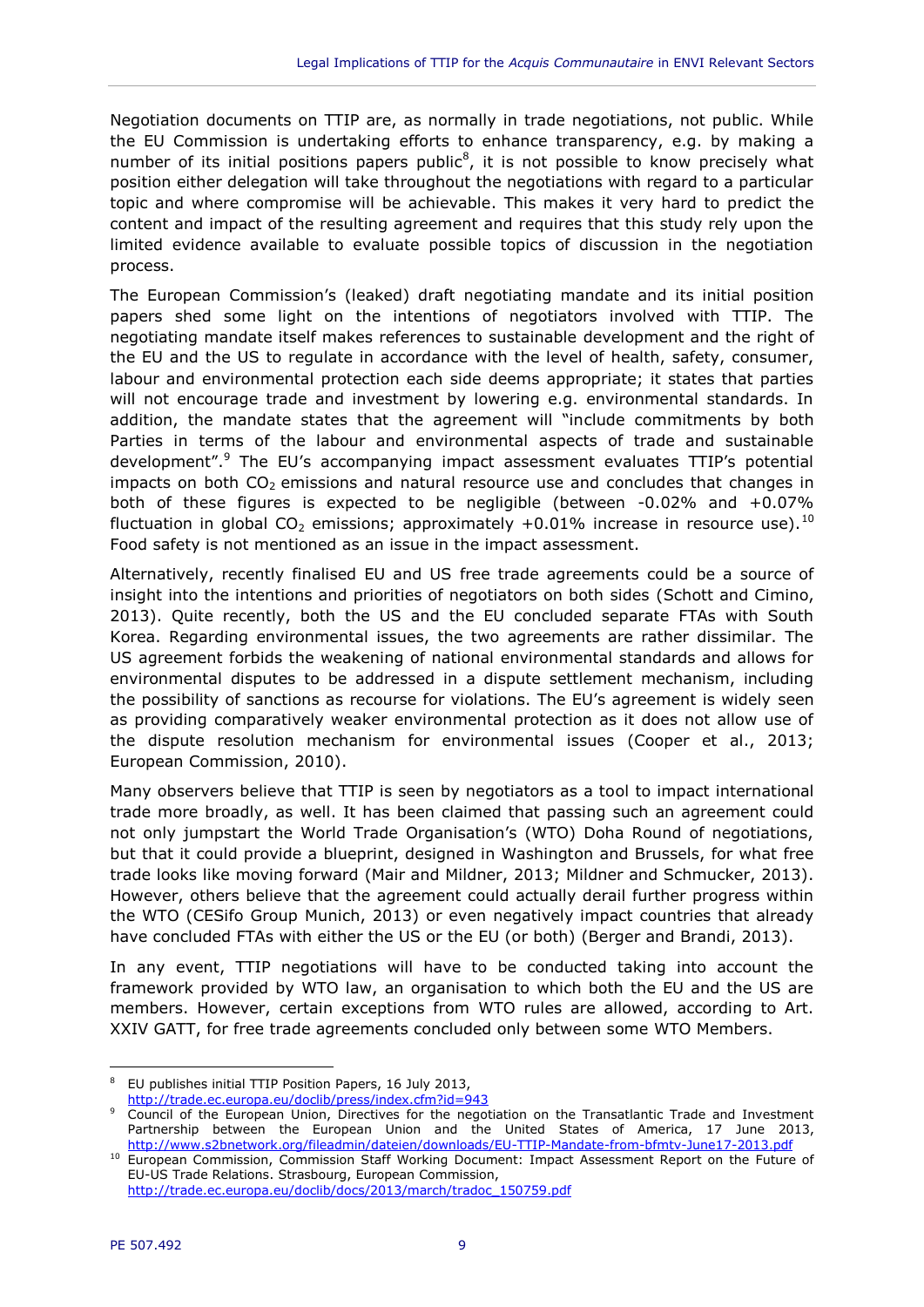The article is rather complex, and the details of its interpretation are disputed.<sup>11</sup> However, basically bilateral or regional free trade agreements must facilitate trade between the parties and must not raise additional trade barriers to third countries as compared to the situation before the conclusion of the free trade agreement. Moreover, the article also states that "substantially all trade" must be liberalised in such an agreement. Free trade agreements must also be notified to the WTO.

The purpose of this study is to discuss the potential impact of TTIP on the EU *acquis* in the areas of the environment and food safety. It should be noted that this study hence does not provide a full discussion of any environmental or food safety issues that could arise in the context of the TTIP negotiations. Notably, we do not discuss what opportunities TTIP might offer for both sides to agree on joint action in the field of the environment (e.g. harmonisation of technical standards for eco-friendly products). Moreover, other issues that could be of interest were outside the scope of this study (e.g. past experience with environmental exemption norms in international trade agreements or the overall anticipated effect of TTIP on the global environment).

The study is structured as follows: First (section [2\)](#page-13-0) we discuss the legal effect of international trade and investment agreements of the EU within the EU legal order, which will influence the impact of a potential agreement on the EU legislative *acquis*. Furthermore, we describe dispute resolution within international investment treaties and in particular investor-state dispute resolution mechanisms and their potential impact on the regulatory freedom of the EU. We then (section [3\)](#page-22-0) identify several policy areas where existing EU or US regulatory or policy approaches in the past created trade-related controversies or that observers have identified as being particularly relevant for future TTIP negotiations: the regulation of GMOs, treatment of poultry meat, toxic substances and emissions trading in the aviation sector. For each of these areas, we briefly present the current major differences between the two legal orders. The study concludes with recommendations directed at the European Parliament.

#### **Talking and thinking about the environmental impact of trade on the environment**

Negotiations on TTIP are not the first international trade and investment negotiations that have led to questions about the impact of international trade on the environment. For example, the establishment of the World Trade Organisation (WTO) in 1995 triggered a sizeable "trade and environment" debate. Generally, trade and thus also international trade agreements aimed at increasing cross-border trade are not necessarily either bad or good for the environment. The picture is mostly rather complex.

Generally, a number of trajectories for the environmental impact of trade have been identified (Frankel, 2008; Boyle, 2009):

 Trade itself creates emissions and uses resources for the physical transport of goods; with increased trade, transport-induced pollution and resource use will increase.

<sup>&</sup>lt;sup>11</sup> Indeed, WTO Members adopted in the course of the Uruguay Round of negotiations a separate "Understanding" on this article, an unusual measure in the WTO context, see: [http://www.wto.org/english/tratop\\_e/region\\_e/regatt\\_e.htm#understanding](http://www.wto.org/english/tratop_e/region_e/regatt_e.htm%23understanding)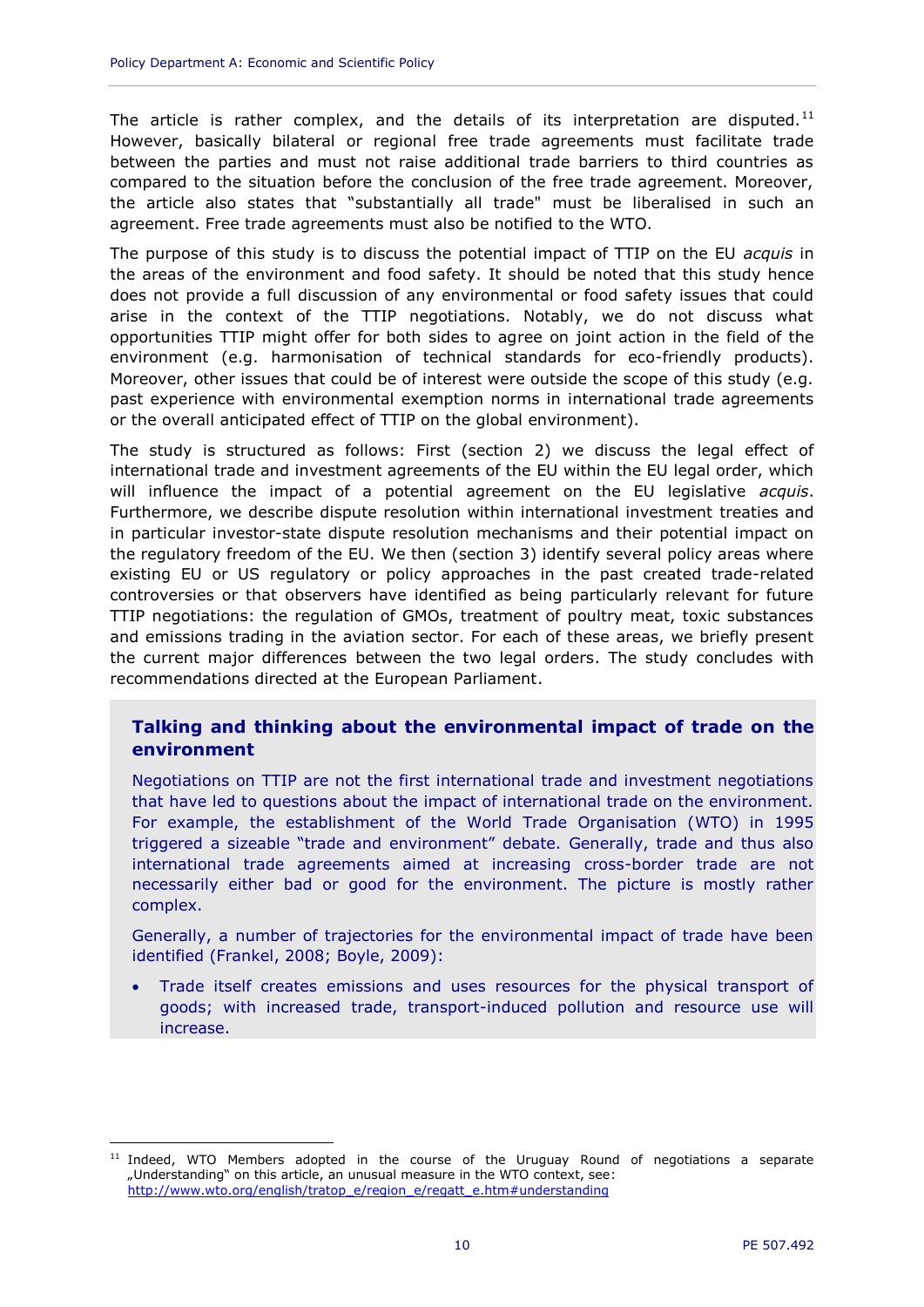- There may be increased income from increased trade, which may lead to changes in the environmental situation in a country. A common finding is the so-called environmental Kuznets Curve. At early stages of economic development, increased, trade-induced economic activity has a negative impact on the environment. However, after a critical threshold level of economic development is reached, further growth tends to bring an improvement in the environment (e.g. because of increased demands for a clean environment).
- Moreover, openness to trade might encourage some countries, so called "pollution havens", to specialize in dirtier activities, and to export their products to others with higher environmental standards. From this perspective, trade liberalisation would lead to a re-distribution of pollution across countries, rather than changing the overall average.
- On the other hand, trade may also lead to the wider diffusion of environmentally friendly technologies as well as greater specialisation which may lead to efficiency gains and thus less resource-use.
- Finally, an important aspect of international economic agreements is the extent to which they restrict the freedom of the parties involved to take future regulatory action and/or a "race to the bottom" in environmental standards.

How the impact of a trade and agreement investment looks in a given country at a given time is very much case specific.

Assessing such impact is also methodologically complex. Classic impact assessments, such as the one conducted by the EU Commission on TTIP already, are mainly focused on the economic impact of trade agreements. They use measures such as expected changes in GDP. However, these measures are often highly questionable from an environmental point of view. For example, the European Parliament adopted in 2011 a resolution which highlights the shortcomings of GDP for measuring, for example, progress towards greater environmental sustainability and resource efficiency.<sup>12</sup>

In the EU, trade agreements are also subject to sustainable impact assessments (SIA), which seek to predict the impact of such agreements on environmental quality, biological diversity and other natural resources, among other.<sup>13</sup> The appropriate methodology for SIA is, however, also controversial; $14$  moreover, it is sometimes not clear to which extent the results of a SIA effectively influence negotiations.

Finally, another point should be made about the language used when talking and thinking about international trade. In this context, terms like "non-tariff barriers to trade" are often used. However, from an environmental point of view, a "non-tariff barrier to trade" may be a perfectly legitimate and much needed environmental regulation. Thus, wherever possible, neutral terms should be used.

<sup>&</sup>lt;sup>12</sup> European Parliament resolution of 8 June 2011 on GDP and beyond - Measuring progress in a changing world [\(2010/2088\(INI\)\)](http://www.europarl.europa.eu/oeil/popups/ficheprocedure.do?lang=en&reference=2010/2088%28INI%29)

<sup>&</sup>lt;sup>13</sup> European Commission, Sustainability Impact Assessments, [http://ec.europa.eu/trade/policy/policy](http://ec.europa.eu/trade/policy/policy-making/analysis/sustainability-impact-assessments/index_en.htm)[making/analysis/sustainability-impact-assessments/index\\_en.htm](http://ec.europa.eu/trade/policy/policy-making/analysis/sustainability-impact-assessments/index_en.htm)

 $14$  An overview is provided by (Görlach et al., 2005).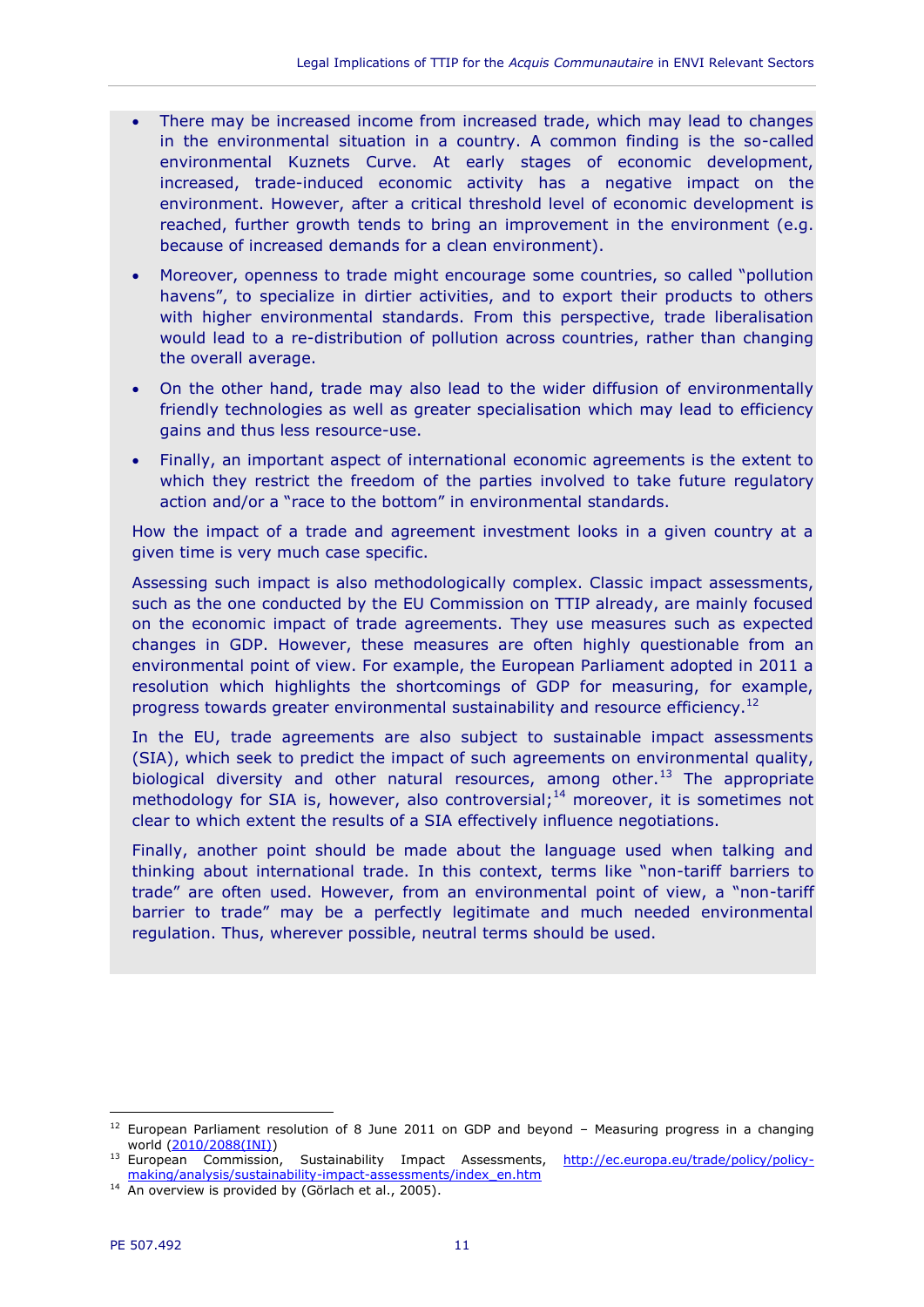## <span id="page-13-0"></span>**2. THE LEGAL EFFECT OF INTERNATIONAL TRADE AND INVESTMENT AGREEMENTS IN THE EU LEGAL ORDER**

#### **KEY FINDINGS**

- According to the ECJ jurisprudence, international trade and investment agreements ratified by the EU generally have no direct effect on the EU legal order, i.e. complainants cannot rely on the respective agreement before a Member State's courts and or the ECJ for invalidating EU actions or claiming damages.
- The ECJ makes an exception to the above principle if the EU has intended to implement a particular international trade-related obligation in EU law, or where the EU measure refers expressly to the precise provisions of an international legal agreement (e.g. in the case of EU anti-dumping provisions). In such cases, the ECJ reviews the legality of the Community measures in question in the light of the international trade rules.
- Many bilateral investment treaties contain investor-state dispute resolution (ISDR) provisions besides inter-state dispute resolutions provisions. ISDR provisions allow private investors to bring claims against a foreign state party to an investment treaty before an international arbitration tribunal, on the basis of an alleged violation of the investment treaty. This is a mechanism largely unknown in international law outside investment law.
- There are widely diverging views on ISDR. The corporate sector generally calls for the inclusion of such a mechanism in investment treaties, arguing that it provides incentives for investment. By contrast NGOs and a number of states are increasingly concerned that ISDR (or the threat thereof) may unduly restrict the regulatory freedom of states and lead to claims for substantial amounts of damage against states taking environmental measures.
- On the basis of past experience, there is a real risk of a negative impact of ISDR provisions in combination with broadly-worded substantive provisions on investment protection in an eventual TTIP on the regulatory freedom of the EU or Member States' space for acting in the public interest, including in the area of the environment and food safety. It is also doubtful whether there is a need for such clauses in an agreement between two highly evolved rule-of-law legal orders.

Generally, international law, including international agreements – whether multilateral like WTO law or bilateral like TTIP – and national/EU law are separate legal orders. The legal effect that an international treaty has in a given national legal order is determined by that legal order and not by international law.<sup>15</sup> In principle, for international legal agreements to have legal effect within the EU legal order, they need to be implemented within the EU, normally by amending or adopting EU secondary legislation. Once such legislation is in place, it has the same legal effect as EU law that is purely domestic in origin. The case that the EU properly implements international agreements that it has ratified is unproblematic – the EU acts in line with its international legal obligations.

However, there may be situations in which the EU has ratified an international trade and investment agreement, but not implemented it domestically or where there is a controversy on whether EU law is in line with the obligations contained in the agreement.

<sup>&</sup>lt;sup>15</sup> Theoretically, an international legal agreement may contain clauses on what legal effect the parties give a certain provision in their respective legal orders. However, such clauses are rather uncommon. For one example, see Art. 54(1) of the ICSID Convention, mentioned below in Section 4.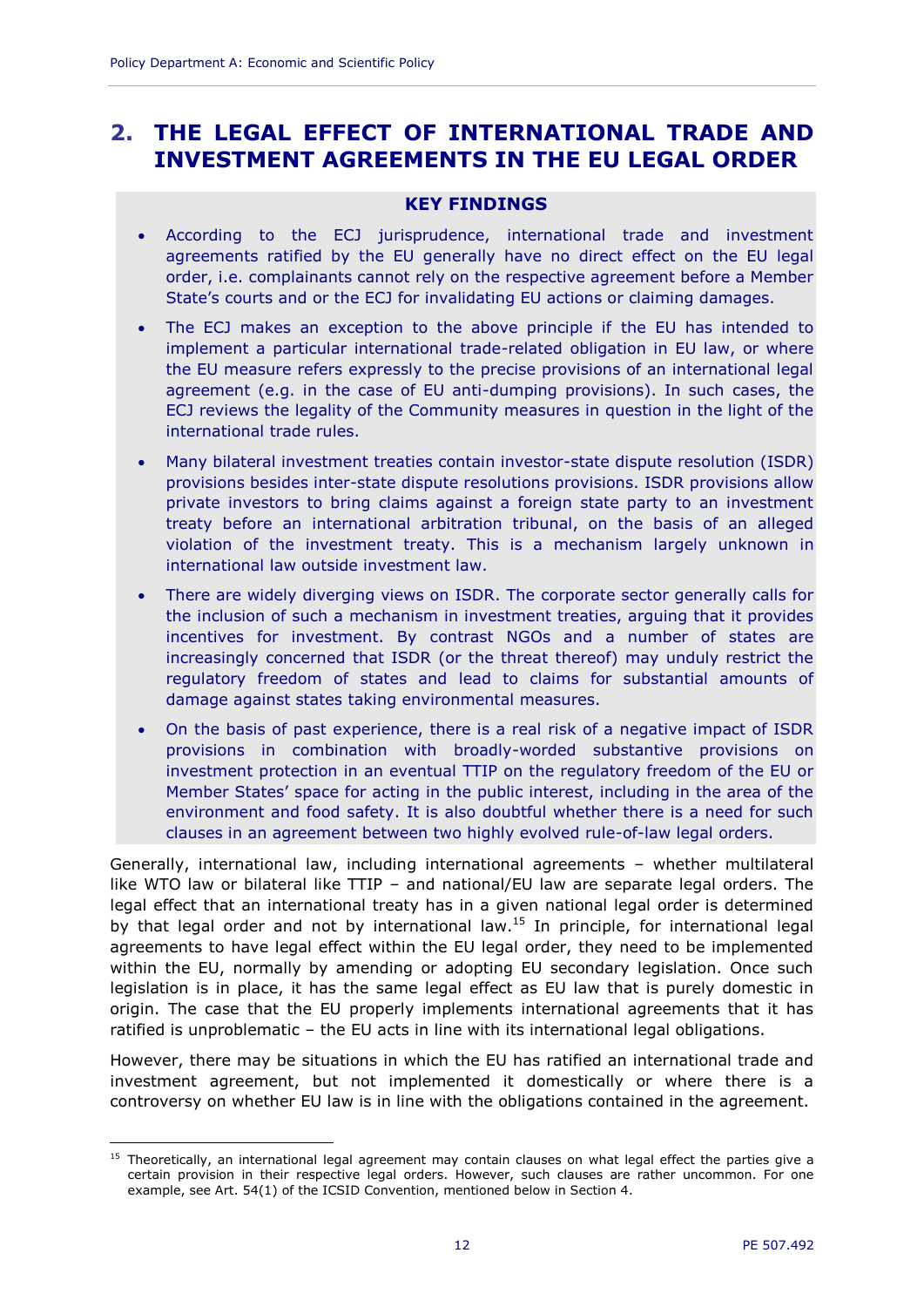In such cases, companies or individuals or even EU Member States who consider that they are losing some benefit that the agreement would otherwise confer them or the other state party to the agreement may wish to take the issue to a judicial body. The practical impact of a future TTIP on the EU *acquis* will depend, *inter alia*, on the legal effect of such a bilateral trade and investment agreement within the EU legal order and the way it can be enforced judicially.

This section hence deals with the following issues. First (section [2.1\)](#page-14-0), we discuss the legal effect of international trade and investment agreements within the EU legal order. This influences, whether EU or US companies can invoke the rules of an international trade and investment agreement before the ECJ to invalidate EU legislation or other actions and whether they can claim damages from the EU if the EU fails to bring its legal order into compliance with rules contained in TTIP. However, the practical impact of an international trade and investment agreement depends not only on the extent to which the parties implement it and what legal effect the provisions have in the domestic legal orders of the states involved, but also on the extent to which they can rely on additional mechanisms to enforce it. Thus, most international trade and investment agreements include mechanisms for dispute resolution. Such mechanisms and their potential effect on the EU environmental *acquis* are discussed in section [2.2.](#page-16-0) A focus is on so called investor-states dispute resolution and its impact on environmental regulation.

## <span id="page-14-0"></span>**2.1. The direct effect of trade and investment agreements in the EU legal order**

One avenue that companies may wish to pursue in order to seek remedies for an alleged failure of the EU to implement an agreement it has concluded, is raising this issue before Member States' courts or the ECJ. In fact, the ECJ has in the past had to decide in several such cases on whether an international trade/investment agreement concluded and ratified by the EU has direct effect within the EU legal order, i.e. whether complainants can rely on the respective agreement before a Member State's courts and in particular whether the ECJ can invalidate EU actions.<sup>16</sup> The ECJ has assessed the direct legal effect of trade/investment agreements in a series of cases, mostly relating to GATT/WTO law.<sup>17</sup>

The ECJ position that – with some variations – has been re-iterated until today is that a plaintiff can rely on international legal provisions that are binding on the EU if they are "capable of conferring rights on citizens of the Community".<sup>18</sup> The ECJ ascertains whether this is the case by looking at the subject matter and purpose of the respective rules.<sup>19</sup> In some cases, it also looked at whether the relevant international legal provision involved an "unconditional and precise obligation".<sup>20</sup>

With regard to multilateral trade agreements, the WTO agreements, the ECJ holds the position that they have no direct effect as they are based on negotiations and are characterized by a relative flexibility of their provisions. $^{21}$ 

<sup>&</sup>lt;sup>16</sup> In EU law, the term "direct effect" gained prominence after the Van Gend en Loos case (Case 26/62) in which the ECJ famously decided that a certain provision of the EC Treaty could be used as a basis for a lawsuit by private plaintiffs in a Member State court and thus had "direct effect".

 $17$  For purposes of this study only a summary of the case law can be presented. For a comprehensive overview see (Errico, 2011).

<sup>18</sup> ECJ, Judgment of 12 December 1972, International Fruit Company NV, Joined Cases C-21 to 24/72, para. 8.

<sup>&</sup>lt;sup>19</sup> See for example ECJ, Judgment of 23 November 1999, Portuguese Republic v. Council of the European Union, C-149/96, para. 41.

<sup>&</sup>lt;sup>20</sup> ECJ, Judgment of 26 October 1982, Hauptzollamt v. Kupferberg, C-104/81, para. 20; ECJ, Judgment of 9 September 2008, FIAMM et al., para. 110.

<sup>&</sup>lt;sup>21</sup> The relevant case under the old GATT was ECJ, Judgment of 12 December 1972, International Fruit Company NV, Joined Cases C-21 to 24/72, paras. 20ff. The relevant case after the establishment of the WTO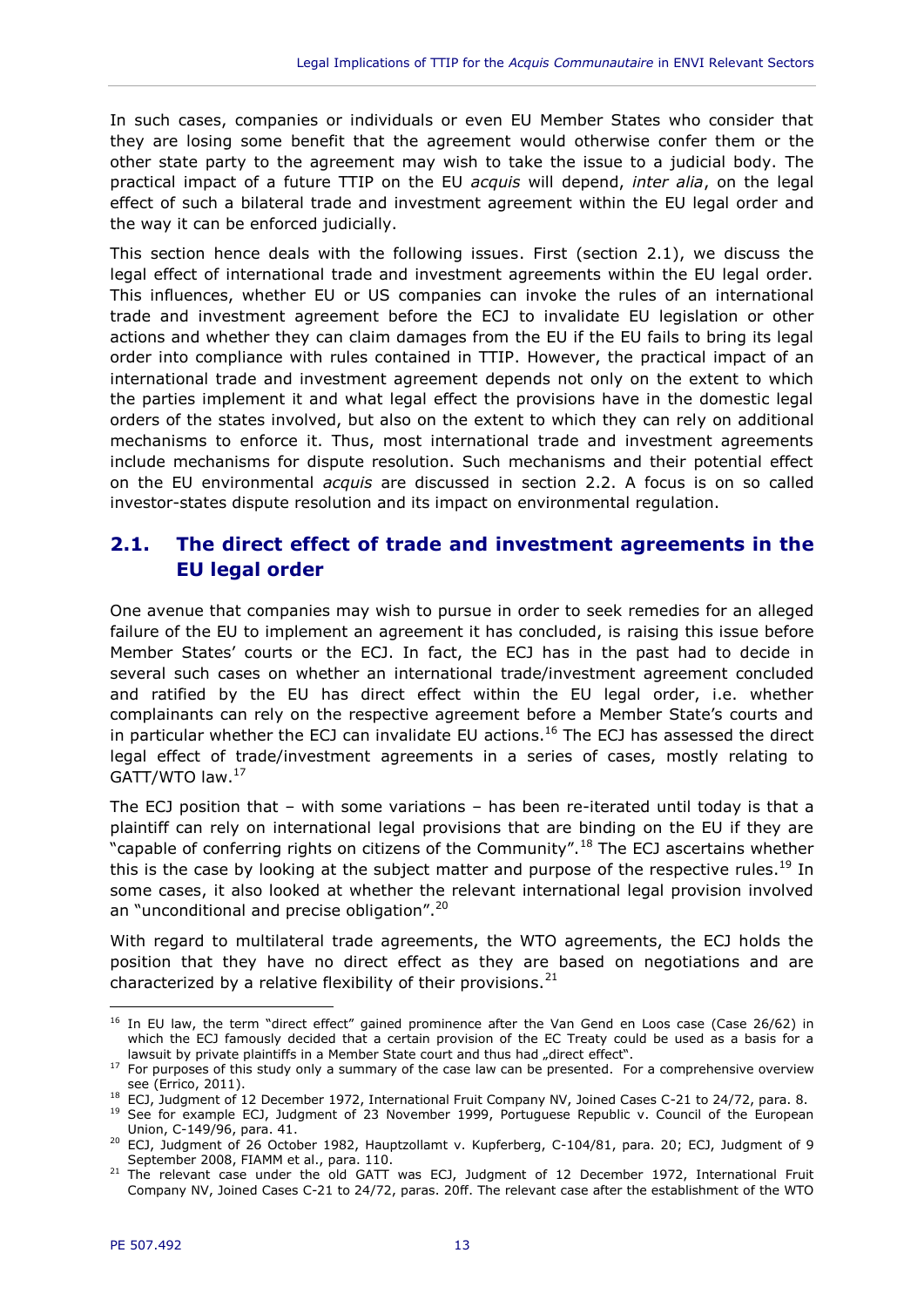Conferring direct effect to WTO law within the EU legal order would, according to ECJ, deprive the executive and legislative branches of the freedom to negotiate and might also lead to imbalances in the relation with trading partners whose legal orders do not confer direct effect to WTO law. This line of reasoning has been described as "settled case-law" by the ECJ itself.<sup>22</sup>

There are fewer cases concerning bilateral agreements of the EU. In one early case, the ECJ decided that a clause in an agreement between the EU and Portugal (then not an EU Member State) prohibiting fiscal measures discriminating against imported as compared to domestic like products, had direct effect within the EU legal order.<sup>23</sup> However, this case seems to represent an exception in ECJ case law where international trade law has generally not been accorded direct effect.

The ECJ has also extended its findings on the lack of direct effect of WTO law to claims for damages by individuals or companies who feel they are negatively affected by the EU's failure to act in compliance with trade and investment agreements it has ratified. The legal starting point for such claims is Art. 340 (2) Treaty on the Functioning of the European Union (TFEU). According to this norm, the EU has to make good any damages caused by its institutions or servants in the performance of their duties (outside of contractual obligations). On this basis, some companies had sought damages from the EU for failure to bring EU law into compliance with WTO law. In two of these cases, the WTO Dispute Settlement Body had previously explicitly stated that the EU was acting inconsistently with WTO law. $^{24}$  Following these findings and subsequent countermeasures by the US which affected EU imports to the US in various sectors, some companies had seen their business activities harmed by the EU behaviour and consequently claimed damages from the EU. In the first of these cases, *Biret*, the EU General Court (then Court of First Instance, CFI) did not award damages, based on the ECJ's reasoning in the *Portugal* case to the end that WTO law does not have direct effect in EU law.<sup>25</sup> In the second case, *FIAMM*, the ECJ explicitly reaffirmed the position that plaintiffs could not rely on WTO law or WTO dispute settlement decisions before the ECJ to claim the invalidity of EU law or damages. $^{26}$ 

However, the ECJ has accepted the so called *Nakajima* and *Fediol* exceptions to the above rules. In these cases, the ECJ recognised that a complainant could invoke WTO law to invalidate EU law if the relevant norms of EU law had been adopted specifically to implement WTO law. $27$  The legislation under discussion was the EU anti-dumping regulation which specifically serves to implement the WTO Anti-Dumping Agreement.

in 1995 is ECJ, Judgment of 23 November 1999, Portuguese Republic v. Council of the European Union, C-149/96, paras. 34ff

<sup>22</sup> See ECJ, Judgment of 1 March 2005, Léon van Parys NV v. Belgisch Interventie- en Resituttiebureau (BIRB), C-377/02, para. 39.

<sup>&</sup>lt;sup>23</sup> ECJ, Judgment of 26 October 1982, Hauptzollamt v. Kupferberg, C-104/81.

 $24$  The cases were European Communities  $-$  Measures Concerning Meat and Meat Products (Hormones), [http://www.wto.org/english/tratop\\_e/dispu\\_e/cases\\_e/ds26\\_e.htm](http://www.wto.org/english/tratop_e/dispu_e/cases_e/ds26_e.htm) and European Communities — Regime for the Importation, Sale and Distribution of Bananas, [http://www.wto.org/english/tratop\\_e/dispu\\_e/cases\\_e/ds27\\_e.htm](http://www.wto.org/english/tratop_e/dispu_e/cases_e/ds27_e.htm)

<sup>&</sup>lt;sup>25</sup> Court of First Instance, Judgment of 11 January 2002, Biret International v. Council of the European Union, T-174/00, paras. 60ff. The ECJ in Biret upheld the General Court's decision, albeit on the basis of the specific factual circumstances of the case, rather than overarching considerations of the character of WTO law and its legal effect within the EU; see ECJ, Judgment of 30 September 2003, Case C-04/02, Etablissements Biret et Cie SA.

<sup>&</sup>lt;sup>26</sup> ECJ, Judgment of 9 September 2008, FIAMM et al., Joined Cases C-120/06 P and C-121/06, paras. 110ff.

 $27$  ECJ, Judgment of 7 May 1991, Nakajima All Precision v. Council of the European Communities, C- 69/89, paras.29ff ; ECJ, Judgment of 22 June 1989, EEC Seed Crushers' and Oil Processors' Federation (Fediol) v. Commission of the European Communities, C-70/87, paras. 18ff.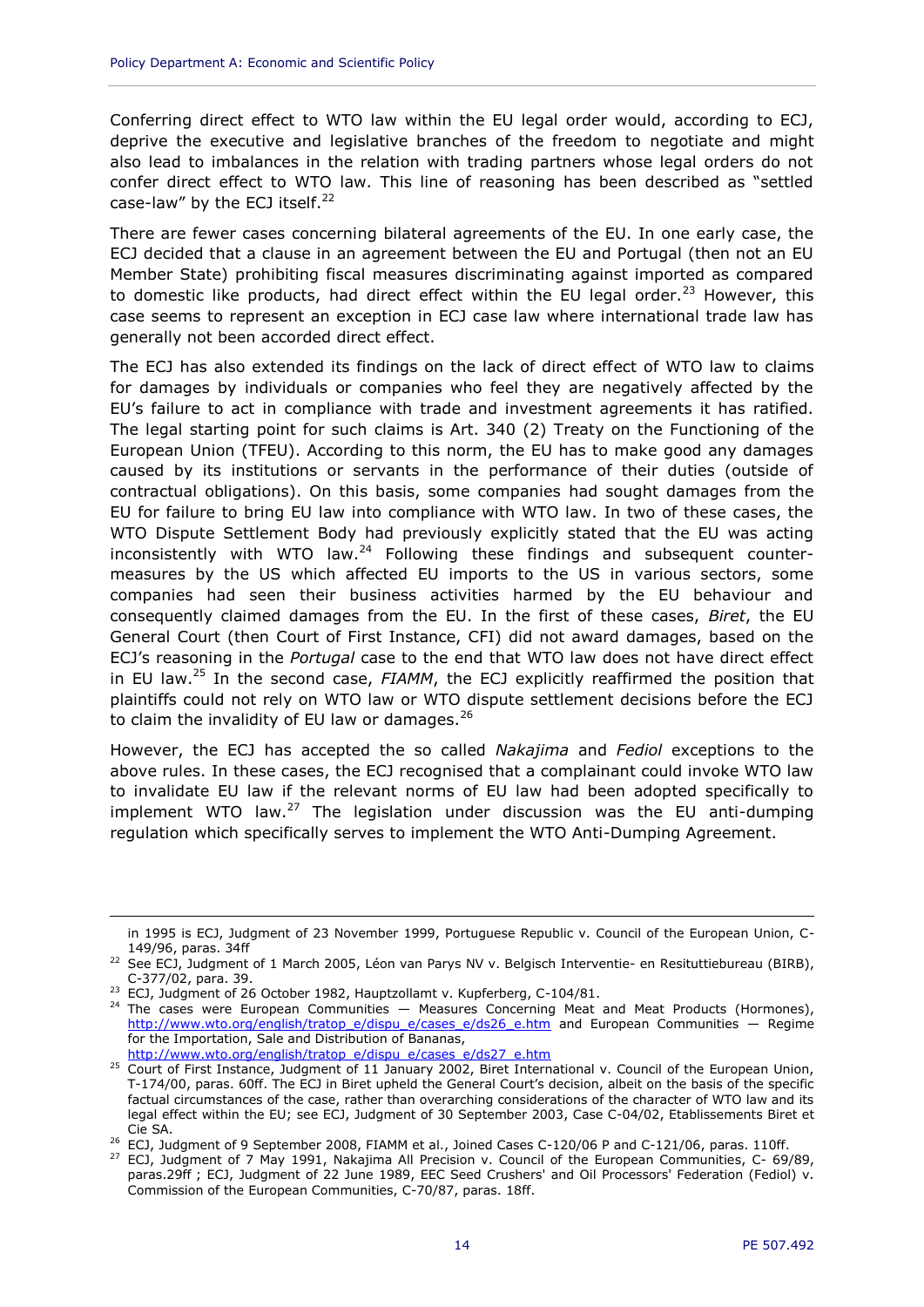Thus, in the words of the ECJ: "It is only where the Community has intended to implement a particular obligation assumed in the context of the WTO, or where the Community measure refers expressly to the precise provisions of the WTO agreements, that it is for the Court to review the legality of the Community measures in question in the light of the WTO rules."<sup>28</sup>

While the above decisions have mostly been taken on WTO law, i.e. multilateral trade law, there is no reason to assume that the ECJ's position on a comprehensive bilateral trade and investment agreement would be any different, even though no certain predictions can be made on the matter. All in all, there are thus only very specific situations – the EU has intended to implement a particular obligation assumed in the context of TTIP or an EU measure refers expressly to a TTIP provision – that TTIP would be likely to have direct effect in EU law.

## <span id="page-16-0"></span>**2.2. Dispute resolution in bilateral trade and investment agreements**

Disputes relating to the interpretation and compliance with a trade and investment agreement may, however, not only be brought before national courts, but also be addressed by judicial institutions at the international level. With regard to dispute resolution in bilateral trade and investment agreements, two different mechanisms must be distinguished:

First, there are mechanisms allowing the state parties to the disputes to settle disputes amongst themselves, when one party is of the view that the other one has not complied with its obligations (so called inter-state dispute settlement). For example, in the WTO such inter-state disputes are handled by the WTO dispute settlement system. From an environmental point of view, such mechanisms do not raise particular concerns – if the substantive provisions of the treaty are "environment-friendly", adjudicating them is likely to lead to an environmentally-friendly outcome as well. In fact, inter-state dispute resolution can even be beneficial if the respective bilateral agreement contains ambitious environmental norms whose violation could then become subject of an international judicial dispute.

The second mechanism for dispute resolution, contained regularly in international investment agreements, is investor-state dispute resolution (ISDR). Related rules provide for the opportunity of private actors, typically companies, who hold the view that a state party to the respective investment agreement does not act in line with the agreements, to bring claims against that party in a judicial forum. Thus, through ISDR foreign investors are provided with an additional tool for seeking protection of their investments and business expectations in addition to whatever judicial mechanisms already exist in the legal systems of the respective states. This is why the observation is sometimes made that ISDR provisions offer stronger protection to foreign investors than domestic ones. Various concerns have been voiced over the impact of ISDR on the freedom of states to take measures to protect the environment or public health or to pursue other public policy goals (see next section for a more detailed discussion).

The most "judicialised" form of ISDR is arbitration, a form of dispute resolution outside of courts, where the parties to a dispute refer it to one or more persons who judge the matter by existing legal rules and by whose decision the parties to the dispute agree to be bound.

 $\overline{a}$ <sup>28</sup> See ECJ, Judgment of 1 March 2005, Léon van Parys NV v. Belgisch Interventie- en Resituttiebureau (BIRB), C-377/02, para. 40; ECJ, Judgment of the Court of 27 September 2007, Ikea v. Commissioners of Customs & Excise, C – 351/04, para. 30.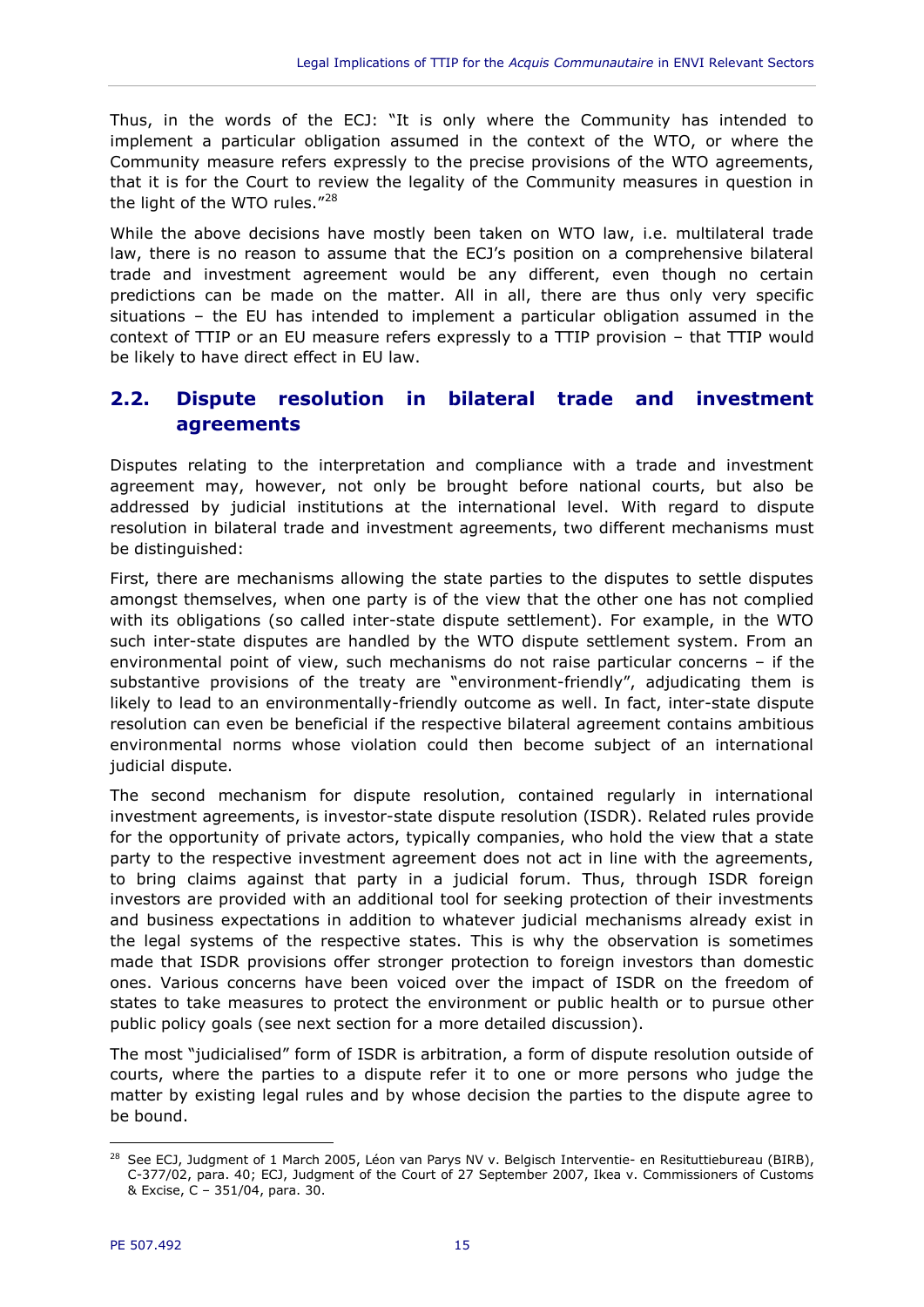The forum most frequently chosen for investor-state arbitration in bilateral investment treaties (BITs) is the World Bank's International Centre for the Settlement of Investment  $ICSID$ <sup>29</sup>even though other fora exist for such arbitration.

Arbitrators in ICSID cases are appointed for the specific case; they will "judge" the dispute on the basis of rules of law as agreed by the parties (e.g. an investment agreement), or if there is no such agreement the law of the state involved and pertinent rules of international law. Arbitral awards and other documents are not normally public, but are sometimes published with the consent of the parties involved. In ICSID proceedings, investors most frequently seek monetary compensation for the unlawful behaviour of the host state. If a claim is considered justified, the award will specify an amount of damages to be paid to the investor; the amounts can sometimes be very high, reaching hundreds of millions of US dollars (Gaukrodger and Gordon, 2012: 7). An ICSID decision awarding monetary damages is equivalent to a court judgment in all of the ICSID Contracting States, i.e. directly executable.<sup>30</sup>

In the context of TTIP, using ICSID as a forum may be problematic from a legal point of view: The use of the ICSID arbitration procedure is open, according to Art. 1(2), 25(1) of the ICSID Convention, to Contracting States of that Convention and their nationals. However, as the EU is not a state, it does not currently fulfil the conditions for acceding to the ICSID Convention set forth in Art. 67 ICSID Convention. However, the EU Member States have ratified the ICSID Convention; thus, investors could initiate ICSID arbitration against them, rather than against the EU. Alternatively, the US and EU could agree on using a different institution or set of rules for ISDR under TTIP.

#### <span id="page-17-0"></span>**Investor-state dispute resolution: a risk to the environment?**

Arguments made in favour of including investor-state dispute resolution (ISDR) in bilateral investment agreements include the following:

- Investors should not depend on the political will of their home states to support them in inter-state dispute resolution. Sometimes the threat of an investment dispute may be sufficient to amicably settle a dispute.
- For states, engaging in inter-state dispute resolution may often be unattractive, because it may lead to irritations among trade partners. The same is not true for investor-state dispute resolution, because it is private companies that initiate such dispute resolution.
- If the EU (or a state) initiates inter-state dispute resolution, it has to bear the financial and administrative burden of the proceedings. If a private actor initiates such proceedings, these costs do not have to be covered by the EU.
- Moreover, it is hoped that taking such disputes out of the realm of the state against which claims are brought would ensure the neutrality of the proceedings.

An additional rationale induced for ISDR provisions in particular with regard to investment agreements involving developing countries, is that in some countries domestic legal systems are not very effective, swift or transparent, and hence investors need to be given the option to resort to a different legal forum. All in all, it is hoped that such provisions could attract investments, even in countries with weak governance and judicial systems. $31$ 

<sup>&</sup>lt;sup>29</sup> According to UNCTAD figures, there have been so far over 500 known investor states dispute resolution cases, of which more than 300 were settled using ICSID, and another 130 using the United Nations Commission On International Trade Law (UNCITRAL) Rules (UNCTAD, 2013: 110).

<sup>&</sup>lt;sup>30</sup> See Art. 54(1) ICSID Convention, online at

[https://icsid.worldbank.org/ICSID/StaticFiles/basicdoc/CRR\\_English-final.pdf](https://icsid.worldbank.org/ICSID/StaticFiles/basicdoc/CRR_English-final.pdf)

 $31$  For a discussion of some of these arguments: (Gaukrodger and Gordon, 2012: 13).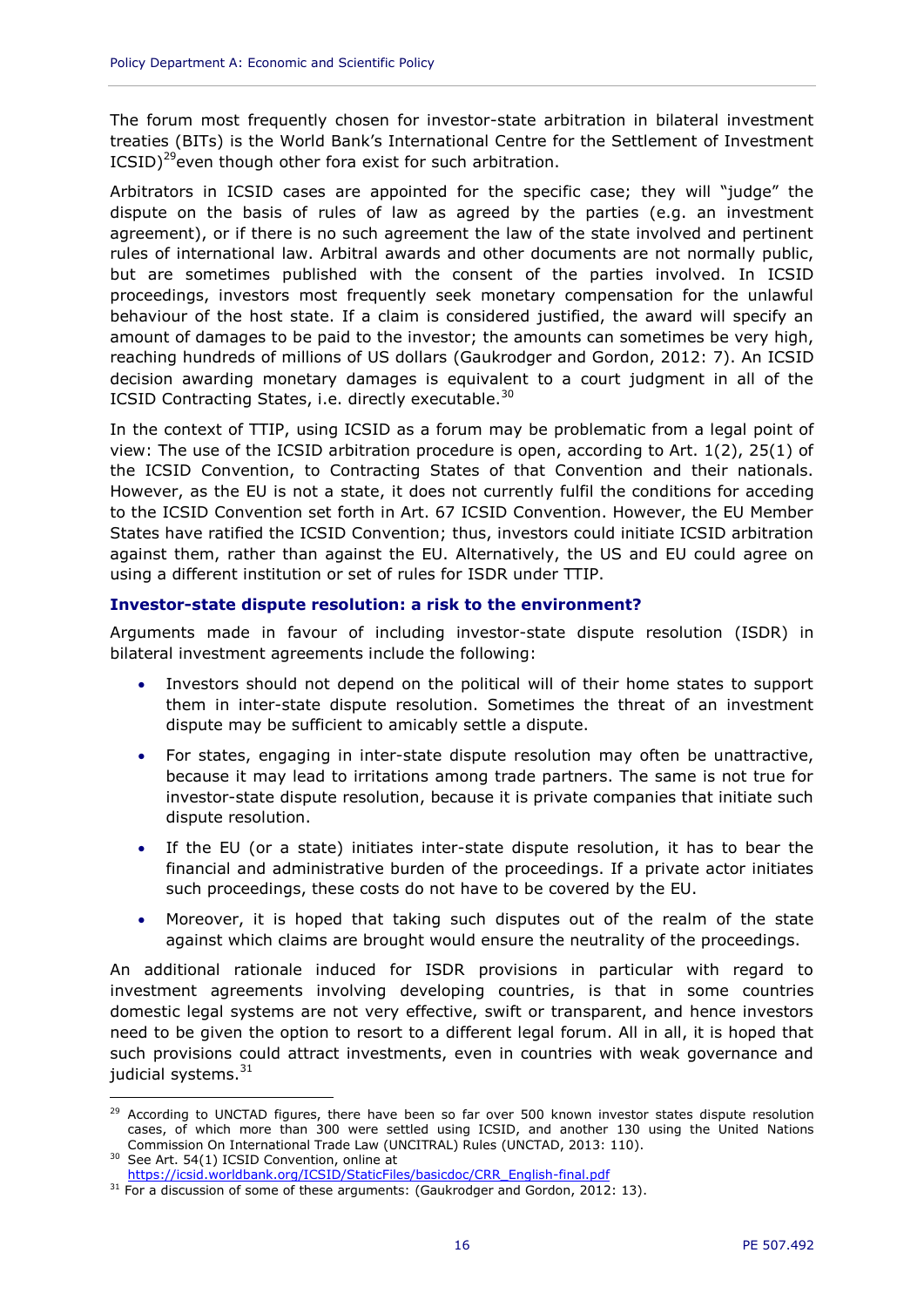In light of these arguments, the corporate sector is in favour of the inclusion of ISDR clause in international investment agreements (see for a summary of various positions on TTIP from the business community Annex 1). ISDR provisions have been widely included in bilateral investment treaties, and a few multilateral treaties<sup>32</sup>, showing that many states also consider them beneficial. Notably, the 2012 US model  $BIT^{33}$  contains provisions on ISDR that in some respects seek to improve existing rules/models e.g. in the area of transparency. The EU has no similar model BIT currently. However, according to some reports the EU Commission circulated a draft document among Member States in 2012 detailing the ISDR provisions it will seek in future EU investment agreements.<sup>34</sup> According to some observers, the EU draft has some similarities with the US model BIT (e.g. on transparency), but there are also some differences that would have to be overcome in TTIP negotiations. $35$  The TTIP negotiating mandate for the Commission specifies a number of conditions which would have to be satisfied for the EU to agree on ISDR provisions in TTIP.<sup>36</sup>

Generally, there have been more and more investor-state disputes, with the total of known cases exceeding 500, of which almost 60 were initiated in 2012. The latter concerned "a broad range of government measures, including changes to domestic regulatory frameworks (with respect to gas, nuclear energy, the marketing of gold, and currency regulations), as well as measures relating to revocation of licences (in the mining, telecommunications and tourism sectors). Investors also took action on the grounds of alleged breaches of investment contracts; alleged irregularities in public tenders; withdrawals of previously granted subsidies (in the solar energy sector); and direct expropriations of investments" (UNCTAD, 2013: 110).

However, numerous concerns have also been voiced over the impact of ISDR on, *inter alia*, environmental and health regulation, public services, and sustainable development at large. NGOs have referred to ISDR as the "world's worst judicial system"<sup>37</sup> or "going to court with the devil in hell" (Corporate Europe Observatory and Transnational Institute, 2012: 11). However, the growing criticism does not only come from NGOs. Several states have in recent years publicly announced that they would not include any further ISDR clauses in their bilateral trade and investment agreements. For example, the Australian government adopted a policy not to include ISDR in future investment treaties into which Australia enters.<sup>38</sup> It states that the Australian government "does not support provisions that would confer greater legal rights on foreign businesses than those available to domestic businesses.

<sup>&</sup>lt;sup>32</sup> Important examples are the Energy Charter Treaty (ECT) and the North American Free Trade Agreement (NAFTA).

<sup>33</sup> Online at [http://www.state.gov/e/eb/ifd/bit/index.htm,](http://www.state.gov/e/eb/ifd/bit/index.htm) see section B.

<sup>&</sup>lt;sup>34</sup> Inside US Trade, EU Draft Text On ISDS Contains Similarities, Differences To U.S. Approach, 3 April 2013[,http://insidetrade.com/Inside-Trade-General/Public-Content-World-Trade-Online/eu-draft-text-on-isds](http://insidetrade.com/Inside-Trade-General/Public-Content-World-Trade-Online/eu-draft-text-on-isds-contains-similarities-differences-to-us-approach/menu-id-896.html)[contains-similarities-differences-to-us-approach/menu-id-896.html](http://insidetrade.com/Inside-Trade-General/Public-Content-World-Trade-Online/eu-draft-text-on-isds-contains-similarities-differences-to-us-approach/menu-id-896.html)

<sup>&</sup>lt;sup>35</sup> Inside US Trade, EU Draft Text on ISDS Contains Similarities, Differences To U.S. Approach, 3 April 2013, [http://insidetrade.com/Inside-Trade-General/Public-Content-World-Trade-Online/eu-draft-text-on-isds](http://insidetrade.com/Inside-Trade-General/Public-Content-World-Trade-Online/eu-draft-text-on-isds-contains-similarities-differences-to-us-approach/menu-id-896.html)[contains-similarities-differences-to-us-approach/menu-id-896.html.](http://insidetrade.com/Inside-Trade-General/Public-Content-World-Trade-Online/eu-draft-text-on-isds-contains-similarities-differences-to-us-approach/menu-id-896.html) On the Commission draft see generally also Nathalie Bernasconi-Osterwalder, Analysis of the European Commission's Draft Text on Investor-State Dispute Settlement for EU Agreements, 19 July 2012, [http://www.iisd.org/itn/2012/07/19/analysis-of-the](http://www.iisd.org/itn/2012/07/19/analysis-of-the-european-commissions-draft-text-on-investor-state-dispute-settlement-for-eu-agreements/)[european-commissions-draft-text-on-investor-state-dispute-settlement-for-eu-agreements/,](http://www.iisd.org/itn/2012/07/19/analysis-of-the-european-commissions-draft-text-on-investor-state-dispute-settlement-for-eu-agreements/) describing it as a step in the right direction, but not sufficient yet.

<sup>&</sup>lt;sup>36</sup> Council of the European Union, Directives for the negotiation on the Transatlantic Trade and Investment Partnership between the European Union and the United States of America, 17 June 2013, [http://www.s2bnetwork.org/fileadmin/dateien/downloads/EU-TTIP-Mandate-from-bfmtv-June17-2013.pdf,](http://www.s2bnetwork.org/fileadmin/dateien/downloads/EU-TTIP-Mandate-from-bfmtv-June17-2013.pdf) para. 22f.

<sup>&</sup>lt;sup>37</sup> South News No. 36, 30 July 2013, [http://us5.campaign](http://us5.campaign-archive2.com/?u=fa9cf38799136b5660f367ba6&id=9ded86dbd2)[archive2.com/?u=fa9cf38799136b5660f367ba6&id=9ded86dbd2](http://us5.campaign-archive2.com/?u=fa9cf38799136b5660f367ba6&id=9ded86dbd2)

<sup>&</sup>lt;sup>38</sup> Australian Government, Department of Foreign Affairs and Trade, Trade Policy Statement, April 2011, <http://www.dfat.gov.au/publications/trade/trading-our-way-to-more-jobs-and-prosperity.html>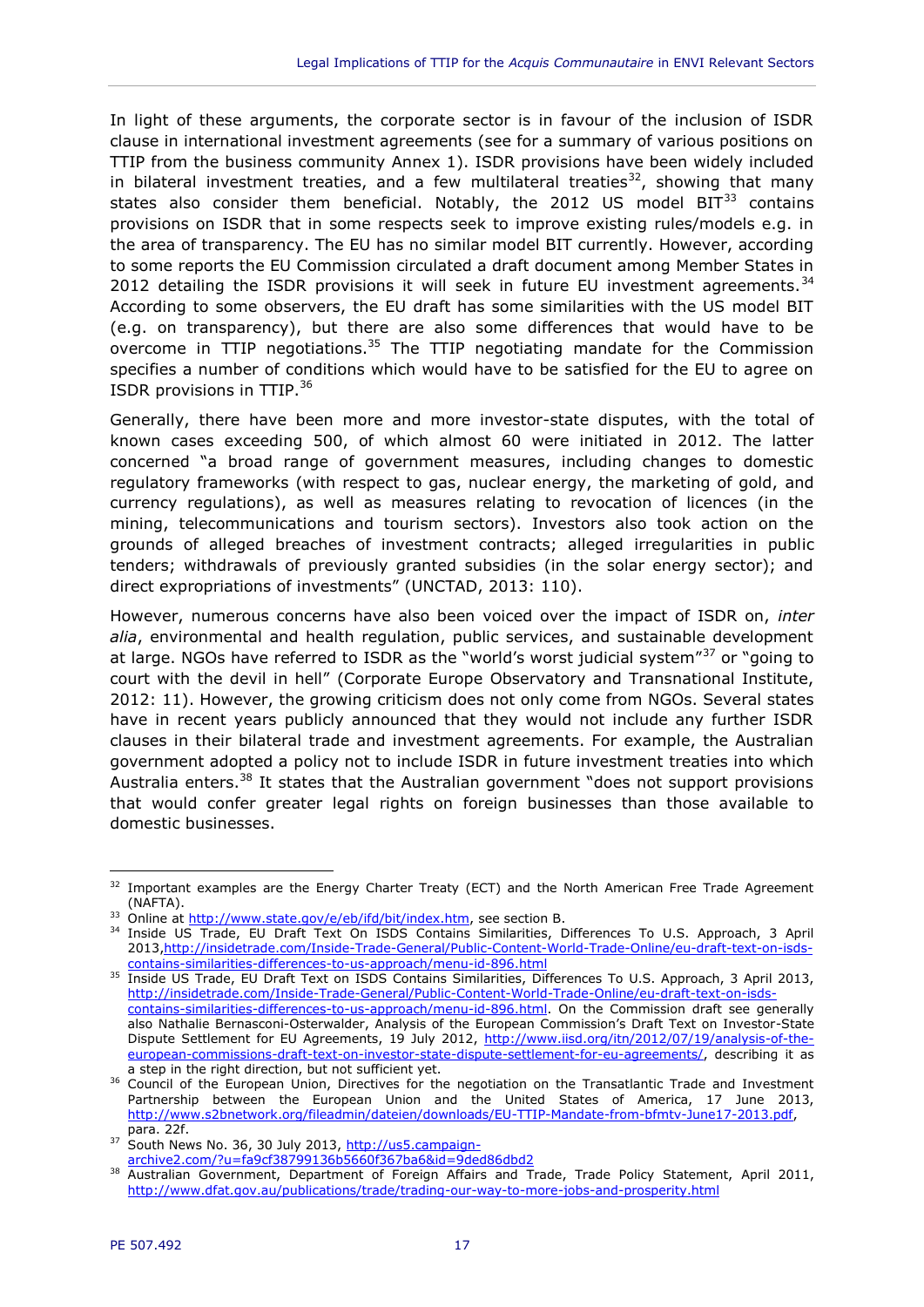Nor will the Government support provisions that would constrain the ability of Australian governments to make laws on social, environmental and economic matters in circumstances where those laws do not discriminate between domestic and foreign businesses." Various developing countries have adopted a similar stance. For example Bolivia and Ecuador resigned in recent years from the ICSID Convention, in an attempt to prevent ICSID arbitration against them.<sup>39</sup> Other states, e.g. Brazil, have traditionally been reluctant to include related clauses in their international agreements (Gaukrodger and Gordon, 2012: 7). The United Nations Conference on Trade and Development (UNCTAD) in its 2013 Investment Report points to concerns over the legitimacy of private individuals judging the actions of sovereign governments, the transparency of proceedings, the consistency of the case law, the lack of possibility for reversing erroneous decisions, arbitrators' impartiality and neutrality, and the high costs<sup>40</sup> of such proceedings (which a state may have to bear, even if it wins the case) (UNCTAD, 2013: 112).

While we could not find a research paper systematically and specifically surveying environment-related investor-state arbitration cases<sup>41</sup>, some cases where private companies used ISDR provisions in investment treaties to complain over domestic environmental or health regulation are the following:

- In a 1998 NAFTA/UNCITRAL case, a US-owned company sued Canada over legislation prohibiting inter-provincial trade in certain environmentally harmful fuel additives that the company produced.<sup>42</sup> After the arbitration tribunal had found it had jurisdiction to hear the case, the parties settled the case with Canada paying the company compensation and reversing the ban (Philippe Sands, 2008: 8).
- In a 2000 NAFTA/ICSID case, a US company claimed compensation from Mexico for its failure to grant a construction permit for a toxic landfill site already in operation in an area which was later declared a natural preservation site. The arbitration tribunal considered Mexico's behaviour to be an expropriation and awarded more than 16 million US dollars in damages to the company.  $43$
- In a 2003 ICSID case, a Spanish company sued Mexico under an investment treaty concluded between Spain and Mexico for not renewing the license for a landfill site, which was, *inter alia*, due to environmental and health concerns as well as popular opposition to the site. The arbitrators found a violation of the investment agreement's clauses on "fair and equitable treatment" and expropriation and awarded damages to the Spanish company.<sup>44</sup>

 $\overline{a}$ <sup>39</sup> (UNCTAD, 2010) - The Note also discusses the somewhat unclear legal consequences of such a step.

<sup>&</sup>lt;sup>40</sup> The average costs for arbitrators and lawyers in case are estimated at 8 million US \$ by (UNCTAD, 2013: 112).

<sup>&</sup>lt;sup>41</sup> However, for studies discussing some related issues see (OECD, 2004; Nikièma, 2012).

<sup>&</sup>lt;sup>42</sup> Award on Jurisdiction in the case Ethyl Corporation v. The Government Of Canada 24 June 1998, 38 I.L.M. 708 (1999)

<sup>43</sup> Award in the case Metalclad Corporation v. The United Mexican States, CASE No. ARB(AF)/97/1, 30 August 2000,

[https://icsid.worldbank.org/ICSID/FrontServlet?requestType=CasesRH&actionVal=showDoc&docId=DC542\\_](https://icsid.worldbank.org/ICSID/FrontServlet?requestType=CasesRH&actionVal=showDoc&docId=DC542_En&caseId=C155) [En&caseId=C155](https://icsid.worldbank.org/ICSID/FrontServlet?requestType=CasesRH&actionVal=showDoc&docId=DC542_En&caseId=C155)

<sup>44</sup> Award in the case Técnicas Medioambientales Tecmed S.A. v. The United Mexican States, Case No. ARB (AF)/00/2, 29 May 2003,

[https://icsid.worldbank.org/ICSID/FrontServlet?requestType=CasesRH&actionVal=showDoc&docId=DC602\\_](https://icsid.worldbank.org/ICSID/FrontServlet?requestType=CasesRH&actionVal=showDoc&docId=DC602_En&caseId=C186) [En&caseId=C186](https://icsid.worldbank.org/ICSID/FrontServlet?requestType=CasesRH&actionVal=showDoc&docId=DC602_En&caseId=C186)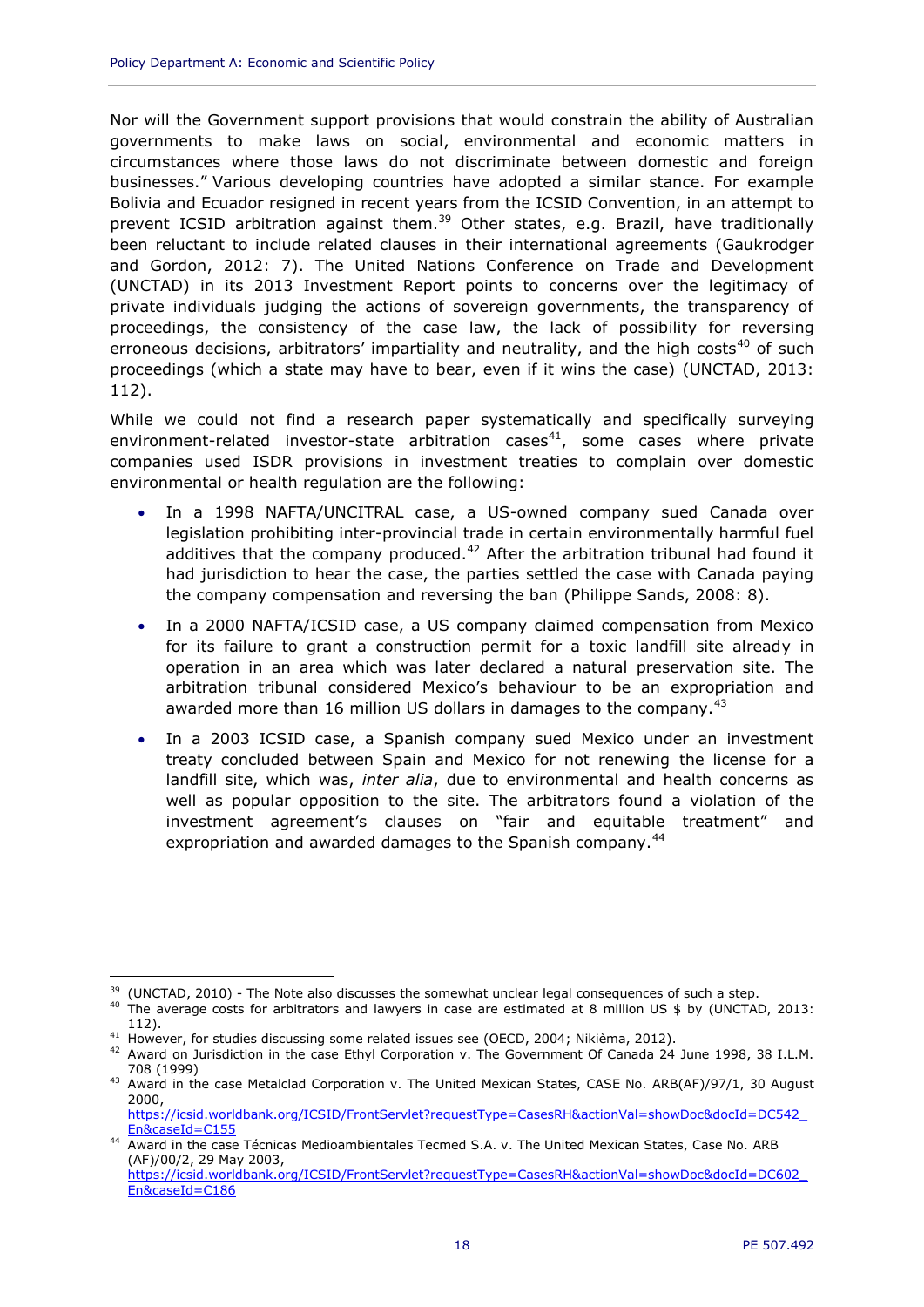In an on-going ICSID arbitration, the Swedish energy company Vattenfall filed a request for arbitration against Germany under the Energy Charter Treaty, because of Germany's decision to phase out nuclear energy. The company is expected to claim up to 700 million Euros in compensation for the closure of two of its nuclear power plants.<sup>45</sup>

For an investor to win a case, the respective investment agreement must obviously contain substantive provisions on which the investor's claims can be based. Generally, the arbitration decisions in investment cases adopted so far are not a consistent body of law, but indeed very much case-specific. Thus, two tribunals may interpret a similar term rather differently, even though tribunals sometimes include references to prior arbitrations awards.

Nonetheless, it can be observed that clauses protecting investors against expropriation have tended to prove "risky" with regard to governments' right to regulate, in particular in developing countries where governments do not necessarily have sufficient funds to compensate investors. In particular, the concept of "indirect expropriation", i.e. an action or conduct, which does not explicitly serve the purpose of depriving an investor of rights or assets, but actually has that effect, might pose obstacles for environmental measures.<sup>46</sup>A perceived negative impact on investments may result, *inter alia*, from measures that a state takes to regulate economic activities within its territory without that regulation being specifically targeted at investment (e.g. environmental regulation). A similarly problematic legal concept is "fair and equitable treatment" often contained in investment treaties. However, the Commission's negotiation mandate mentions as an objective for the TTIP negotiations including provisions on both "indirect expropriation" and "fair and equitable treatment".<sup>47</sup> Generally, the interpretation of existing treaty language in awards issued by international arbitrators against states has been criticised as "expansive" in a 2010 statement by a considerable number of law professors who were concerned with the current status of the international investment regime. $48$ 

In sum, there is a real risk of a negative impact of ISDR provisions in combination with broadly-worded substantive provisions on investment protection in an eventual TTIP on the regulatory freedom of the EU or Member States' space for acting in the public interest, including in the area of the environment. For avoiding such a negative impact, there are various avenues: First, ISDR provisions could be avoided altogether, or at least the exhaustion of domestic remedies could be made a pre-condition for using  $ISBN^{49}$ . A very good point can be made that such provisions are not needed in the relationship between two trading partners with highly evolved, efficient, and impartial rule-of-law judicial systems where foreign investors can seek protection under the domestic legal systems in a similar manner to domestic investors without any risk of being treated unfairly. Second, ISDR provisions could be included that remedy some of the shortcomings of existing rules and systems.

 $\overline{a}$  $45$  The documents relating to the case are not public. For a summary, see (Bernasconi-Osterwalder and Hoffmann, 2012). For an overview of the ICSID proceedings, see <https://icsid.worldbank.org/ICSID/FrontServlet>

<sup>&</sup>lt;sup>46</sup> One of the problems with the term "expropriation" used in international investment law is precisely it is unclear definition, see (Nikièma, 2012).

<sup>&</sup>lt;sup>47</sup> Council of the European Union, Directives for the negotiation on the Transatlantic Trade and Investment Partnership between the European Union and the United States of America, 17 June 2013, [http://www.s2bnetwork.org/fileadmin/dateien/downloads/EU-TTIP-Mandate-from-bfmtv-June17-2013.pdf,](http://www.s2bnetwork.org/fileadmin/dateien/downloads/EU-TTIP-Mandate-from-bfmtv-June17-2013.pdf) para. 23.

<sup>48</sup> Public statement on the international investment regime, 31 August 2010, [http://www.osgoode.yorku.ca/public-](http://www.osgoode.yorku.ca/public-statement/documents/Public%20Statement%20%28June%202011%29.pdf)

[statement/documents/Public%20Statement%20%28June%202011%29.pdf,](http://www.osgoode.yorku.ca/public-statement/documents/Public%20Statement%20%28June%202011%29.pdf) para. 5.

<sup>&</sup>lt;sup>49</sup> Requirement of recourse to domestic administrative or judicial remedies are relatively rare in investment treaties (Gaukrodger and Gordon, 2012: 27)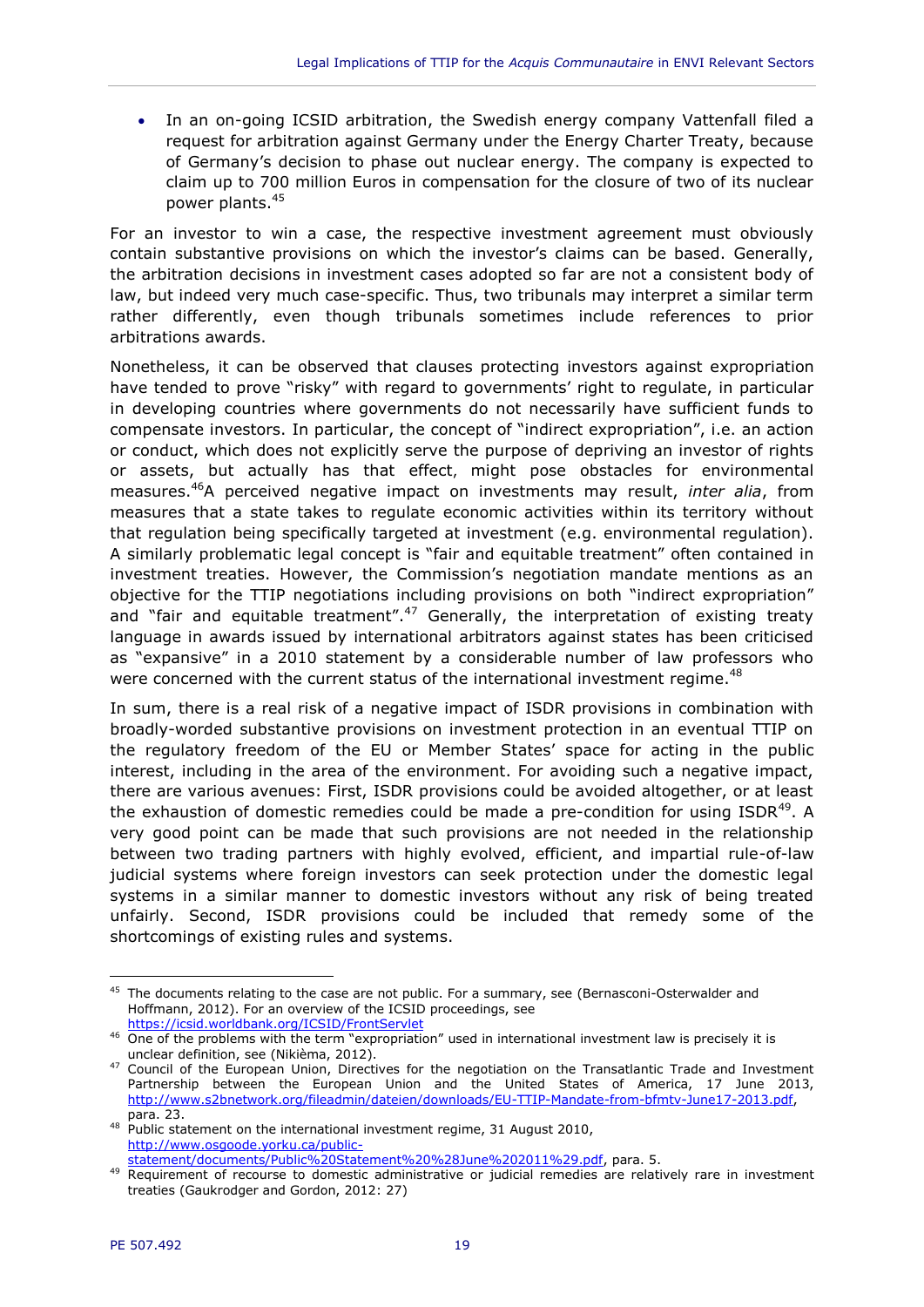Third, if ISDR provisions are included in TTIP with a view to the potential benefits to investors as described above, the substantive provisions of the agreement should be worded in a way to ensure that the right of the parties to regulate is not affected. Making concrete suggestions to this end is beyond the scope of this study; $50$  however, existing interpretations of e.g. clauses on expropriation and the tendency of such clauses being interpreted rather broadly and in an investment-friendly manner in international arbitral awards should be taken in account. Generally, precisely defining such terms and clear language to the end that non-discriminatory regulatory measures taken for environmental purposes are not to be considered a violation of a future TTIP are recommendable.

<sup>50</sup> See for suggestions for example (Nikièma, 2012).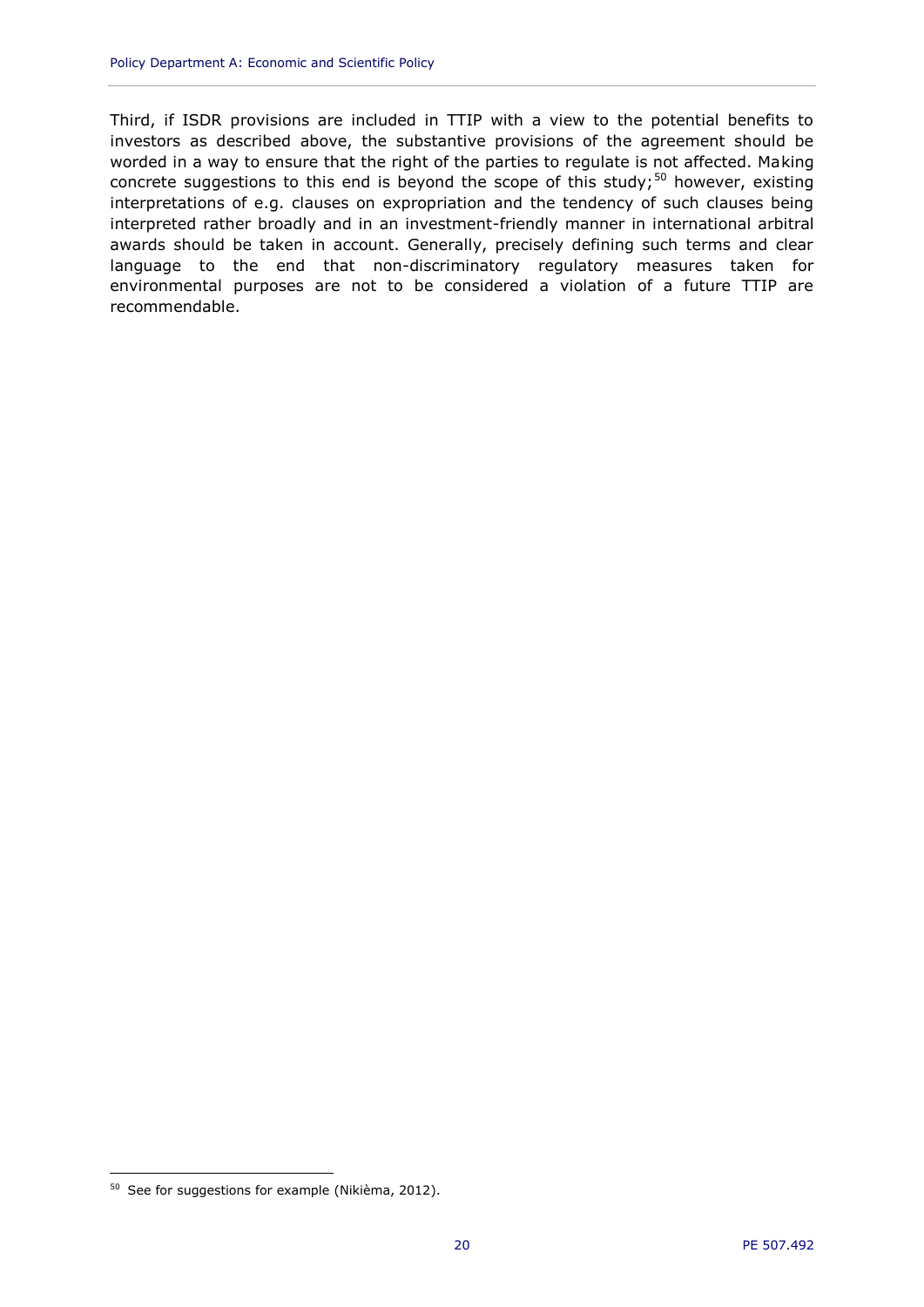## <span id="page-22-0"></span>**3. POLICY AREAS OF RELEVANCE – MAIN DIFFERENCES**

#### **KEY FINDINGS**

- There are remarkable differences in the depth and stringency of regulation applied in the EU and the US in the four regulatory fields discussed here – genetically modified organisms, substances to treat poultry, chemicals, and emissions from aviation. In only one of these cases – emissions from aviation, a compromise solution seems close.
- Overall, a pattern is apparent wherein the US have chosen to either not acknowledge risks to the environment and human health recognised by the EU, or to address such risks in ways which markedly differ from the approach chosen in Europe, for instance by merely promulgating voluntary guidelines rather than mandatory requirements. For the case studies assessed in this section, it can therefore be safely affirmed that the regulatory intensity in the EU is higher than in the US, with the private sector facing fewer requirements and enjoying significantly greater flexibility in the US.
- Many existing trade and investment agreements are rather general in approach; for example they may contain a general commitment to regulatory convergence and procedures for attaining such regulatory convergence (e.g. by establishing a committee to that end). It seems therefore unlikely that any of the parties would make specific commitments to revise a specific legal act in TTIP.

## <span id="page-22-1"></span>**3.1. Selecting policy areas**

In the following, we present policy areas that are part of the EU environmental *acquis* on which TTIP could have an impact. As mentioned in the introduction, it is, at the time of writing of this study, not clear which specific areas or clauses will be included in TTIP.

As it is not possible within the scope of this study to undertake a comprehensive acrossthe-board comparison of environmental and food safety regulations in both the US and the EU, we discuss in this section a limited number of areas that seem to be particularly likely candidates for the negotiations. The areas have been identified using the following sources:

- dispute settlement procedures at the WTO where the EU and US were on opposing sides, either as parties or as third parties, with a view to disputes involving environmental or food safety issues, as well as one prominent environmentrelated case recently brought by US companies before a UK Court which then referred it to the ECJ.
- EU and US Trade Policy Reviews at the WTO, including written documentation showing concerns that the respective party has raised over the environmental or food safety regulations of the other side.
- publications and statements by various organisations, including in particular environmental NGOs, on a potential negative environmental impact of TTIP as well as positions by the corporate sector on both sides of the Atlantic.
- a limited literature review on regulatory differences between the EU/US on environmental matters and in the area of food safety regulations.

Each of these aspects is discussed more in depth in Annex 1.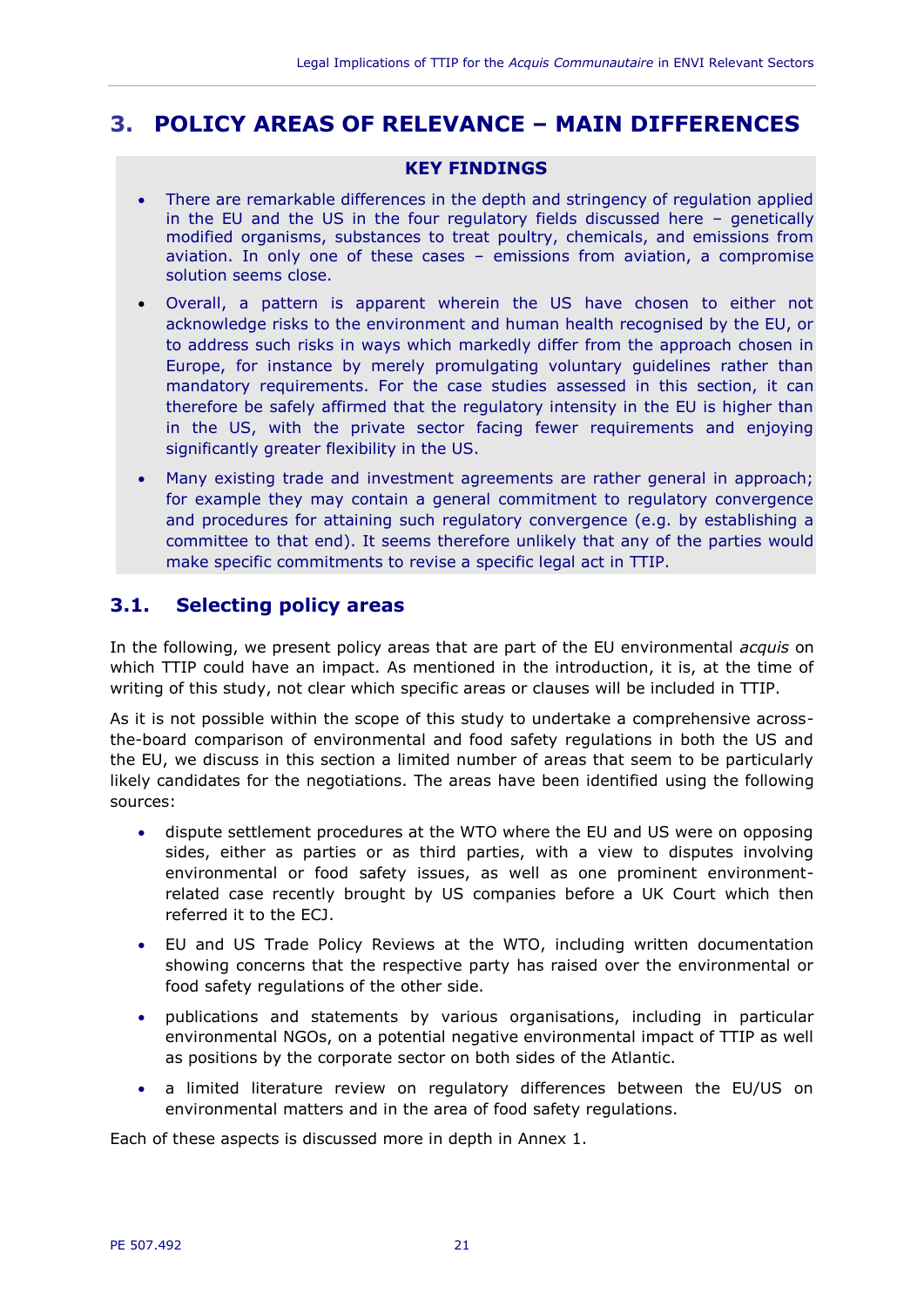$\overline{a}$ 

On this basis, we have identified the following areas where there is particular potential for controversy:

- GMO regulation which is mentioned in many publications as being controversial and has also been the subject of a WTO dispute.
- Regulation of toxic substances, an issue mentioned by many observers as controversial issue and also raised as problematic by the US during the WTO's review of the EU's trade policy.
- Regulation of the treatment of poultry, where perceptions of which processing options are safe have differed across the Atlantic, resulting in an import ban in the EU as well as the initiation of WTO dispute settlement proceedings by the US.
- Inclusion of the aviation sector in EU emissions trading, where the unilateral extension by the EU of its emissions trading system to flights coming from and departing to the US has led to a transatlantic diplomatic impasse and a legal case before the ECJ.

We have chosen not to analyse further the hormone-treated beef issue, as this controversy can be regarded as settled: In May 2009, the EU and the US signed a Memorandum of Understanding (MoU) "regarding the importation of beef from animals not treated with certain growth-promoting hormones and increased duties applied by the United States to certain products of the European Communities", which they notified the WTO of in September of that same year. Based on this MoU, which established a process in several steps, the EU increased its duty-free import quotas for hormone-free beef (High Quality Beef) through successive Regulations,  $51$  and, in exchange, the US gradually lifted its sanctions.

Generally, it should be noted that many existing trade and investment agreements are rather general in approach; for example they may contain a general commitment to regulatory convergence and procedures for attaining such regulatory convergence (e.g. by establishing a committee to that end).<sup>52</sup>It therefore seems unlikely that any of the areas discussed above is going to be included in the agreement as such or that any of the parties would make specific commitments to revise a specific legal act in TTIP.

In the following, we briefly assess the main differences between the EU and US legislation in the identified areas. A more in-depth description of the regulation on either side of the Atlantic in each of these fields is contained in Annex 2.

<sup>&</sup>lt;sup>51</sup> Council Regulation No 617/2009 of 13 July 2009 opening an autonomous tariff quota for imports of highquality beef; Commission Regulation No 620/2009 of 13 July 2009 providing for the administration of an import tariff quota for high-quality beef; Regulation No 464/2012 of the European Parliament and of the Council of 22 May 2012 amending Council Regulation No 617/2009; and Commission implementing Regulation No 481/2012 of 7 June 2012 laying down rules for the management of a tariff quota for highquality beef.

 $52$  For example, Art. 7.49 of the recent EU – Korea Free Trade Agreement states that the parties will "maintain a dialogue" on certain issues.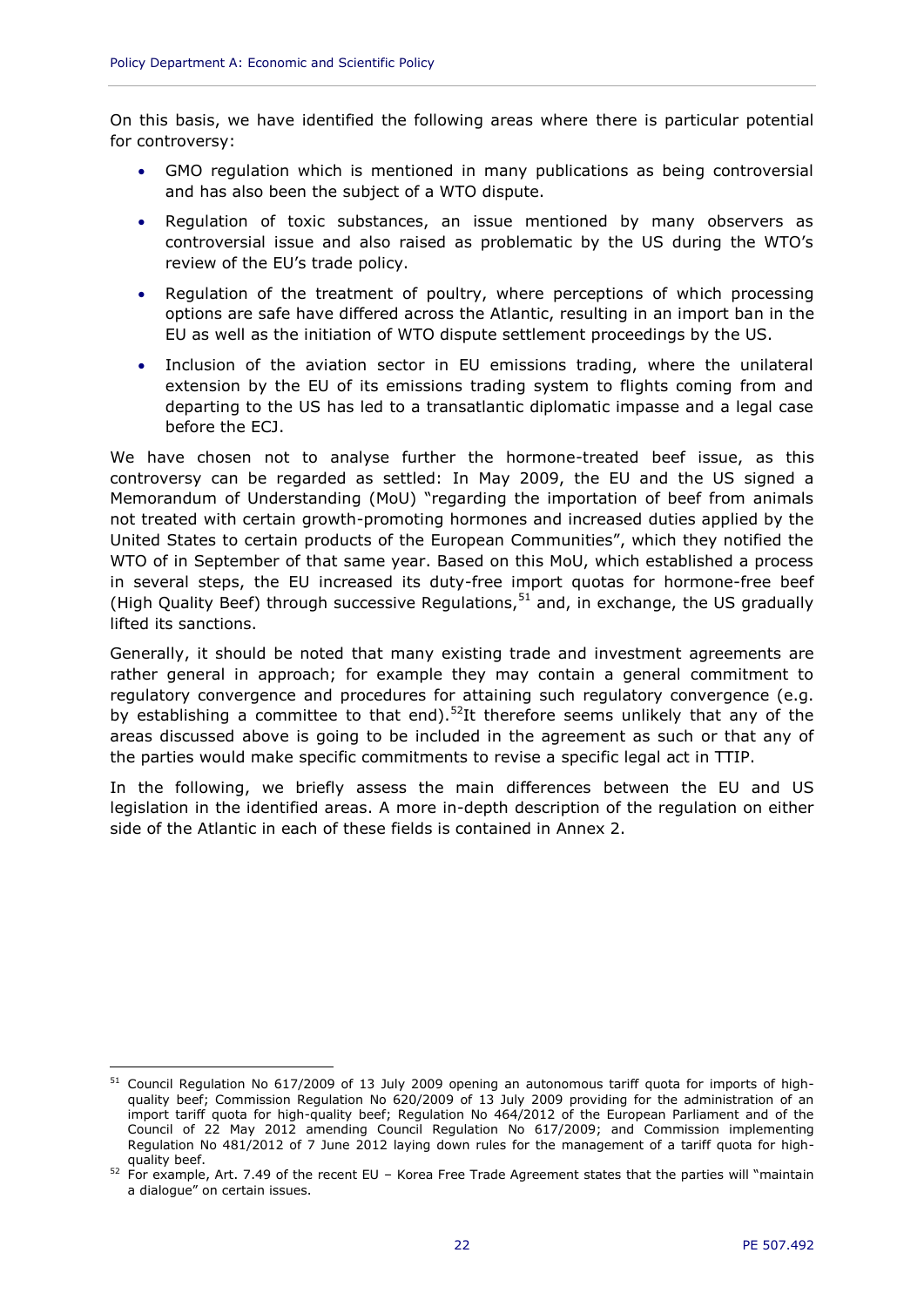## <span id="page-24-0"></span>**3.2. GMOs**

While in the EU there is a specific legal framework to regulate GMOs, whether for food and feed uses or for cultivation, the applicable US legal and regulatory framework is comparatively basic and limited to non-binding policy statements on the application of existing product-related laws to GMOs.

In the EU, the precautionary principle plays an important role in risk management, and placing GMOs on the market is thus subject to an authorisation procedure that must comply with specific requirements, such as the submission by the applicant of an extensive risk assessment (including an environmental risk assessment); public consultation is also compulsory. By contrast, in the US GMOs are subject to the same rules as conventional products due to an assumption of their "substantial equivalence", without there being a distinct regulatory regime for GMOs; the FDA has designated GMOs as "generally recognised as safe", rarely calling for prior approval and largely relying on notification and self-certification by producers. No regime exists that would require monitoring for long-term environmental impacts. Any consultation procedure in the US is of a voluntary nature.

Another difference is the existence of a public register of authorised GMOs in the EU. No comparable GMO register exists in the US, where instead the compiled list of crop varieties no longer subject to any form of regulatory oversight is not readily accessible to the public.

In addition, while labelling of GMOs and products thereof for food use is mandatory under EU legislation (if the proportion of GMOs is higher than 0.9%), it is currently only voluntary under US federal law, although there are early initiatives at the state level to introduce mandatory labelling for improved consumer information.

## <span id="page-24-1"></span>**3.3. Regulation of toxic substances**

Unlike the Toxic Substances Control Act(TSCA) in the US, the EU's REACH provides for the registration of all chemicals on the market, establishing several registration deadlines and distinguishing between phase-in substances (i.e. those which existed on the market before REACH came into force) and non phase-in substances (i.e. new chemicals). Conversely, the US's pre-manufacture notification (PMN) procedure, as established under the TSCA, applies only to chemicals which first came on the market or which were produced for a different use after the Act was passed in 1976. Chemicals which were already on the market were not automatically subject to any requirements under the Act.

Moreover, REACH is much more stringent than TSCA as to the data to be submitted: the technical information that must accompany the registration dossier is very comprehensive, with information required notably on the properties of the chemicals, uses, classification and guidance on safe use, whereas the majority of PMN filings under TSCA only require the submission of pre-existing data on a substance's qualities and do not ultimately contain any health or safety data whatsoever.

Consequently, where the European Chemicals Agency (ECHA) is able to gather comprehensive safety data on all chemicals through the requirements imposed on registrants in the EU, in the US the Environmental Protection Agency (EPA) has no such comprehensive information, instead relying upon models created from information known about similar substances. Another important difference is that TSCA imposes only a small number of specific restrictions (conditions on use or ban) on chemicals, instead giving the EPA the authority to impose such restrictions if it determines that a chemical substance poses an unreasonable risk to human health or the environment. However, courts have interpreted EPA's power to do so to be quite restricted. On the other hand, under REACH, restrictions are clearly stated in the legislation, and apply as such.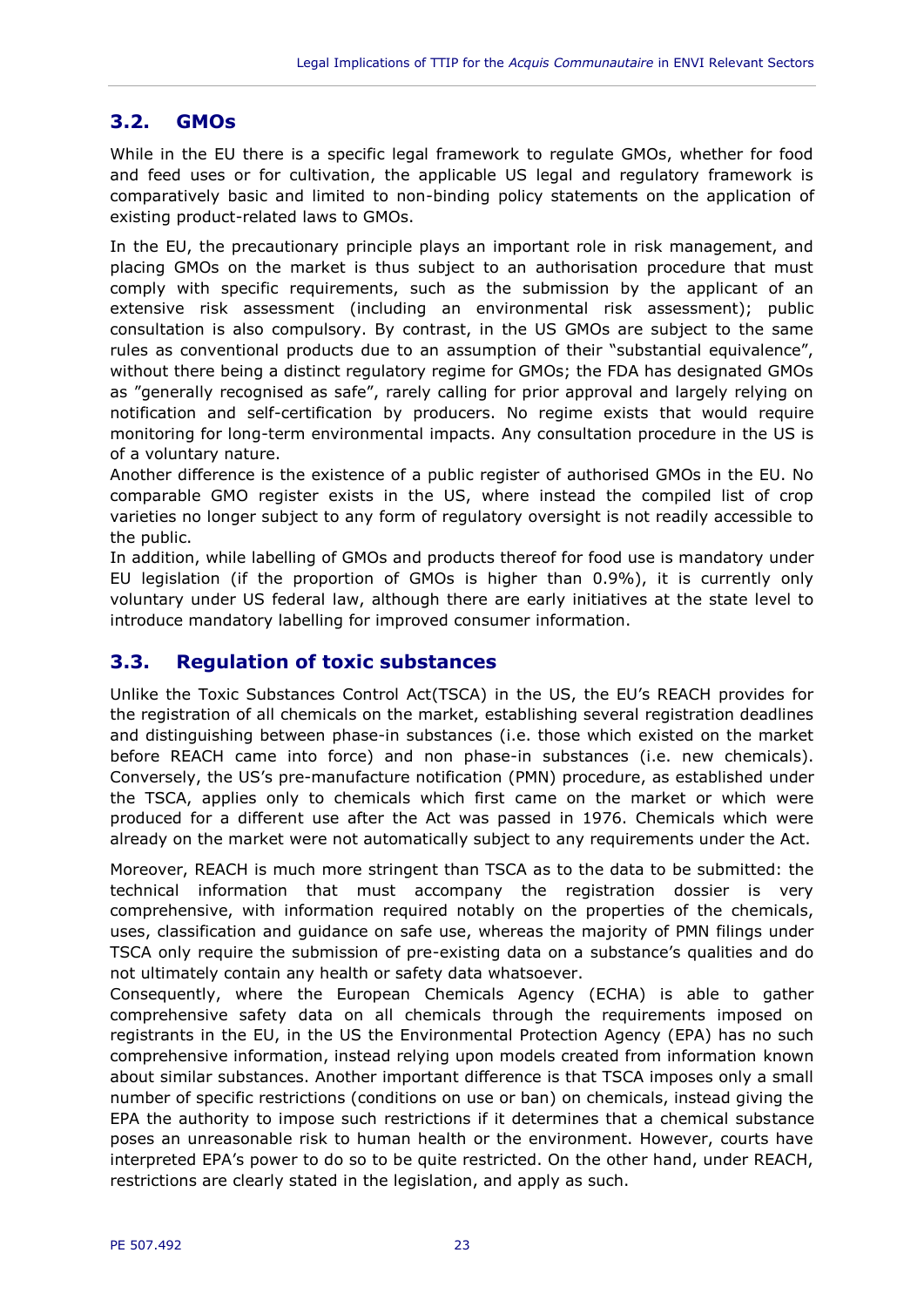Finally, under TSCA a large amount of information on chemicals may be kept confidential. Other laws and regulations within the US ensure that products meet international labelling standards (U.S. Environmental Protection Agency, 2013), however the data available to the public from the EPA is significantly more limited than what the EU makes available via the REACH Classification and Labelling Inventory.

In a more general sense, the US reliance upon common law has the consequence of making judicial decisions extremely influential in how laws are interpreted and enforced, sometimes altering what many saw as the objective of the legislation in the first place (Renn and Elliott, 2011). By contrast, within the EU the power of the judiciary to modify rather precise law through judicial interpretation is more limited.

It is possible that TTIP will be an impetus for American legislators to strengthen their chemical regulation regime, to align it better with REACH, as this issue has been pushed within Congress since 2005. There is currently legislation on the table which would strengthen data gathering on extant chemicals and create better alignment with REACH, but it is unclear if it will make it through the Congress, as environmental and consumer groups are criticising it for being too weak (Heyen, 2013).

## <span id="page-25-0"></span>**3.4. Chlorinated poultry**

 $\overline{a}$ 

Both the EU and the US possess a comprehensive regulatory framework on substances allowed in the production and processing of poultry. In the EU, this framework forms part of the 'Hygiene Package' of 2004 comprising three regulations; in the US, the general framework is set out in two federal statutes, and details are contained in directives and regulations promulgated by the implementing agencies, the Food and Drug Administration (FDA) and the Food Safety and Inspection Service (FSIS). In essence, both jurisdictions subject the use of substances or ingredients to treat poultry to an approval regime, with a specified approval process. A major difference lies in how this regime has been implemented, or, in other words, which substances each jurisdiction currently allows for the treatment of poultry.

Whereas chlorine dioxide, acidified sodium chlorite, trisodium phosphate, and peroxyacids have been approved as pathogen reduction treatments (PRTs) to decontaminate poultry in the US, the EU currently only allows use of water to remove contaminants. This difference reflects conflicting assessments of the safety and suitability of such PRTs for use in poultry products. Given the approval procedure in place in the US, and because scientific and technical bodies in Europe and at the international level have suggested that the use of PRTs is likely safe (European Food Safety Authority (EFSA),  $2012$ <sup>53</sup> (although some reviews highlighted a lack of data, especially on the effect of disposal for the environment (European Food Safety Authority (EFSA), 2008)), it may be inaccurate to simply ascribe the regulatory differences to a general tendency towards less regulation or greater industry-friendliness in the US, as is the case with GMOs. The rejection of the Commission proposal to authorise PRTs was expressly based on the desire not to undermine EU food safety standards, consumer confidence and the competitiveness of the EU's poultry industry (because of important investments to comply with strict EU standards) (USDA Foreign Agricultural Service, 2008).

<sup>53</sup> See also Codex Alimentarius Commission , Joint FAO/WHO Food Standards Programme Codex Committee on Food Hygiene Guideline for the Control of Camplyobacter and Salmonella spp. in Chicken Meat, 2012, CAC/GL 78-2011,<http://www.codexalimentarius.org/>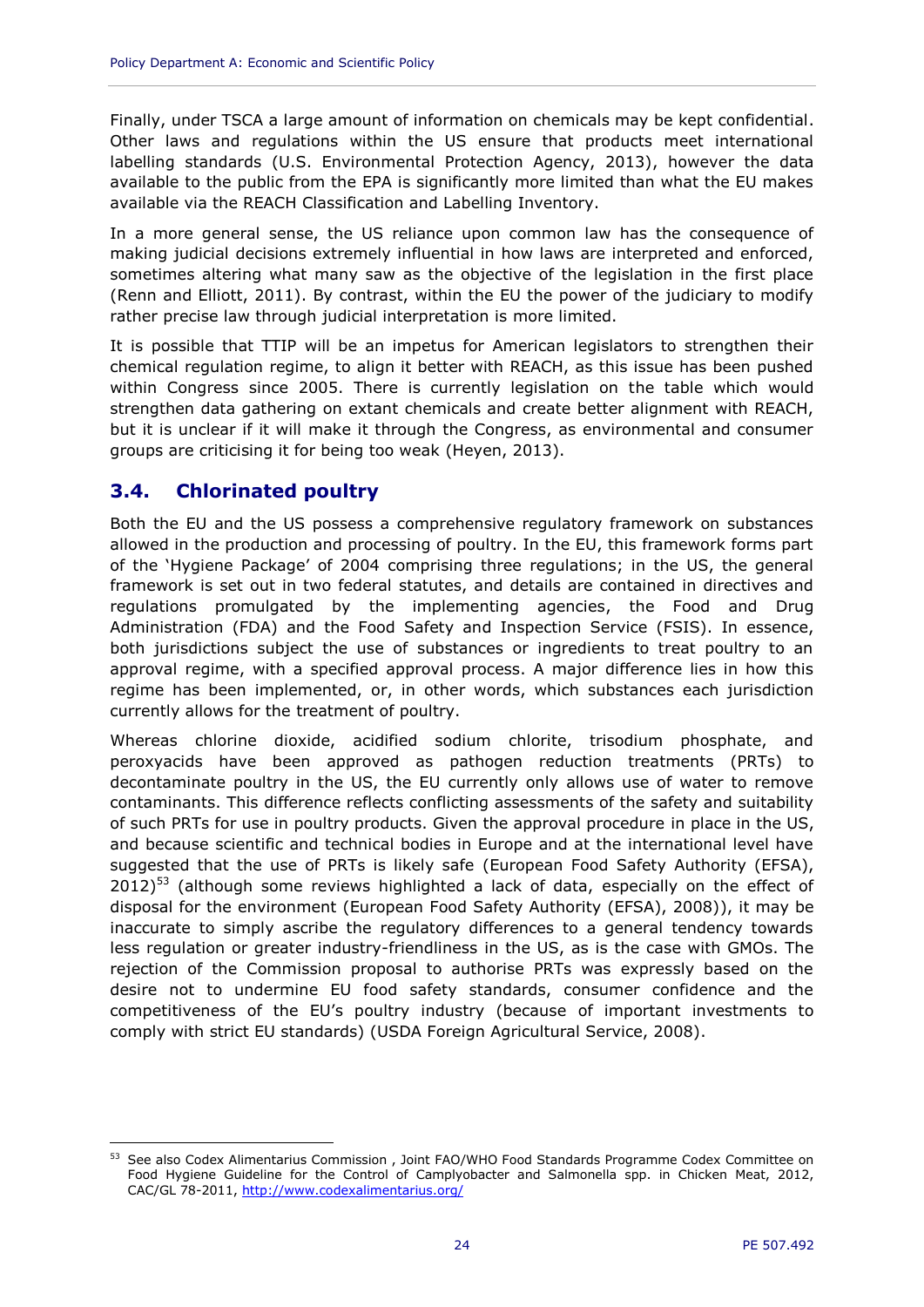## <span id="page-26-0"></span>**3.5. Aviation**

Greenhouse gas emissions from the aviation sector are among the fastest growing emissions worldwide, and are expected to continue on a trajectory of rapid growth (Lee, 2010). With the Kyoto Protocol providing in its Article 2.2 that "Parties included in Annex I shall pursue limitation or reduction of emissions of greenhouse gases … from aviation ... working through the International Civil Aviation Organisation", efforts to arrive at an international solution to address emissions from aviation have largely focused on ICAO, a specialised agency of the United Nations. So far, however, the track record of ICAO has left observers largely underwhelmed (European Federation for Transport and Environment, 2010), prompting the EU to conclude that international efforts were "insufficiently stringent" $54$  and causing it to extend the scope of the EU ETS to both domestic and international flights arriving at or departing from airports within the EU.

In the US, no comparable measures have been adopted, partly due to strong lobbying from airline federations such as the Air Transport Association of America, now Airlines for America. Instead, the US Congress adopted a bill prohibiting US airlines from complying with the requirements under the EU emissions trading scheme (ETS), and indemnifying them from any negative consequences. Intense international pressure has caused the EU to temporarily derogate the inclusion of international flights from their obligations under the EU ETS, and signal readiness for a compromise solution until an international marketbased instrument can be adopted under ICAO in 2016, entering into force in 2020. In the meantime, the EU will only cover aviation emissions over its airspace, while emissions over US airspace will be subject to no constraints, under either US or EU law. A multilateral agreement thus becomes all the more important.

#### <span id="page-26-1"></span>**3.6. Summary**

While generalisations should be avoided when comparing regulatory approaches on either side of the Atlantic, the preceding analysis has shown remarkable differences in the depth and stringency of regulation applied to genetically modified organisms, substances to treat poultry, chemicals, and emissions from aviation. Overall, a pattern is apparent wherein the US have chosen to either not acknowledge risks to the environment and human health recognised by the EU, or to address such risks in ways which markedly differ from the approach chosen in Europe, for instance by merely promulgating voluntary guidelines rather than mandatory requirements. In some cases, this has even resulted in explicit efforts to undermine measures taken in the EU, such as the inclusion of international aviation in the EU ETS where the US has adopted legislation actively barring US air carriers from compliance with EU requirements and indemnifying them from liability.

For the case studies assessed in this section, it can therefore be safely affirmed that the regulatory intensity in the EU is higher than in the US, with the private sector facing fewer requirements and enjoying significantly greater flexibility in the US. The reasons for this divergence is difficult to assess and is arguably due in varying degrees to successful lobbying and media campaigns by industry, different consumer preferences, and broader differences in perception of environmental concerns.

<sup>54</sup> European Union, Written Statement of Reservation by Belgium on Behalf of the European Union (EU), its 27 Member States, and the 17 other States Members of the European Civil Aviation Conference (ECAC) on Resolution A37-17/2: Consolidated Statement of Continuing ICAO Policies and Practices Related to Environmental Protection – Climate Change, 2010.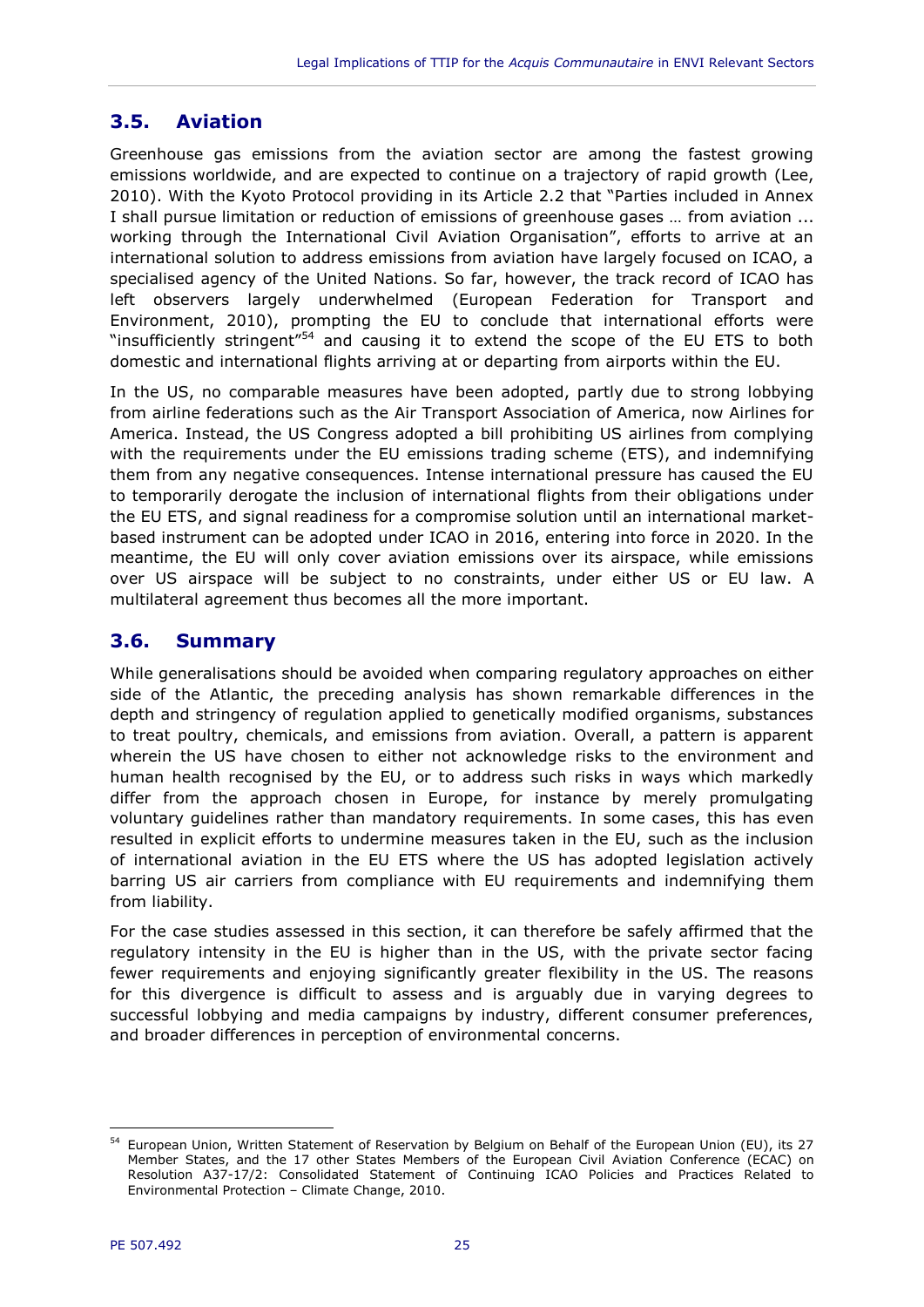However, it should also be noted that scholarly texts comparing US and EU approaches to risk regulation and environmental standards in a huge number of issues areas do not identify a consistent pattern of either the US or EU following a more precautionary approach to environment or health protection(Wiener et al., 2011). In some areas, the US has a more precautions stance, in others the EU does. Other accounts find that historically the US was more precautious in earlier decades, but since about 1980s the EU has the more precautionary stance (Vogel, 2003).How these differences may affect, or be affected by, the TTIP negotiations is difficult to predict, but it is clear that interests and starting premises diverge widely on either side of the Atlantic.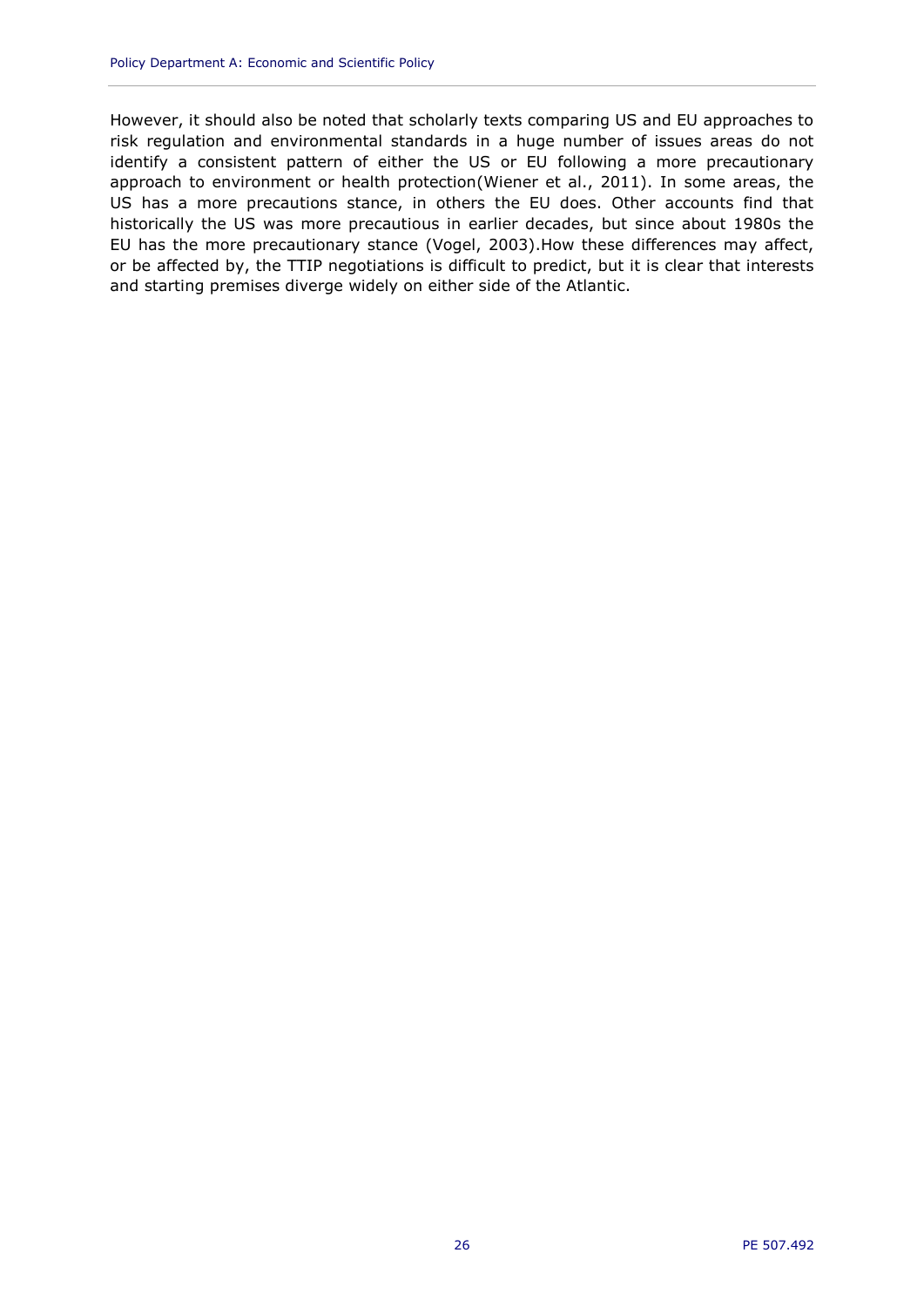## <span id="page-28-0"></span>**4. RECOMMENDATIONS**

The following conclusions and recommendations are addressed at the European Parliament, cognizant of the limited role the European Parliament has in EU trade negotiations. The most powerful tool available to the European Parliament is certainly the threat of not giving its consent to a negotiated agreement, a route it has occasionally chosen in the past (e.g. in the case of the Anti-Counterfeiting Trade Agreement - ACTA). Beyond this, however, the European Parliament could also play a role in creating public attention around the negotiations and its impact, helping to stimulate political debate about a potential agreement.

Generally, the impact of a future TTIP on the EU environmental and food safety *acquis* as well as its larger environmental impact will strongly depend on the precise provisions of the agreement. We hence recommend that the European Parliament pay particular attention to the following general issues in order to ensure that a future TTIP allows both parties to maintain the level of (environmental) protection they deem appropriate, as set forth in the negotiating guidelines:

- When the Sustainable Impact Assessment on TTIP has been conducted, the European Parliament should carefully and critically re-assess this impact assessment, either through its own impact assessment unit or through the use of external experts.
- Any proposed clause should be thoroughly reviewed and assessed with a view to its potential impact on the EU regulatory *acquis* and the EU's freedom to pursue non-economic policy goals in the future. This may require careful legal and political analysis of seemingly technical language, e.g. on investment protection or chemical regulation.
- The aim of any proposed clause should be assessed with a view to its necessity and whether the purported aim could be reached equally well through other means. For example, while provisions on investor-state dispute resolution may be required in agreements with countries where no efficient, rule-of-law judicial system exists, this is more doubtful in two highly evolved legal systems like the EU and US.
- To avoid doubt and prevent expansive interpretation by arbitration tribunals, critical terms used in the agreement (e.g. expropriation) should be clearly defined; thorough attention should be given to the formulation of (exception) norms allowing governments to take action for non-economic goals (e.g. environmental protection or food safety). Past experience with the WTO's exception norms may provide useful guidance in this regard.

More specifically and with regard to the policy areas discussed more in-depth in this study, we recommend the following:

 In light of the highly differing EU and US regulations applicable to GMOs, any TTIP provisions which could apply to GMOs should be carefully reviewed, in order not to inadvertently undermine the stricter EU standards for the authorisation of GMOs (e.g., risk assessment), as well as transparency of GMO-related information (notably public consultation, register and labelling).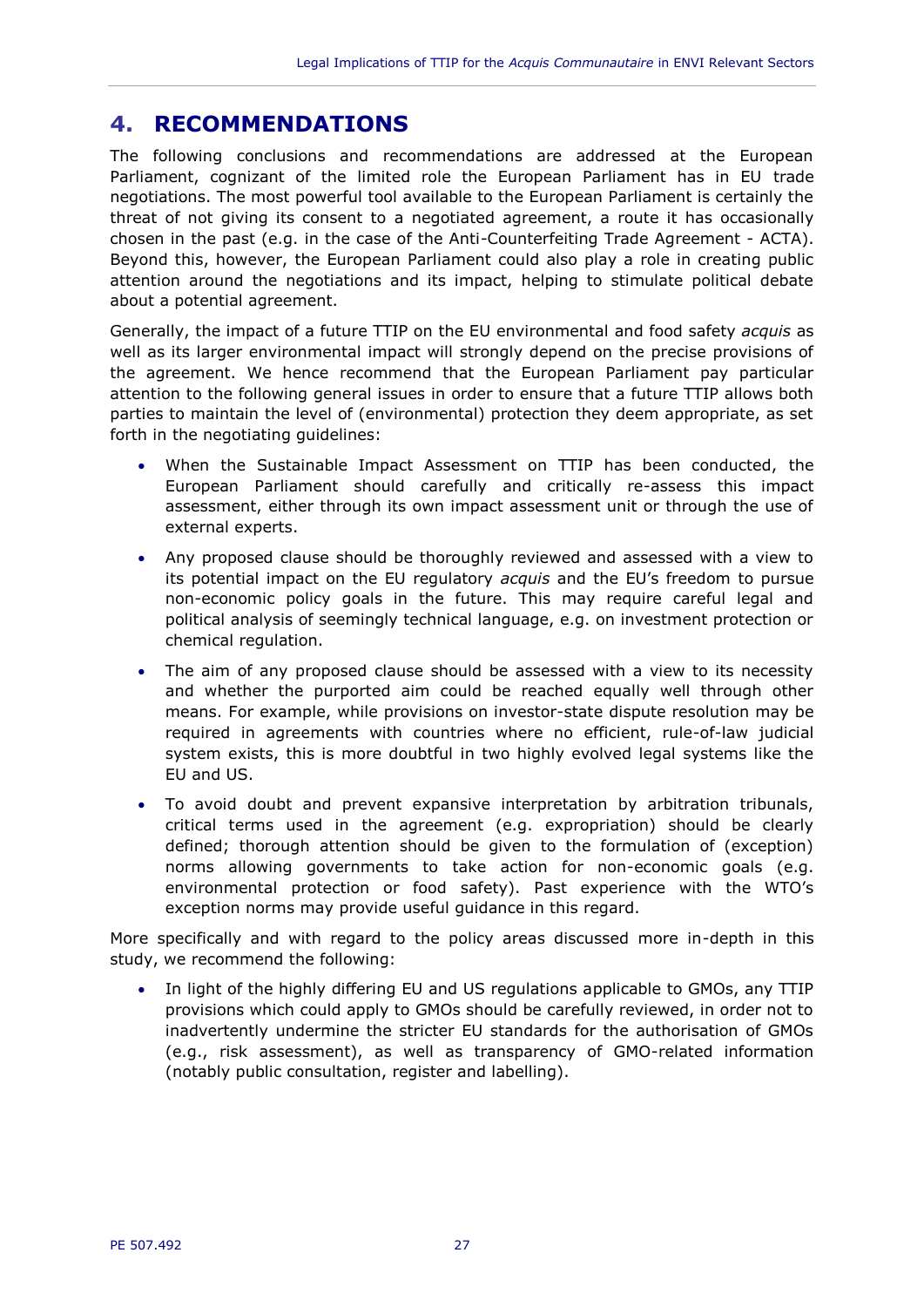- In the area of regulation of toxic substances, the EU REACH Regulation is more comprehensive (in terms of the chemicals to which it applies) and more stringent (notably in terms of the data to be submitted) than its US counterpart TSCA. It would be necessary to ensure that no TTIP provision unintentionally undermines REACH, in particular regarding the requirements for the placing on the market of chemicals, as well as its provisions on transparency and public access to information. TTIP could actually be an impetus for US legislators to strengthen their chemical regulation regime and align it better with REACH.
- Of the environmental policy areas we have investigated in this study, the area of chlorinated poultry appears likely to be debated during TTIP negotiations. This is particularly likely as the EU ban on US poultry treated with PRTs does not appear to be primarily based on human health or environmental concerns, but rather on the will to uphold EU food safety standards, to not undermine consumer confidence and the competitiveness of the EU's poultry industry. There is nonetheless a lack of data on the effect of disposal for the environment. It may be advisable to assess the justification for the import ban and ensure it is entirely based on legitimate concerns, e.g. an application of the precautionary principle in the area of health or environmental protection, rather than an interest to safeguard the competitiveness of the EU's poultry industry.
- On the issue of aviation, progress in the multilateral negotiations and a willingness of the EU to compromise by amending its legislation has arguably reduced the potential for conflict between the US and EU in this area. Overall, this issue is probably less likely to feature directly in the TTIP negotiations than the preceding environmental issues. Nonetheless, progress in the multilateral negotiations under ICAO should be carefully monitored to assess whether this disruptive issue threatens to once again strain transatlantic relations and, with it, affect perceptions on the role of environmental concerns in EU-US trade.
- Concerning investor-state dispute resolution (ISDR), there are different ways for avoiding a potential negative impact of such provisions on the EU's right to regulate: For example, ISDR provisions could be avoided altogether, or at least the exhaustion of domestic remedies could be made a pre-condition for using ISDR. Alternatively, ISDR provisions could be included that remedy some of the shortcomings of existing rules and systems, e.g. in the area of transparency or impartiality of arbitrators. If ISRD provisions are included, the substantive obligations of TTIP will have to be reviewed even more carefully with a view to their potential impact on the EU's right to regulate.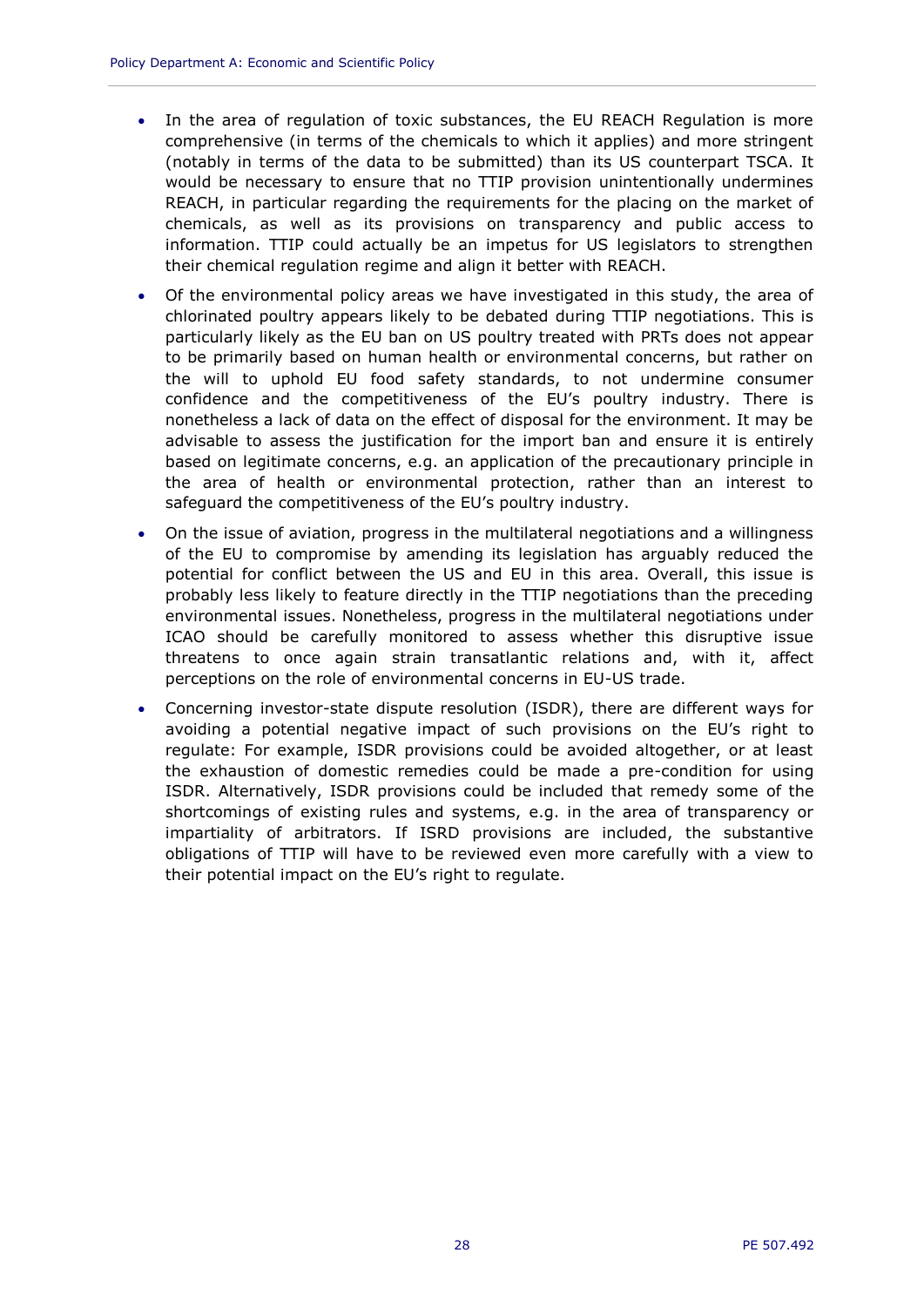## <span id="page-30-0"></span>**ANNEX 1: BACKGROUND INFORMATION TO IDENTIFY RELEVANT AREAS**

#### <span id="page-30-1"></span>**History of WTO dispute settlement**

From the history of WTO dispute settlement, six disputes over either EU or US environmental/food safety regulations could be identified where the two parties were on opposing sides and which were not resolved amicably.<sup>55</sup> In an early case, Venezuela had challenged before the WTO dispute settlement body a US measure on regulations on the composition and emissions effects of gasoline used by vehicles taken in order to improve air quality and the EU joined as third party, opposing certain aspects of the US measure.<sup>56</sup> The US measure was found to violate WTO law, and the US subsequently changed it. The next dispute was initiated by the US and Canada in 1996 over an EU ban on beef treated with certain **growth hormones**, which affected US (and Canadian) exporters.<sup>57</sup> The EU was found to be in violation of WTO law, and as the EU failed to implement the WTO dispute settlement ruling within the defined timeframe, the US was authorized to take countermeasures; it did so by imposing a 100% duty on certain EU products amounting to an overall volume of 116.8 million US dollars per year, considered to be the equivalent of the damage suffered by the US from the EU ban on hormonetreated beef. The EU initiated another settlement procedure before the WTO in 2004, claiming that the continued sanctions by the US themselves violate WTO law, given that the EU had in the meantime brought its measures into conformity with WTO law.<sup>58</sup> The dispute settlement bodies ruled that the EU measures in place, Directive 2003/74/EC, continued to violate WTO law and the US was hence not in violation of WTO law through imposing sanctions on EU imports. However, the Appellate Body for procedural reasons could not resolve all legal issues and thus recommended that the parties initiate yet another WTO procedure. In May 2009, the EU and the US signed a Memorandum of Understanding (MoU) "regarding the importation of beef from animals not treated with certain growth-promoting hormones and increased duties applied by the United States to certain products of the European Communities", which they notified the WTO of in September of that same year. Based on this MoU, which established a process in several steps, the EU increased its duty-free import quotas for hormone-free beef (High Quality Beef) through successive Regulations,<sup>59</sup> and, in exchange, the US gradually lifted its sanctions. In the Shrimp - Turtle dispute over a US **import ban on shrimp** caught with certain measures endangering sea turtles the EU joined as a third party, partially supporting the US position, partially disagreeing with it.<sup>60</sup> The US ban was first held to be incompatible with WTO law, but after the US had made certain additional efforts it was later considered to be in line with WTO law.

<sup>&</sup>lt;sup>55</sup> A list of disputes by countries can be found at

[http://www.wto.org/english/tratop\\_e/dispu\\_e/dispu\\_by\\_country\\_e.htm](http://www.wto.org/english/tratop_e/dispu_e/dispu_by_country_e.htm)

<sup>56</sup> United States — Standards for Reformulated and Conventional Gasoline, WT/DS2,

[http://www.wto.org/english/tratop\\_e/dispu\\_e/cases\\_e/ds2\\_e.htm](http://www.wto.org/english/tratop_e/dispu_e/cases_e/ds2_e.htm)

<sup>57</sup> European Communities — Measures Concerning Meat and Meat Products (Hormones), WT/DS26,48, [http://www.wto.org/english/tratop\\_e/dispu\\_e/cases\\_e/ds26\\_e.htm](http://www.wto.org/english/tratop_e/dispu_e/cases_e/ds26_e.htm)

<sup>58</sup> United States — Continued Suspension of Obligations in the EC — Hormones Dispute, WT/DS306, [http://www.wto.org/english/tratop\\_e/dispu\\_e/cases\\_e/ds320\\_e.htm](http://www.wto.org/english/tratop_e/dispu_e/cases_e/ds320_e.htm)

<sup>59</sup> Council Regulation No 617/2009 of 13 July 2009 opening an autonomous tariff quota for imports of highquality beef; Commission Regulation No 620/2009 of 13 July 2009 providing for the administration of an import tariff quota for high-quality beef; Regulation No 464/2012 of the European Parliament and of the Council of 22 May 2012 amending Council Regulation No 617/2009; and Commission implementing Regulation No 481/2012 of 7 June 2012 laying down rules for the management of a tariff quota for highquality beef.

<sup>60</sup> United States — Import Prohibition of Certain Shrimp and Shrimp Products, WT/DS58, [http://www.wto.org/english/tratop\\_e/dispu\\_e/cases\\_e/ds58\\_e.htm](http://www.wto.org/english/tratop_e/dispu_e/cases_e/ds58_e.htm)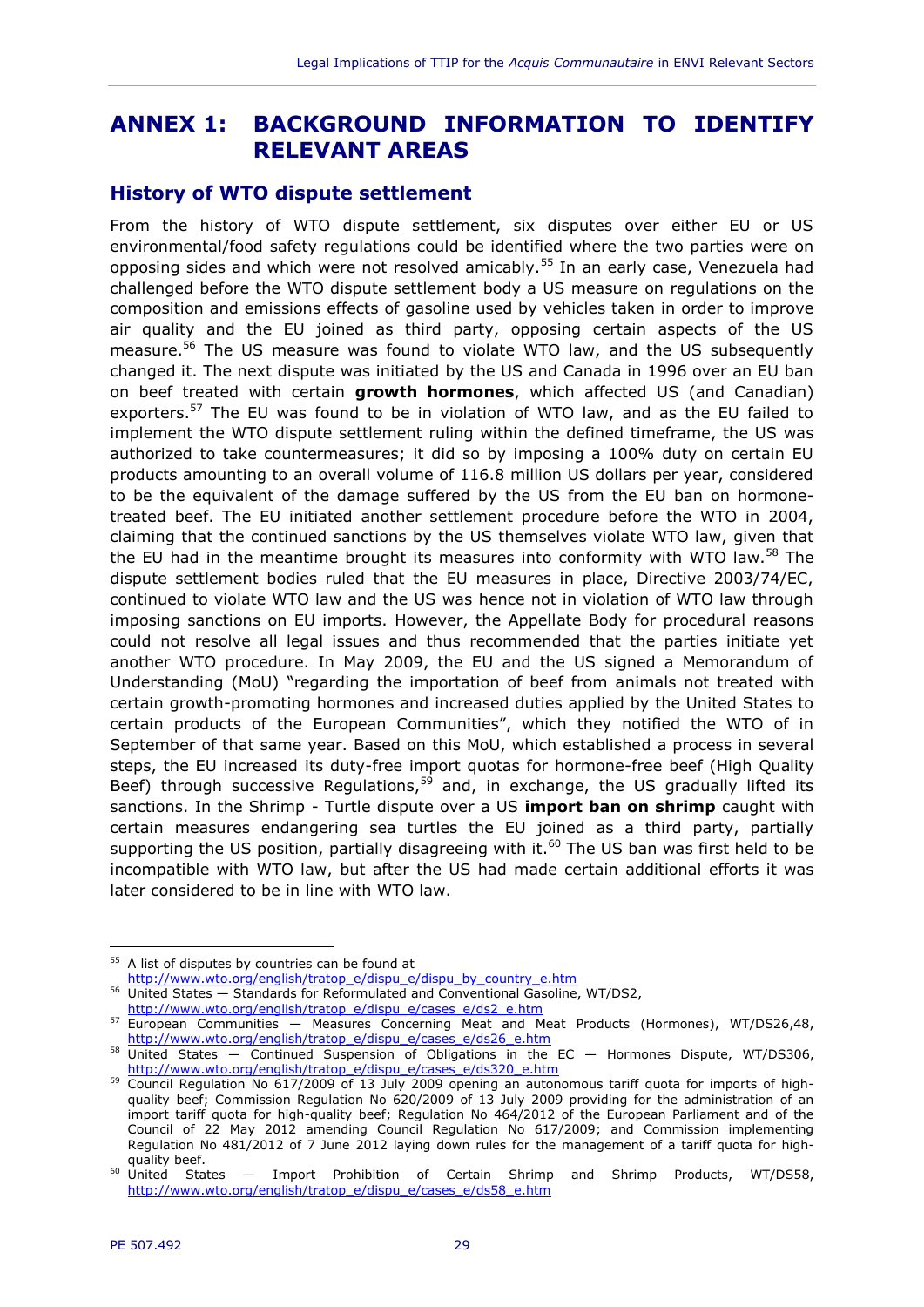The next relevant dispute was a complaint filed by the US and others over the EU's failure to give approval for the marketing of certain **genetically modified organisms**  (GMOs) and certain related measures by EU Member States. $61$  The EU lost the case in front of the Panel on procedural grounds. It did not appeal the Panel's finding and adopted a new GMO regime. Thus, the US and the other complainants took no countermeasures; so far there has been no other complaint. The next complaint (over an EU environmental measure) was initiated in 2007 by Canada, but the US joined as a third party. Canada complained over certain measures taken by Belgium and the Netherlands regarding the importation, transportation, manufacturing, marketing and sale of **seal products**. <sup>62</sup> A Panel was established in 2011, but has not taken any decision yet. Finally, the US has also raised issues over the EU treatment of **poultry products** before the WTO dispute settlement; $63$  the EU prohibits the import of poultry treated with any substance other than water unless that substance has been approved by the EC. This has the effect of inhibiting imports of nearly all US chicken, as these usually get treated with chemicals not approved by the EC. $64$  A panel has been established, but not yet taken any decision.

A 2011 ECJ case initiated by US companies concerned the inclusion of aviation in the **EU's emissions trading scheme** (ETS).<sup>65</sup> The US companies had brought a suit before a British court, attacking British measures implementing the EU ETS; the UK court had then referred the matter to the ECJ. The ECJ upheld the EU measures, but did not investigate WTO law specifically.

#### <span id="page-31-0"></span>**EU and US trade reviews conducted at the WTO**

One interesting source of information about (potential) trade conflicts are the periodic trade policy reviews undertaken at the WTO. The reviews are conducted every two years for the biggest trading nations (including the US and the EU) and every four or six years for other WTO Members, depending on their share in world trade. Reviews proceed on the basis of a policy statement by the WTO Member under review and a report prepared by the WTO Secretariat. Other WTO Members have the opportunity to ask questions or offer comments on the respective Member's trade policies, often indicating areas of concern to them.<sup>66</sup> Minutes of the trade review meetings are public, and thus often a good "early warning system" for future trade conflicts.

Thus, we have analysed the latest trade reviews for the US and EU respectively.<sup>67</sup> During the December 2012 US trade review, the EU raised issues over US import restrictions for certain **EU beef products** on grounds of BSE risk.

 $\overline{a}$  $61$  European Communities  $-$  Measures Affecting the Approval and Marketing of Biotech Products, WT/DS291, [http://www.wto.org/english/tratop\\_e/dispu\\_e/cases\\_e/ds291\\_e.htm](http://www.wto.org/english/tratop_e/dispu_e/cases_e/ds291_e.htm)

 $62$  European Communities  $-$  Certain Measures Prohibiting the Importation and Marketing of Seal Products, WT/DS369, [http://www.wto.org/english/tratop\\_e/dispu\\_e/cases\\_e/ds369\\_e.htm](http://www.wto.org/english/tratop_e/dispu_e/cases_e/ds369_e.htm)

 $63$  European Communities  $-$  Certain Measures Affecting Poultry Meat and Poultry Meat Products from the United States, WT/DS389, [http://www.wto.org/english/tratop\\_e/dispu\\_e/cases\\_e/ds389\\_e.htm](http://www.wto.org/english/tratop_e/dispu_e/cases_e/ds389_e.htm)

<sup>&</sup>lt;sup>64</sup> Curiously, in an earlier dispute, which was, however, not pursued any further, the EU had also complained about the US treatment of poultry imports from the EU, see:

[http://www.wto.org/english/tratop\\_e/dispu\\_e/cases\\_e/ds100\\_e.htm](http://www.wto.org/english/tratop_e/dispu_e/cases_e/ds100_e.htm)

<sup>&</sup>lt;sup>65</sup> ECJ Judgment of 11 December 2011, Air Transport Association of America et al. v. Secretary of State for Energy and Climate Change, C-366/10.

<sup>66</sup> For more information see WTO, Overseeing national trade policies: the TPRM,

[http://www.wto.org/english/tratop\\_e/tpr\\_e/tp\\_int\\_e.htm](http://www.wto.org/english/tratop_e/tpr_e/tp_int_e.htm)

<sup>&</sup>lt;sup>67</sup> The trade policy of large WTO Members, such as the US and EU, is reviewed every two years. The related documents are available at [http://www.wto.org/english/tratop\\_e/tpr\\_e/tpr\\_e.htm](http://www.wto.org/english/tratop_e/tpr_e/tpr_e.htm)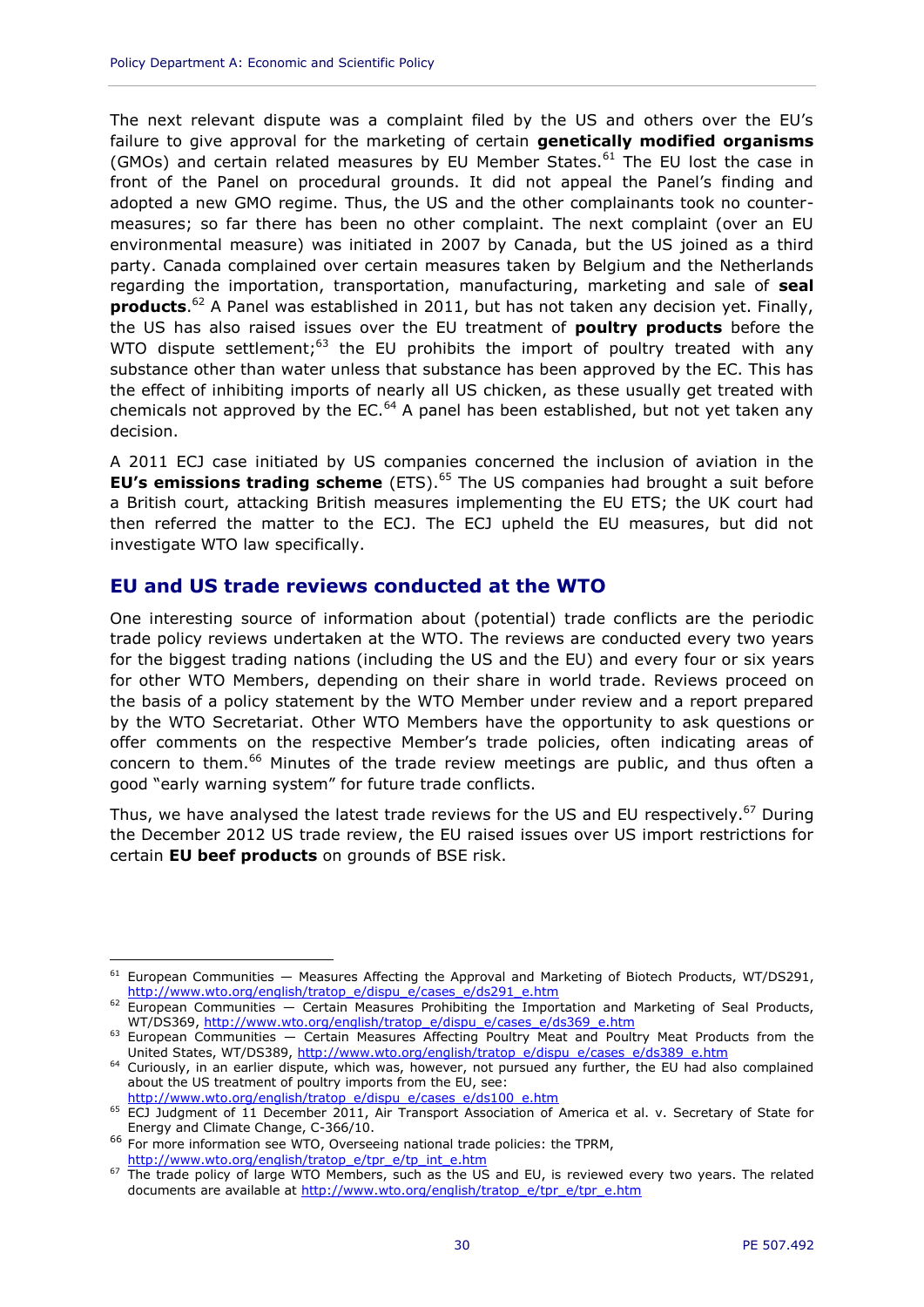The EU also voiced concerns over the establishment of new US requirements for agricultural products being put on the market, which the EU feared could create unnecessary additional delays and costs for imported products, especially by imposing testing on all consignments.<sup>68</sup> In the context of the 2011 EU trade policy review, the US criticised EU import restrictions on food and animal feed products that the US claimed had been safely used within the US for decades; the US specifically named EU biotech rules and regulations on certain pathogen reduction treatments. In the area of technical regulations, the US expressed concerns over the EU chemicals regulation **REACH**, among others; it also complained about EU **fisheries' subsidies**. 69

#### <span id="page-32-0"></span>**Position statements regarding the potential impacts of TTIP**

There have been a large number of publications and position statements regarding the potential impacts of TTIP made by a diverse assortment of well-regarded organisations on both sides of the Atlantic. Of these, we have reviewed those dealing specifically with environmental matters. In Europe the most vocal groups have been Greenpeace, Friends of the Earth Europe, and the Forum Umwelt und Entwicklung<sup>70</sup> along with its coalition partners (including NABU<sup>71</sup> and others); in the United States, the Sierra Club<sup>72</sup> has led the way, along with Friends of the Earth US and Oceana.<sup>73</sup> Nearly all of the groups are concerned that European rules regarding food safety, such as the chlorine washing of poultry and the sales of hormone-injected meats, and regulations on GMOs will be adversely affected, as they may be seen by US negotiators as non-tariff barriers to trade (Steffens, 2013; Greenpeace, 2013; Cingotti, 2013; Forum Umwelt und Entwicklung, 2013; Solomon, 2013; Friends of the Earth U.S., 2013). Additionally, American organisations have highlighted TTIP's potential threat to more stringent European chemical safety regulations (REACH) (Solomon, 2013; Friends of the Earth U.S., 2013), fisheries management (Palmer, 2013), and the possibility that it could be used to prevent national, regional, and/or municipal governments from initiating climate-protective programs and policies (Solomon, 2013; Friends of the Earth U.S., 2013). In general, there is a fear among these NGOs that TTIP will undermine European values and legal principles such as the precautionary and the polluter-pays principles, and will in effect lead to a downward harmonisation of US and EU environmental and food safety standards and regulations, leaving consumers on both sides with fewer protections (Steffens, 2013; Greenpeace, 2013; Cingotti, 2013; Solomon, 2013; Friends of the Earth U.S., 2013).Simultaneous to this stripping of protections from consumers, a number of NGOs and consumer groups foresee an expansion of the rights and privileges afforded large corporations, as the investment portion of TTIP is predicted to include the right of foreign corporations to directly sue governments who enact policies which may adversely affect that corporation's predicted future profits (Cingotti, 2013; Solomon, 2013; Friends of the Earth U.S., 2013; Forum Umwelt und Entwicklung, 2013).

<sup>68</sup> Trade policy review, United States, Record of the Meeting, Trade Policy Review Body 18 and 20 December 2012, WT/TPR/M/275, paras. 195ff.

<sup>&</sup>lt;sup>69</sup> Trade policy review, European Union, Record of the Meeting, Trade Policy Review Body, 6 and 8 July 2011, WT/TPR/M/248, paras. 163ff.

<sup>&</sup>lt;sup>70</sup> Forum Umwelt und Entwicklung (English: "Forum Environment and Development") is a German NGO formed in 1992, after the UN Earth Summit (formally the "United Nations Conference on Environment and Development"), and it aims to coordinate the activities of German NGOs within the international political processes surrounding sustainable development [\(www.forumue.de\)](file:///C:/Users/katharina.klaas/AppData/Local/Temp/www.forumue.de).

<sup>71</sup> The Naturschutzbund Deutschland (English: "Nature and Biodiversity Conservation Union"), or "NABU," was founded in 1899 and is one of Germany's largest and oldest environmental groups ([www.nabu.de\)](file:///C:/Users/katharina.klaas/AppData/Local/Temp/www.nabu.de).

<sup>72</sup> The Sierra Club, founded in 1892 by John Muir, is the oldest and largest environmental NGO in the United States [\(www.sierraclub.org\)](file:///C:/Users/katharina.klaas/AppData/Local/Temp/www.sierraclub.org).

<sup>&</sup>lt;sup>73</sup> Oceana, founded in 2001, is an international NGO dedicated to protecting the globe's oceans against pollution and over-fishing [\(www.oceana.org\)](file:///C:/Users/katharina.klaas/AppData/Local/Temp/www.oceana.org).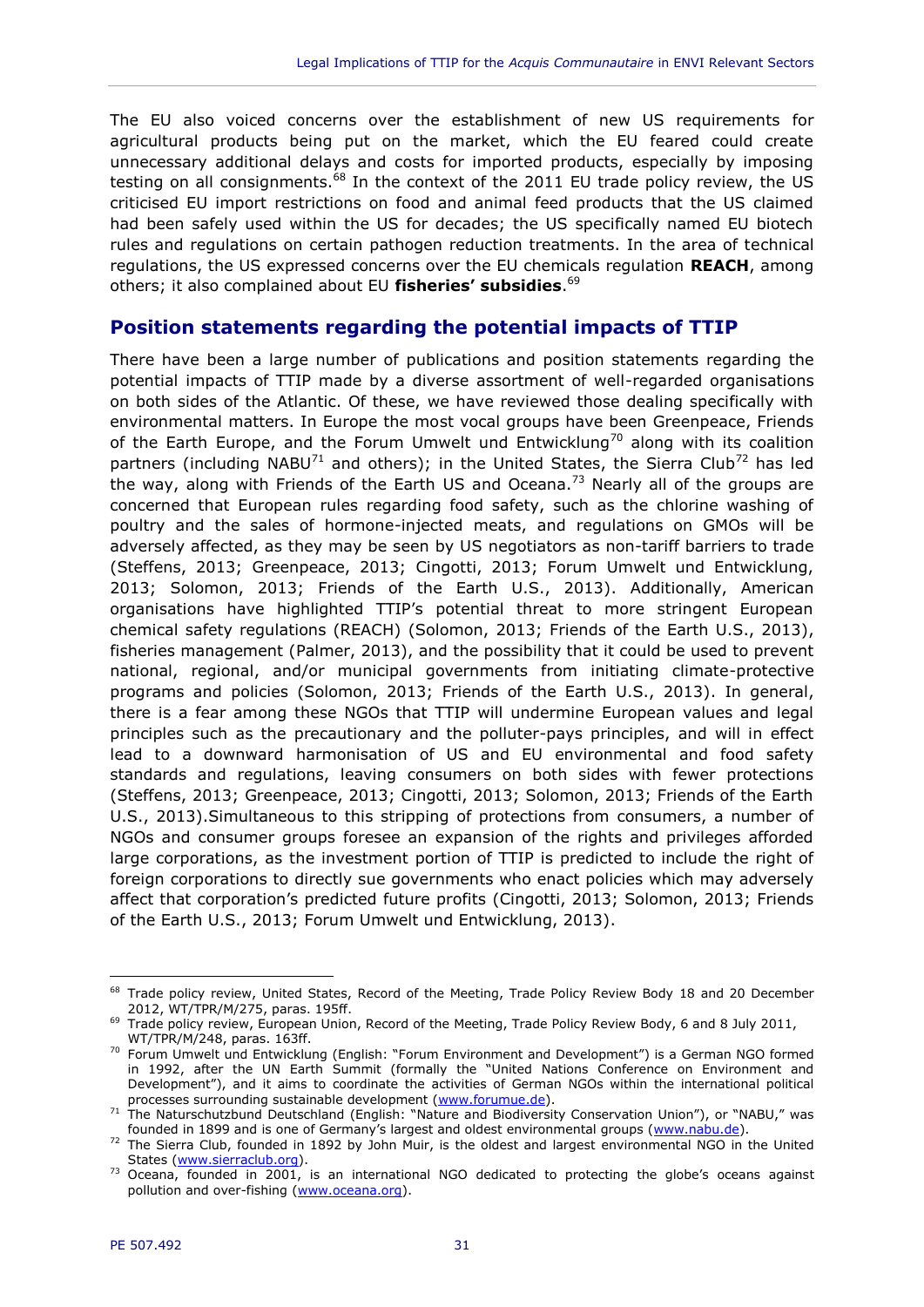Broadly speaking, from the point of view of environmentally-focused NGOs in Europe and the United States, TTIP is seen as a tool to reduce the protections given to consumers and the environment and to increase the power, influence, and profits of large corporations.

Quite a different impetus can be seen from the positions of US and EU companies who basically support TTIP. Often, these positions do not deal specifically with individual policy areas, but call more broadly for protection of investment and harmonisation of standards. For example, in its position paper the US oil company Chevron seeks to strengthen protections for its investments in the energy sector and expresses that it would welcome, among other things, competitive neutrality for private and state-owned entities, greater protections against discriminatory and unfair treatment, investor-state dispute settlement, and provisions on transparency and involvement in development of legislation and responsible business conduct (Chevron Corporation, 2013). The US Chamber of Commerce also supports higher standards of investment protections, such as those in the US 2012 model BIT (US Chamber of Commerce, 2013). It also calls for a chapter on health protection, i.e. sanitary and phytosanitary measures, which "should reinforce the importance of science- and risk-based regulations and decision-making, including using science-based international standards and scientifically accepted methods that strengthen and elaborate requirements related to risk assessment and risk analysis" (US Chamber of Commerce, 2013). On the EU side, European business organisations are strongly in favour of TTIP. A wide coalition of them launched a Business Alliance to support and assist the governments during the negotiations to signal their strong approval of TTIP and their hope that the agreement will be ambitious and comprehensive and lead to greater growth and new jobs.<sup>74</sup> A more detailed position has been published, for example, by the German industry association BDI. It suggests that the negotiations should remove existing barriers to investments and services. Moreover, they advocate achieving regulatory coherence, which should build on the high levels of environmental, health, consumer etc. protection standards that already exist in the EU and the US. At the same time, the BDI denounces what is considers strict US import provisions for processed animal food and meat products as trade barriers for EU producers and claim that they should be eased. Finally, the BDI also calls for the negotiation of ambitious global rules concerning the access to raw materials and energy, competition rules and trade facilitation (BDI, 2013).

#### <span id="page-33-0"></span>**Literature review**

Concerning the literature review, there are a limited number of scholarly texts comparing US and EU approaches to risk regulation and environmental standards. Wiener et al. (Wiener et al., 2011) compare EU and US regulations on a huge number of issues areas, including GMOs, treatment of beef, tobacco, automobile emissions, nuclear power, and chemicals and identify transatlantic differences in most areas. However, they do not identify a consistent pattern of either the US or EU following a more precautionary approach to environment or health protection. In some areas, the US has a more precautions stance, in others the EU does. Other accounts find that historically the US was more precautious in earlier decades, but since about 1980s the EU has the more precautionary stance (Vogel, 2003). In addition, there are also a number of texts comparing the US and EU approaches in specific areas, including chemical regulation ((US Government Accountability Office, 2007), GMOs (Pollack and Shaffer, 2001), etc. However, this literature, while providing insights into diverging regulatory approaches, does not allow any straightforward conclusions on possible areas of relevance for TTIP.

 $\overline{a}$ <sup>74</sup> Business organisations announce alliance for a Transatlantic Trade and Investment Partnership (TTIP), 16 May 2013, available at:<http://www.businesseurope.eu/content/default.asp?PageID=609>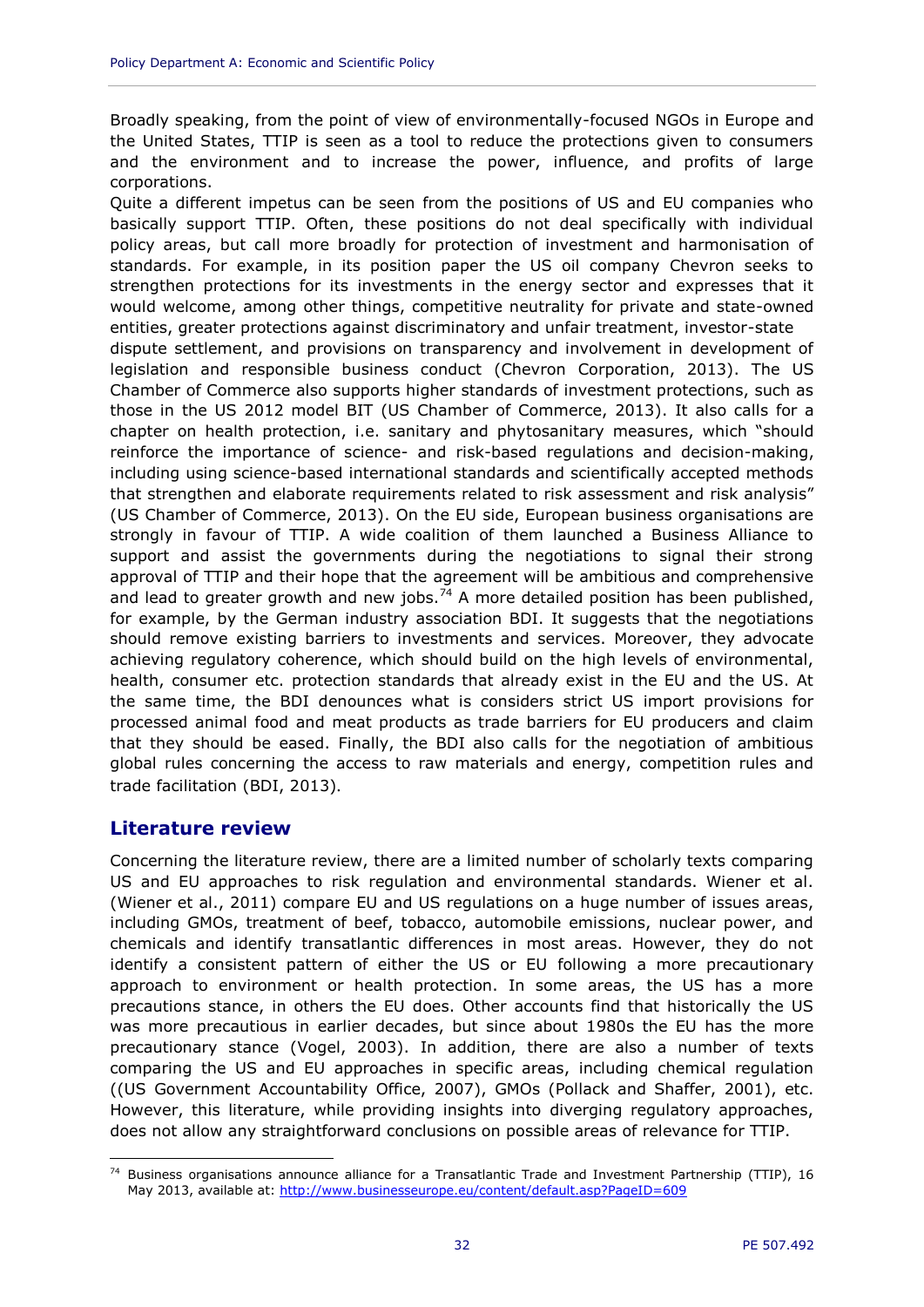## <span id="page-34-0"></span>**ANNEX 2: DESCRIPTION OF THE EU AND US LEGISLATION IN THE IDENTIFIED RELEVANT ISSUES AREAS**

In the following we summarise the EU and US regulation on each of the issues areas identified in Chapter 2. Within the scope of this study, it is not possible to conduct a fullfledged legal analysis of the wording of the norms in both legal orders; rather, the analysis is based on secondary information (e.g. description of relevant legal norms by the competent ministries, etc.).

#### **GMOs**

#### **EU**

The legal framework regulating GMOs in the EU is governed notably by Directive 2001/18/EC on the deliberate release of GMOs into the environment, Regulation No 1829/2003 on genetically modified food and feed, and Regulation No 1830/2003 on GMO traceability, labelling, and derived food and feed, as amended.<sup>75</sup>

The placing on the market of GMOs in the EU is subject to an authorisation procedure that must comply with the requirements set in Directive 2001/18/EC in accordance with the precautionary principle (which is recognised as an overarching principle that must be taken into account when implementing the Directive<sup>76</sup>), and specific requirements laid down in Regulation 1829/2003. The application dossier notably includes experimental data and an extensive risk assessment. Public consultation is compulsory. Authorisations are valid throughout the EU for ten years and are renewable. Depending on the type of application (for cultivation vs. for food and feed uses), the authorisation process is carried out at the Member State level or at the EU level, although in this latter case the application must still be sent to the national competent authority of a Member State.

If the application covers only cultivation (or the introduction of GMOs for experimental purposes), the procedure established under Directive 2001/18/EC will apply: the applicant must apply to the competent authority of the EU Member State where the GMO is to be initially marketed. The national authority will then prepare an assessment report. If another Member State objects to the findings of this report, the application is referred to European Food Safety Authority (EFSA).

When an authorisation is sought for food and feed uses and for cultivation, the industrial operator submits a single application. Under Regulation No 1829/2003 on GM food and feed, the authorisation process is centralised, i.e. it is carried out by the EU: the national competent authority receiving the application makes it available to the EFSA, which is responsible for the risk assessment. If the application also covers cultivation, EFSA delegates the environmental risk assessment to an EU Member State, which will draft a report and send it back to EFSA to be taken into account in the single authorisation procedure.

 $75$  Other pieces of legislation include Directive 2002/53/EC on the common catalogue of varieties of agricultural plant species, Directive 2002/55/EC on the marketing of vegetable seed, Regulation (EC) No 1946/2003 on transboundary movements of GMOs, Directive 2009/41/EC on the contained use of GMOs, Commission Regulation (EU) No 619/2011 laying down the methods of sampling and analysis for the official control of feed as regards presence of GM material.

<sup>&</sup>lt;sup>76</sup> The precautionary principle is mentioned throughout the Directive. In particular, Art.4(1) provides, as a general obligation: "*Member States shall, in accordance with the precautionary principle, ensure that all appropriate measures are taken to avoid adverse effects on human health and the environment which might arise from the deliberate release or the placing on the market of GMOs."* The Directive provides also "*in accordance with the precautionary principle*" for a set of general principles that must be followed when performing the environmental risk assessment (see Annex II).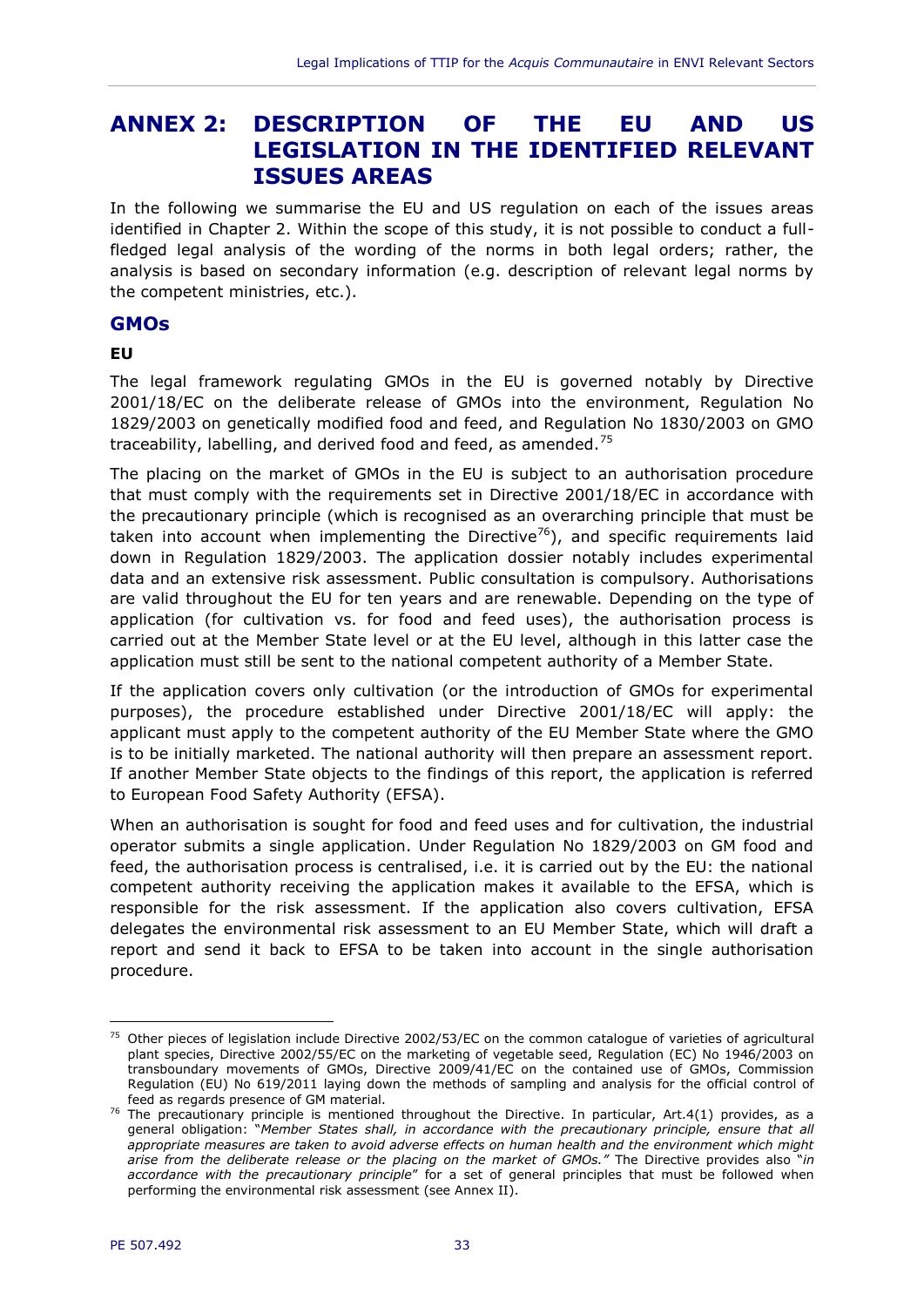Based on EFSA's findings, the Commission draws up a draft decision (to grant or refuse authorisation), which is then submitted to the Standing Committee on the Food Chain and Animal Health, composed of representatives of the Member States and chaired by a representative of the Commission. If the Committee accepts the proposal, it is then adopted by the Commission. If it is not accepted, the Commission must submit the proposal to the Council of Agricultural Ministers for assessment, and inform the European Parliament. The Council acts (and where appropriate in view of the position of the European Parliament) by qualified majority. If the Council members do not reach an agreement within the established time period (i.e. does not adopt the proposed implementing act or indicate its opposition to the proposal), the Commission adopts its proposal.

When an authorisation is issued, Member States may, as a result of new or additional information made available since the authorisation was granted, invoke the 'Safeguard clause' (Art. 23 of Directive 2001/18/EC) to temporarily restrict or prohibit the use and/or sale of the GMO as such or as a component of a product on its territory. Such a decision must be justified by a risk to human health or the environment. The Commission must then make a decision on the matter (overturn the original authorisation or request the Member State to withdraw its provisional restriction), subject to the regulatory procedure described in the previous paragraph (draft decision submitted to the Standing Committee with the possible intervention of the Council).

In 2010, the Commission proposed new rules for the authorisation of GMOs, regarding the possibility for the Member States to restrict or prohibit the cultivation of GMOs in their territory (on grounds other than the risk assessment, provided they are in conformity with the Treaty); $^{77}$  the Commission's proposal underwent the legislative process. The EP supported the possibility for Member States to adopt national bans, on a wider number of grounds than the Commission had proposed.<sup>78</sup> However, no agreement was reached on the compromise proposal presented to the Council.<sup>79</sup> The Commission also adopted non-binding guidelines $80$  for the development of national co-existence measures to avoid the unintended presence of GMOs in conventional and organic crops (through the use of buffer zones and isolation distances, and the possibility to designate GMO-free zones). In addition, in case of modification of, or unintended change to, the deliberate release of GMOs with consequences with regard to human health and the environment, or when new information becomes available on these risks, the authorisation may be modified, suspended or terminated (Art.8(2) of Directive 2001/18/EC).

Regulation No 1829/2003 also requires the labelling of GMOs and products thereof for food use when they contain, consist of, or are produced from GMOs in a proportion higher than 0.9% of the food ingredients considered individually or food consisting of a single ingredient (Art.12(2)). The same applies for feed containing material where the proportion of GMOs is higher than 0.9% of the feed and of each feed of which it is composed (Art.24(2)).

[http://www.europarl.europa.eu/sides/getDoc.do?type=IM-](http://www.europarl.europa.eu/sides/getDoc.do?type=IM-PRESS&reference=20110705IPR23305&secondRef=0&language=EN)[PRESS&reference=20110705IPR23305&secondRef=0&language=EN](http://www.europarl.europa.eu/sides/getDoc.do?type=IM-PRESS&reference=20110705IPR23305&secondRef=0&language=EN)

 $77$  See notably the Commission's proposal for a Regulation amending Directive 2001/18/EC (COM(2010) 375 final). [http://ec.europa.eu/food/plant/gmo/legislation/docs/proposal\\_en.pdf](http://ec.europa.eu/food/plant/gmo/legislation/docs/proposal_en.pdf)

<sup>78</sup> European Parliament, GMOs: Parliament backs national right to cultivation bans, Press release of 5 July 2011, available at:

<sup>&</sup>lt;sup>79</sup> See [http://ec.europa.eu/prelex/detail\\_dossier\\_real.cfm?CL=en&DosId=199527#411959](http://ec.europa.eu/prelex/detail_dossier_real.cfm?CL=en&DosId=199527#411959); and the Council's Press Release of 9 March 2012 available at:

[http://ec.europa.eu/prelex/detail\\_dossier\\_real.cfm?CL=en&DosId=199527#411959](http://ec.europa.eu/prelex/detail_dossier_real.cfm?CL=en&DosId=199527#411959) 80 Commission Recommendation C(2010) 4822 final:

[http://ec.europa.eu/food/plant/gmo/legislation/docs/new\\_recommendation\\_en.pdf](http://ec.europa.eu/food/plant/gmo/legislation/docs/new_recommendation_en.pdf)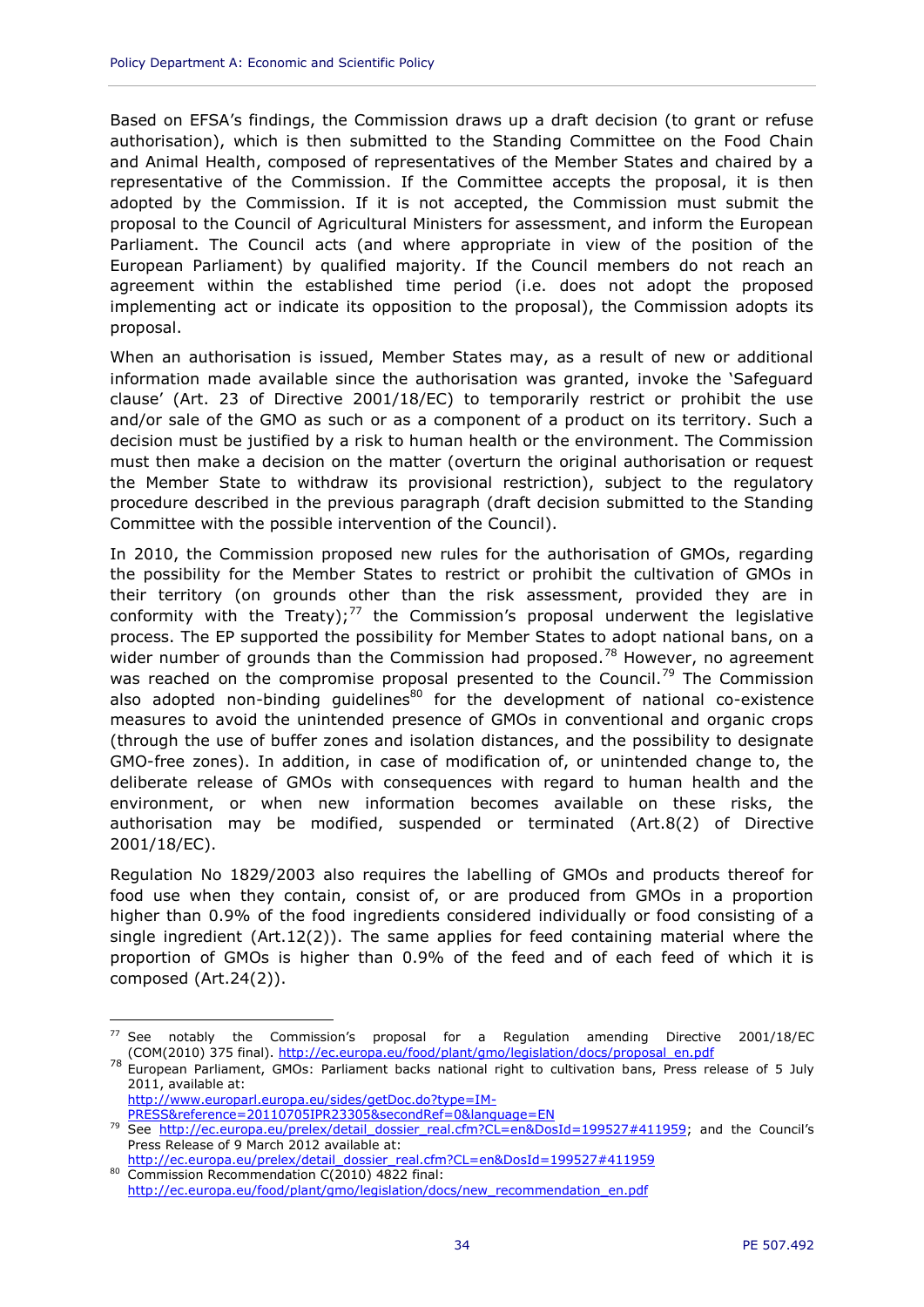If the proportion is less than 0.9%, labelling is not required, provided that the presence of the GMO is adventitious or technically unavoidable. Regulation (EC) No 1830/2003 sets specific requirements for the traceability of GMOs at each stage of production and placing on the market, with monitoring of labelling and of the potential effects on human health or the environment.

In implementation of Directive 2001/18/EC, the EU has established a register of authorised GMOs.<sup>81</sup>

#### **US**

Compared to the EU, the US has only adopted a very basic legal and regulatory framework to address potential risks arising from the production and use of GMOs. A crucial difference arises from the fact that GMOs are not subject to a distinct regulatory regime, but essentially fall within the purview of the rules applicable to conventional products. Although subject to a controversial debate, labelling for GMOs is not mandated under federal law. Still, the particular features and novel uses of GMOs have necessitated adoption of sub-statutory regulations and guidance on the application of existing law. Public pressure from consumer and environmental groups may result in the introduction of more stringent rules specifically targeting GMOs at the state or federal level.

The rapid growth of the US biotechnology sector in the early 1980s prompted the White House Office of Science and Technology Policy to adopt a Coordinated Framework for Regulation of Biotechnology in 1986, establishing a "comprehensive federal regulatory policy for ... biotechnology research and products.<sup>"82</sup> Developed during a period in which political decision makers favoured deregulation rather than new environmental restrictions, this regime reflected a general assumption, which does not appear as having been based on a through risk assessment, that biotechnology itself posed no unique risks and did not hence require an additional regulatory regime; instead, only the products of biotechnology – rather than the processes themselves – should be subject to regulation, based on the composition and intended use of such products. Consequently, the Coordinated Framework declared existing statutory and regulatory provisions on the health, safety, efficacy, and environmental impacts of conventional commercial products sufficient to also regulate products obtained through biotechnology. 83

Thus, no single statute or federal agency governs the regulation of GMOs. Instead, more than ten different statutes and numerous agency regulations and guidelines cover commercial products such as food, animal feed, human and animal drugs and biological medical products, pesticides, plant pests, and toxic substances, irrespective of the production process or whether these involve the use of biotechnology or GMOs.<sup>84</sup>

<sup>81</sup> Available at [http://ec.europa.eu/food/dyna/gm\\_register/index\\_en.cfm](http://ec.europa.eu/food/dyna/gm_register/index_en.cfm)

<sup>82</sup> Coordinated Framework for Regulation of Biotechnology, 51 Fed. Reg. 23,302 (June 26, 1986).

<sup>83</sup> On the Coordinated Framework and the history of biotechnology regulation in the United States more generally, see (Marden, 2003; Mandel, 2006).

<sup>84</sup> Major statutes conferring the regulatory or review authority in the area of genetically modified products include: the Federal Insecticide, Fungicide and Rodenticide Act; the Toxic Substances Control Act; the Food, Drug and Cosmetics Act; the Plant Protection Act; the Virus Serum Toxin Act; the Public Health Service Act; the Dietary Supplement Health and Education Act; the Meat Inspection Act; the Poultry Products Inspection Act; the Egg Products Inspection Act; and the National Environmental Protection Act. For a more detailed overview, see (Pew Initiative, 2001).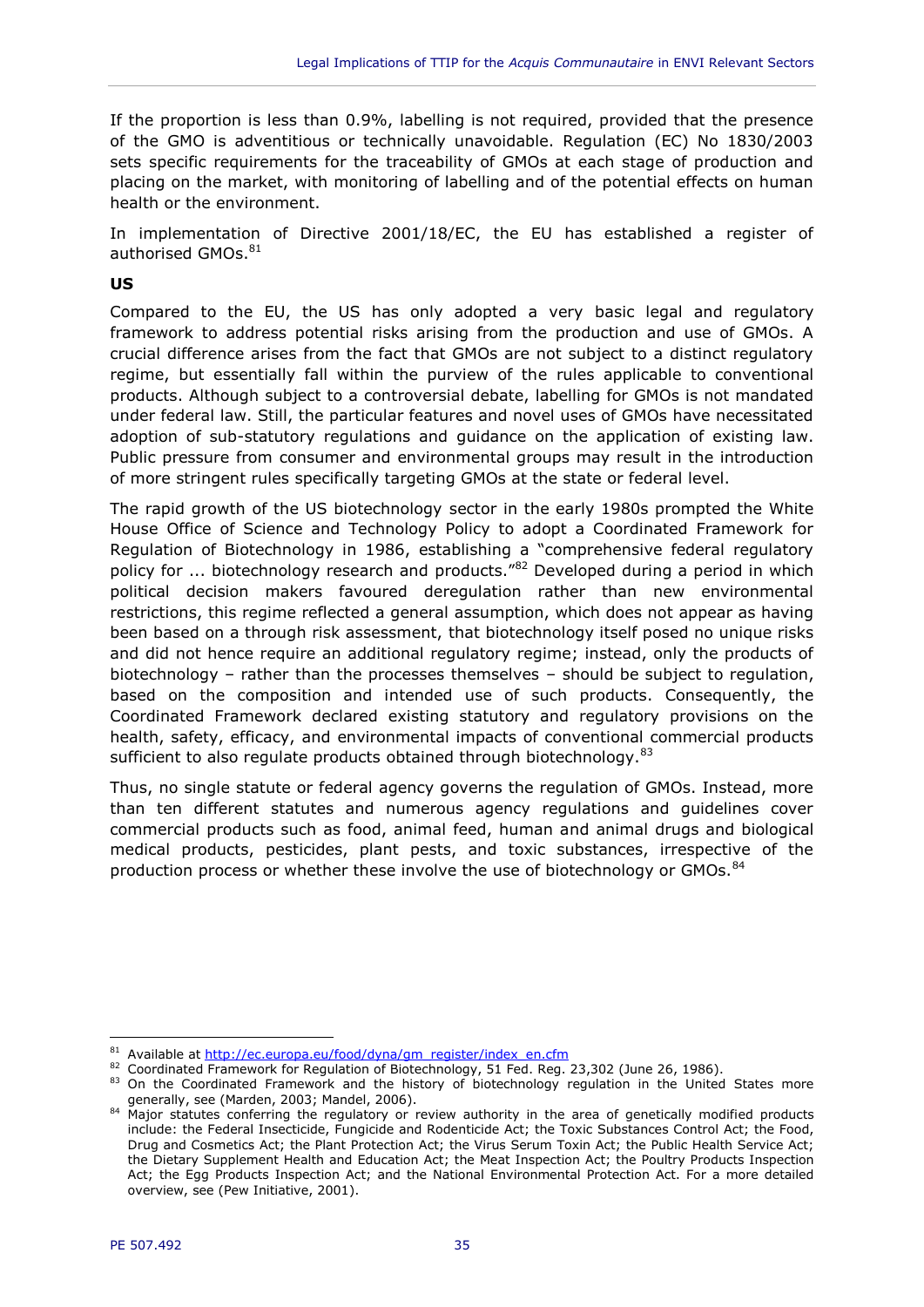Three federal agencies regulate genetically modified plants and animals in the US, namely the Food and Drug Administration (FDA), $85$  which is tasked with ensuring the safety of food and animal feed, the safety and efficacy of human drugs and biologics, and animal drugs; the Environmental Protection Agency (EPA), which is broadly responsible for federal environmental policy, including the regulation of toxic substances and microorganisms, the use of pesticides, and allowable levels of pesticide residues in food; and the United States Department of Agriculture (USDA), which is broadly responsible for federal agricultural policy.<sup>86</sup>

In recent years, advances in biotechnology have made it more difficult to subsume new genetically modified products under existing product categories, prompting adoption of specific regulations and guidance in different areas addressing the application of existing laws to such products, setting out detailed definitions, clarifications, and procedures in the form of narrative text, often in a question-and-answer format. $87$  In the case of food and food crops for instance, the FDA adopted a non-binding statement of policy clarifying its interpretation of the Federal Food, Drug, and Cosmetic Act (FFDCA) $88$  as it relates to GMOs.<sup>89</sup> Genetically modified food is considered "substantially equivalent" to conventional food and designated as "generally recognized as safe" without prior approval; food producers or manufacturers are held responsible for the safety of their products.<sup>90</sup> Additional guidance published in 2006 sets out recommendations on the food safety evaluation of proteins produced by genetically modified plant varieties, without however specifying any binding requirements.<sup>91</sup>

<span id="page-37-0"></span>Developers of genetically modified crop varieties have to file a notice of intent and submit summary data prior to field testing, and will receive an acknowledgment from the USDA within 30 days. Only experimental varieties that pose a particular risk are subject to a permit requirement.<sup>92</sup> If and when a genetically modified crop variety is considered ready for commercial sale, the producer applies for a "determination of non-regulated status", removing the crop variety from further oversight or testing.

 $\overline{a}$ <sup>85</sup> Four centres have responsibility for biotechnology products within the FDA: the Center for Food Safety and Applied Nutrition; the Center for Veterinary Medicine; the Center for Drug Evaluation and Research, and the Center for Biologics Evaluation and Research.

<sup>86</sup> Within USDA, the Animal and Plant Health Inspection Service (APHIS) has primary responsibility for biotechnology regulation, with additional responsibilities for the Food Safety and Inspection Service (FSIS).

<sup>87</sup> A case in point are crop plants that have been genetically modified to create their own pesticide, constituting a product that simultaneously is a potential plant pest, a food, and a pesticide; in response, the EPA developed new regulations on Plant-Incorporated Protectants. See EPA, Plant Incorporated Protectants, <http://www.epa.gov/opp00001/biopesticides/pips/> for a list of applicable regulations.

<sup>88 21</sup> U.S.C.

<sup>89</sup> FDA, Statement of Policy - Foods Derived from New Plant Varieties: Guidance to Industry for Foods Derived from New Plant Varieties,

[http://www.fda.gov/Food/GuidanceRegulation/GuidanceDocumentsRegulatoryInformation/Biotechnology/uc](http://www.fda.gov/Food/GuidanceRegulation/GuidanceDocumentsRegulatoryInformation/Biotechnology/ucm096095.htm) [m096095.htm](http://www.fda.gov/Food/GuidanceRegulation/GuidanceDocumentsRegulatoryInformation/Biotechnology/ucm096095.htm)

<sup>90</sup> See ibid., Sec. V (B): "Ultimately, it is the responsibility of the producer of a new food to evaluate the safety of the food and assure that the safety requirement of section 402(a)(1) of the act [i.e. the Federal Food, Drug, and Cosmetic Act] is met." Only when the insertion of a transgene into a food crop results in the expression of foreign proteins that differ significantly in structure, function, or quality from natural plant proteins and are potentially harmful to human health, FDA has the authority under Sec. 401(a)(1) FFDCA to apply more stringent provisions requiring the mandatory pre-market approval of food additives, whether or not they are the products of biotechnology, see Federation of American Scientists, U.S. Regulation of Genetically Modified Crops, [http://www.fas.org/biosecurity/education/dualuse-agriculture/2.-agricultural](http://www.fas.org/biosecurity/education/dualuse-agriculture/2.-agricultural-biotechnology/us-regulation-of-genetically-engineered-crops.html)[biotechnology/us-regulation-of-genetically-engineered-crops.html](http://www.fas.org/biosecurity/education/dualuse-agriculture/2.-agricultural-biotechnology/us-regulation-of-genetically-engineered-crops.html)

<sup>91</sup> FDA, Guidance for Industry: Recommendations for the Early Food Safety Evaluation of New Non-Pesticidal Proteins Produced by New Plant Varieties Intended for Food Use, 2006, [http://www.fda.gov/Food/GuidanceRegulation/GuidanceDocumentsRegulatoryInformation/Biotechnology/uc](http://www.fda.gov/Food/GuidanceRegulation/GuidanceDocumentsRegulatoryInformation/Biotechnology/ucm096156.htm)

[m096156.htm](http://www.fda.gov/Food/GuidanceRegulation/GuidanceDocumentsRegulatoryInformation/Biotechnology/ucm096156.htm)

 $92$  Covered varieties are such that are listed on a national registry of noxious weeds, are deemed genetically unstable, contain genes of unknown function, have toxic, infectious, or pharmaceutical properties, contain genetic material from an animal or human pathogen, or are deemed to pose a risk of creating a new plant virus.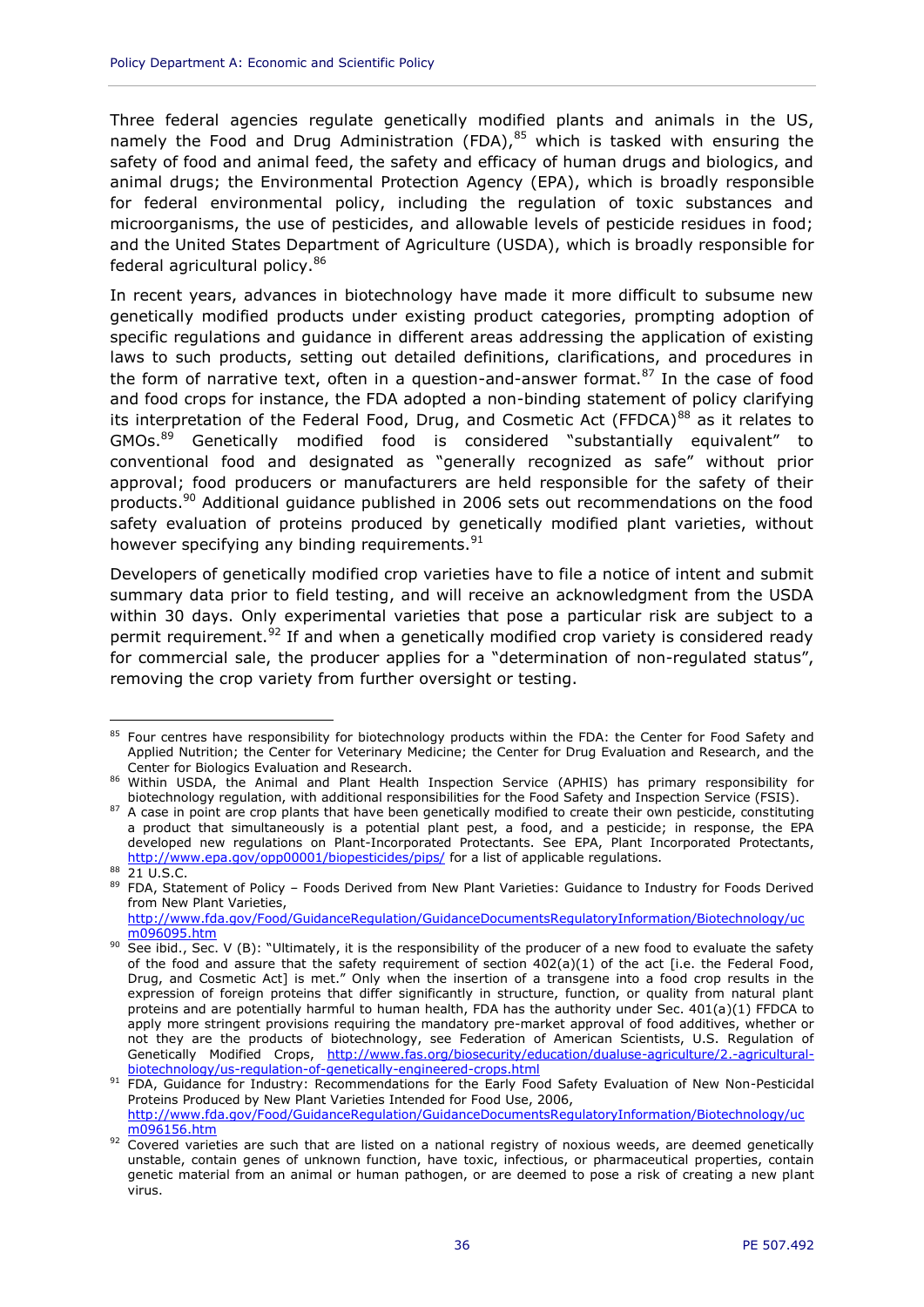A similar approach has been chosen by the EPA for the regulation of pesticides and other protectants genetically incorporated into crop varieties. It also relies largely on data provided by producers and prescribes no mandatory set of laboratory tests or long-term monitoring regimes (Tokar, 2006).

While additional guidance issued in 1997 recommended a voluntary "consultation procedure" by food crop developers to determine "substantial equivalence" before a crop is put on the market, the EPA still relies on the developer to provide the relevant safety and nutritional data.<sup>93</sup> Due to the voluntary nature of this consultation procedure, critics have questioned its ability to provide assurance of the safety of genetically modified crops and the food produced therefrom. A peer-reviewed study published in 2004 criticised that "claims regarding the safety of these crops ... are founded mostly on unpublished studies conducted by the crop developer" (Freese and Schubert, 2004: 299). Likewise, a report by the National Academy of Sciences published in 2002 censured these safety studies' for lack of scientific rigor and transparency in data, methods, analyses, and interpretations, expressing concern about the absence of long-term environmental monitoring and noting that "any effects that might have occurred could not have been detected. The absence of evidence of an effect is not evidence of absence of an effect" (National Academy of Sciences, 2002: 79). Even the USDA Inspector General has observed that weaknesses in applicable regulations and internal management controls "increase the risk that regulated genetically engineered organisms will inadvertently persist in the environment before they are deemed safe to grow without regulation" and complained that the agency "lacks basic information about the field test sites it approves and is responsible for monitoring, including where and how the crops are being grown, and what becomes of them at the end of the field test" (US Department of Agriculture (USDA) Office of the Inspector General,, 2005: 2). Attempts to pass more stringent legislation addressing these shortcomings have so far failed, $94$  and the feasibility of assessing the long term effects of GMOs has been questioned, given the difficulty of assembling a viable control group (US Government Accountability Office, 2002: 34).

Concerns about the safety of GMOs in food have also prompted an on-going discussion of labelling obligations for food containing GMOs. At present, the FDA position on labelling is consistent with its policy statement that genetically modified food crops are not materially different from conventional crops, prompting no additional disclosure requirements.<sup>95</sup>

<sup>93</sup> FDA, Consultation Procedures under FDA's 1992 Statement of Policy: Foods Derived from New Plant Varieties Guidance on Consultation Procedures, Revised October 1997, [http://www.fda.gov/Food/GuidanceRegulation/GuidanceDocumentsRegulatoryInformation/Biotechnology/uc](http://www.fda.gov/Food/GuidanceRegulation/GuidanceDocumentsRegulatoryInformation/Biotechnology/ucm096126.htm)

[m096126.htm.](http://www.fda.gov/Food/GuidanceRegulation/GuidanceDocumentsRegulatoryInformation/Biotechnology/ucm096126.htm) Such data should contain sufficient information for the FDA to understand the approach taken by the producer in identifying and addressing relevant issues, and "would ordinarily include: the name of the bioengineered food and the crop from which it is derived; a description of the various applications or uses of the bioengineered food, including animal feed uses; information concerning the sources, identities, and functions of introduced genetic material; information on the purpose or intended technical effect of the modification, and its expected effect on the composition or characteristic properties of the food or feed; information concerning the identity and function of expression products encoded by the introduced genetic material, including an estimate of the concentration of any expression product in the bioengineered crop or food derived thereof; information regarding any known or suspected allergenicity and toxicity of expression products and the basis for concluding that foods containing the expression products can be safely consumed; information comparing the composition or characteristics of the bioengineered food to that of food derived from the parental variety or other commonly consumed varieties with special emphasis on important nutrients, and toxicants that occur naturally in the food; a discussion of the available information that addresses whether the potential for the bioengineered food to induce an allergic response has been altered by the genetic modification; any other information relevant to the safety and nutritional assessment of the bioengineered food."

<sup>94</sup> See, e.g., S. 2546, "Genetically Engineered Foods Act", introduced 17 June 2004, sponsored by Senator Richard Durbin.

<sup>95</sup> See FDA, Statement of Policy - Foods Derived from New Plant Varieties: Guidance to Industry for Foods Derived from New Plant Varieties, note [89](#page-37-0), Sec. VI: "the agency does not believe that the method of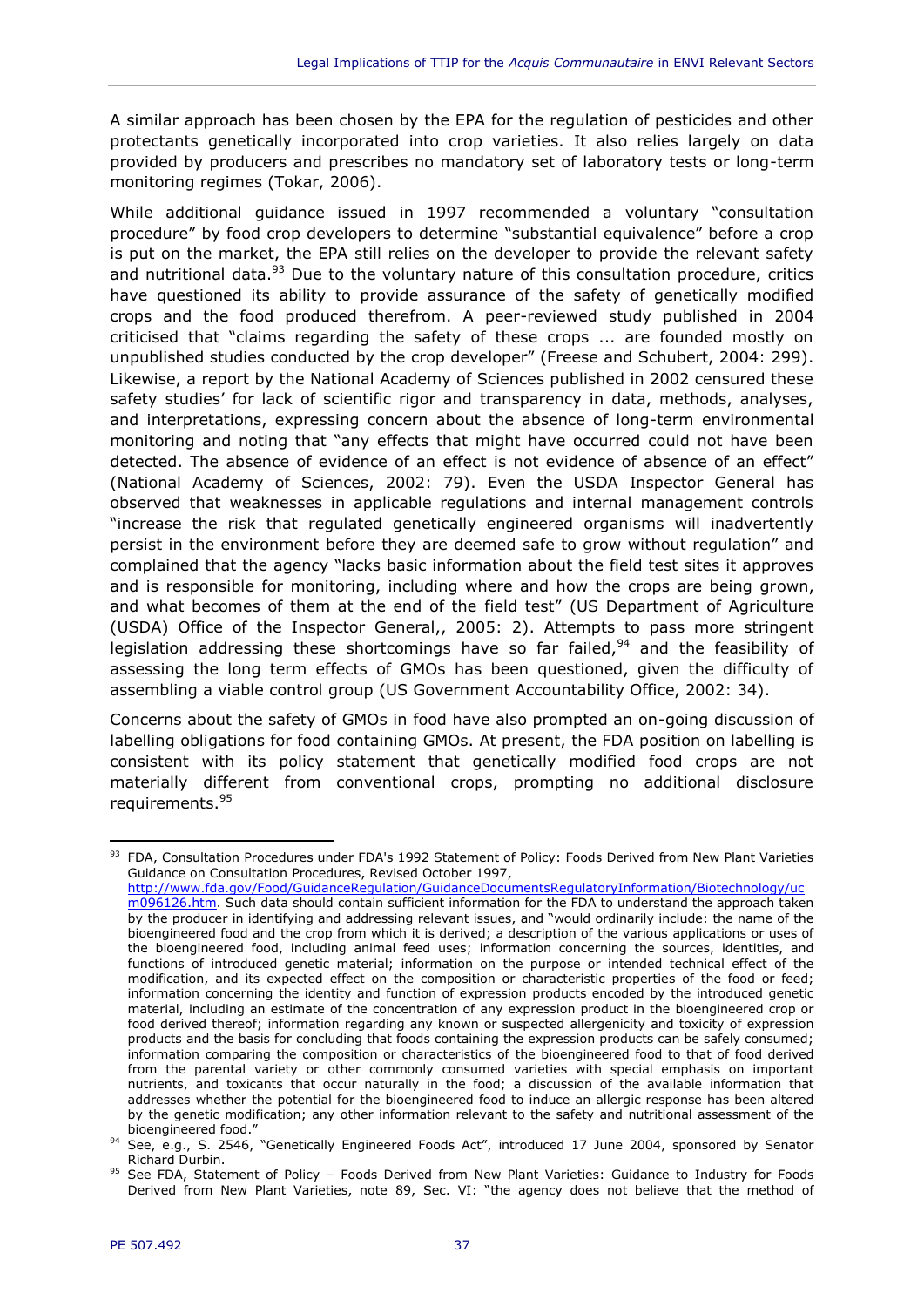Draft guidance to industry on voluntary labelling of genetically modified food issued by the FDA in 2001 affirms that labelling should not be required, as it would express or imply that "food is superior (e.g., safer or of higher quality) because it is not bioengineered" and hence "be misleading."<sup>96</sup> Still, the FDA acknowledges public interest in related information, suggesting that "some manufacturers may want to respond to this consumer desire" by voluntarily labelling their products. In a landmark case on GMO product labelling, a US District Court finally rejected claims that the FDA had acted in an arbitrary or capricious manner when it determined that a genetically engineered food component was safe; additionally, the Court stated that consumer demand was not a basis for requiring a food label.<sup>97</sup>

Overall, the US policy framework can be understood as the product of an ambivalent institutional mission: in the case of food and food crops, for instance, the FDA has sought simultaneously to ensure food safety and to promote biotechnology in agriculture (Marden, 2003). And yet, while the US regulatory framework on GMOs thus remains very rudimentary at best, growing public concern is already prompting changes at the local and regional level. A 2012 referendum in California that was narrowly defeated, Proposal 37, would have mandated labelling of genetically modified food products. Similar initiatives are underway in several other states, and both Connecticut and Maine have recently passed mandatory labelling laws whose entry into force is conditional on at least four other US states adopting similar laws. $98$  While these dynamics at the state-level may yet be stalled by litigation, they can be seen as a manifestation of latent political pressure for more stringent federal regulation of GMOs in the US.

#### **Regulation of toxic substances**

#### **EU**

 $\overline{a}$ 

The EU adopted general legislation on chemicals through Regulation (EC) No 1907/2006 on Registration, Evaluation, Authorisation and Restriction of Chemicals (REACH),  $99$  which entered into force on 1 June 2007.

The Regulation is applicable to manufacturers or importers of chemical substances as well as the "only representative" who complies with obligations of importers by a mutual agreement.<sup>100</sup> Unless expressly exempted (e.g., medicinal products), all chemicals imported or produced in quantities greater than one tonne per year must be registered through the submission of a registration dossier (one per substance) to the European Chemicals Agency (ECHA).

<http://www.treehugger.com/environmental-policy/maine-passes-second-gmo-label-law-us.html>

development of a new plant variety (including the use of new techniques including recombinant DNA techniques) is normally material information within the meaning of 21 U.S.C. 321(n) and would not usually be required to be disclosed in labelling for the food."

<sup>96</sup> FDA, Guidance for Industry: Voluntary Labelling Indicating Whether Foods Have or Have Not Been Developed Using Bioengineering; Draft released for comment January 2001, [http://www.fda.gov/Food/GuidanceRegulation/GuidanceDocumentsRegulatoryInformation/LabelingNutrition/](http://www.fda.gov/Food/GuidanceRegulation/GuidanceDocumentsRegulatoryInformation/LabelingNutrition/ucm059098.htm) [ucm059098.htm](http://www.fda.gov/Food/GuidanceRegulation/GuidanceDocumentsRegulatoryInformation/LabelingNutrition/ucm059098.htm)

<sup>97</sup> *Alliance for Bio-Integrity et al. v. Shalala*, 116 F. Supp. 2d 166 (D.D.C. 2000).

<sup>98</sup> Margaret Badore, "Maine passes second GMO label law in the U.S., 13 June 2013,

<sup>99</sup> There are however legislations specific to certain chemicals, such as fertilisers, biocidal products, plant protection products, medicinal products, etc.

<sup>100</sup> Pursuant to Article 8(1) and (2) of the REACH Regulation, "*a natural or legal person established outside the Community who manufactures a substance on its own, in preparations or in articles, formulates a preparation or produces an article that is imported into the Community may by mutual agreement appoint a natural or legal person established in the Community to fulfil, as his only representative, the obligations on importers under this Title. The representative shall also comply with all other obligations of importers under this Regulation."*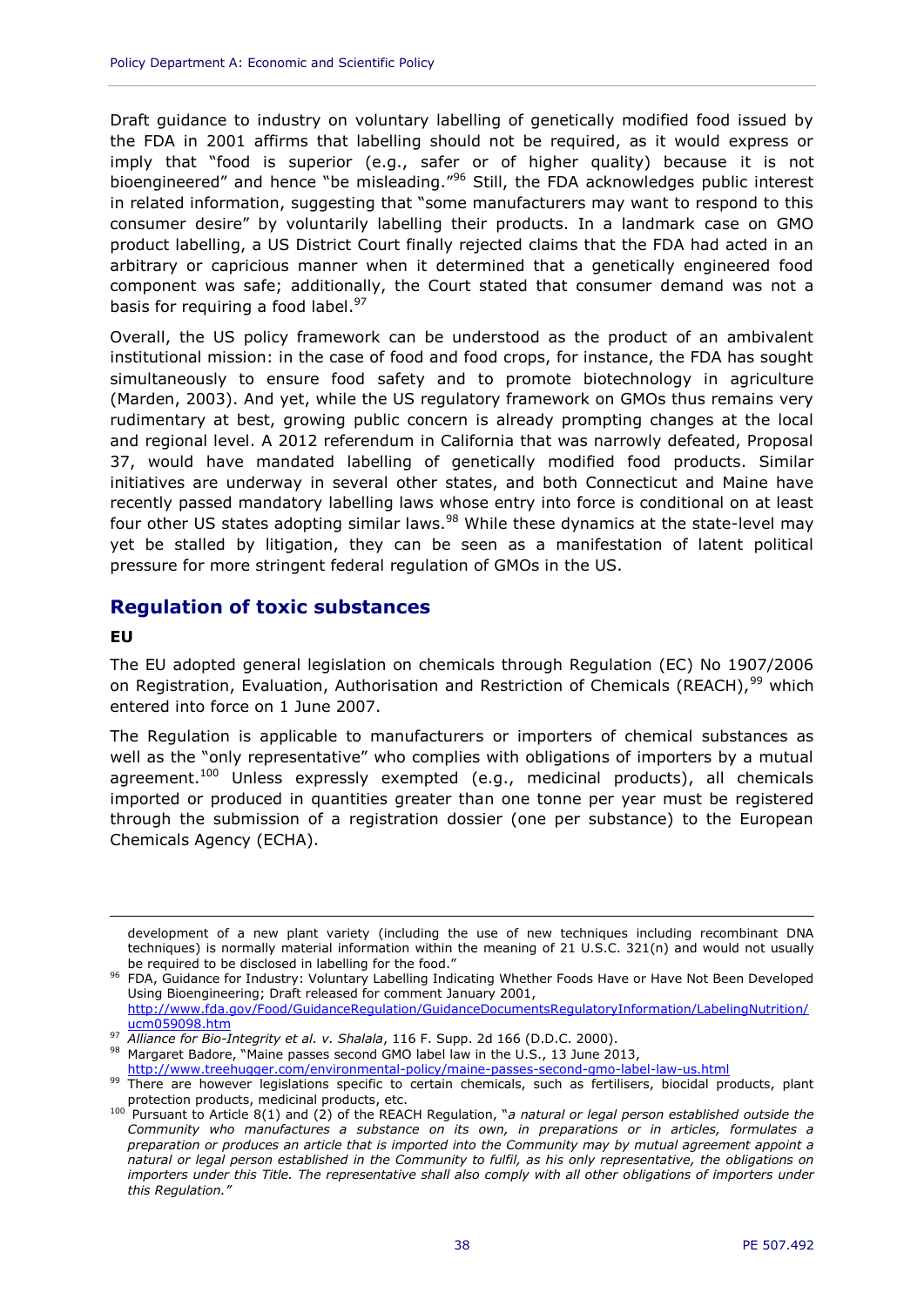Registration dossiers must include a technical dossier containing information on the properties (through evaluation), uses and classification of a substance, as well as guidance on safe use, and, for substances in quantities of 10 tonnes or more, a chemical safety report (CSR) (European Commission, 2007).

The CSR documents the hazards and classification of a substance and assesses whether the substance is persistent, bioaccumulative and toxic (PBT) or very persistent and very bioaccumulative (vPvB); it describes exposure scenarios for these PBT and vPvB substances. Exposure scenarios need to cover all identified uses, i.e. the manufacturers' or importers' own uses, together with uses made known to them by downstream users.

Companies have the possibility to reduce costs by sharing data for the registration dossier. In principle, they *must* jointly submit information on the hazardous properties of the substance and its classification, but *may* (though are not required to) jointly submit the CSR.

Substances are categorised into two groups under REACH: phase-in substances (existing substances already on the market in the EU before REACH came into force) and non phase-in substances (new substances not covered by the definition of phase-in substances). Each group has different REACH registration deadlines. Several registration deadlines have been set up for the different phase-in tonnage ranges (up to 2018) and for certain substances of high concern (carcinogenic, mutagenic or toxic to reproduction – CMR – and substances which are very toxic to aquatic organisms).

Failure by a company to submit a dossier (or to include a certain use in the dossier) means that it is no longer allowed to manufacture or import this substance (or to use it for an unspecified use, in the case of downstream users notably).

Substances of very high concern (SVHC), i.e. CMR categories 1 and  $2,^{101}$  PBT, vPvBs, and substances identified (on a case-by-case basis) as causing probable serious effects to human health or the environment (e.g., endocrine disrupters), are subject to authorisation by the Commission.<sup>102</sup> Substances for which an authorisation is required are included in Annex XIV of REACH, which also establishes those uses to be exempted from the authorisation requirement. Authorisation for use does not apply to imported articles containing SVHC, although notification of the presence of these substances is still required. Any company using or making available such a substance will then need to apply for an authorisation for each use of the substance. The application must include an analysis of possible substitutes and include information on relevant research and development activities, if appropriate. If there are alternatives, the authorisation application will have to include a substitution plan. The Commission may amend or withdraw any authorisation on review if suitable substitutes become available.

REACH (Title VIII) imposes certain "restrictions". Restrictions are conditions established for the manufacture, placing on the market or use of certain substances (on their own, in a preparation or in an article) where there is an unacceptable risk to health or the environment, or the prohibition of any of these activities, if necessary. These restrictions are detailed in Annex XVII of REACH, which also specifies if the restriction does not apply to product- and process-oriented research and development, as well as the maximum quantity exempted.

<sup>&</sup>lt;sup>101</sup> CMR substances are classified into 3 categories, based on available scientific evidence of the risk they pose to human health.

<sup>&</sup>lt;sup>102</sup> The authorisation requirement applies to the use(s) of that substance on its own or in a preparation or the incorporation of the substance into an article. See REACH, Art. 56.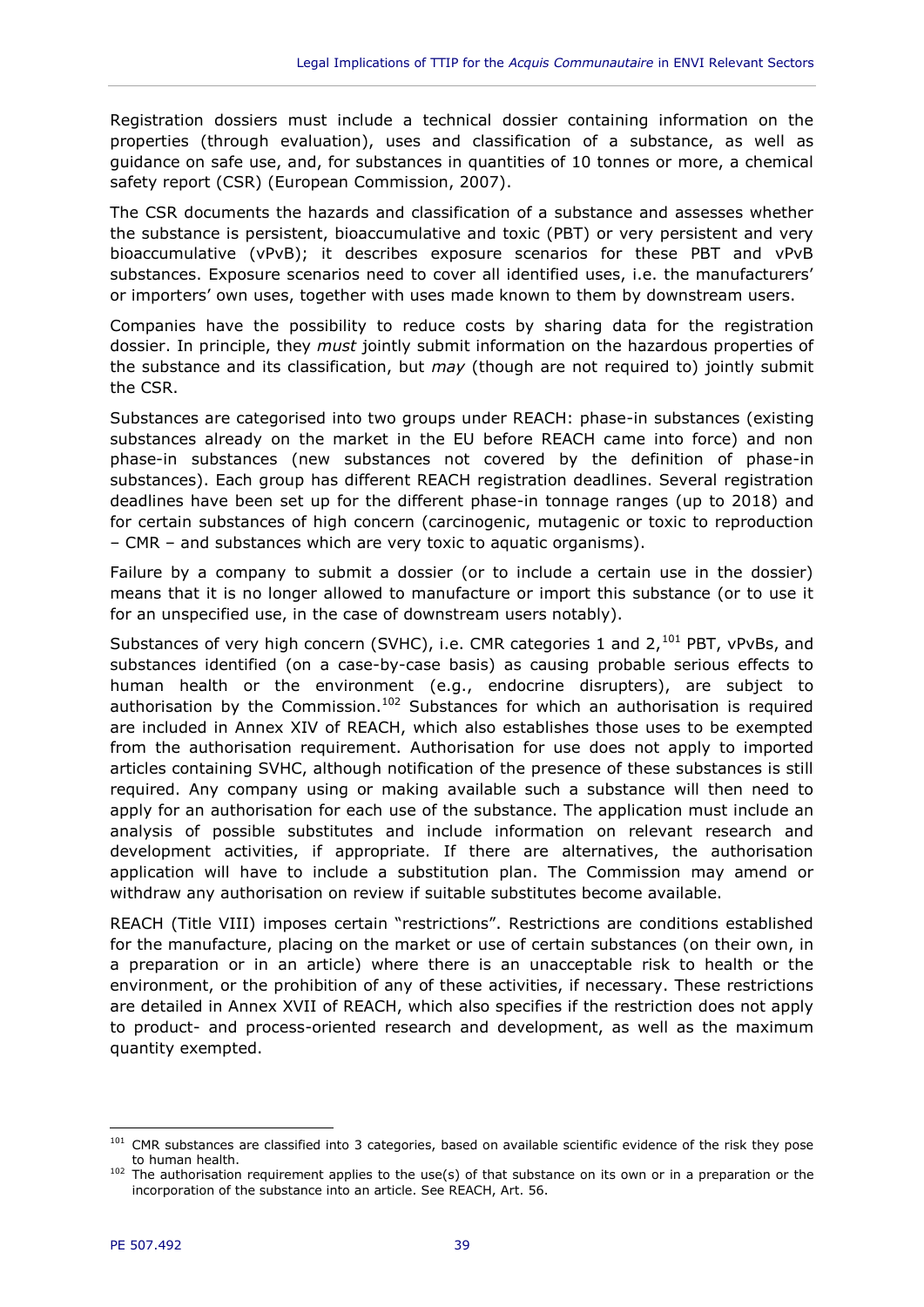REACH also imposes communication requirements on suppliers of a substance or preparation to inform all parties along the supply chain (including downstream users and distributors) of the properties of the substance or preparation to ensure the chemical's safe use. Information is transferred through Safety Data Sheets for all dangerous substances (if present at greater than 0.1% in an article).

REACH includes a requirement for companies to classify and label substances subject to registration and dangerous substances and preparations, and establishes a list of harmonised classifications and the creation of a classification and labelling inventory. Any manufacturer, producer of articles or importer (or group thereof) who places a dangerous substance on the market must notify the ECHA of certain information to be included in the inventory, unless it has been submitted as part of the registration. These provisions were complemented by Regulation No  $1272/2008^{103}$ , which incorporates the classification criteria and labelling rules of the UN Global Harmonised System.

#### **US**

 $\overline{a}$ 

The United States regulates the manufacture and sale of chemicals through a number of different laws enforced by multiple separate agencies. The most prominent of these laws is the Toxic Substances Control Act  $(TSCA)^{104}$  passed in 1976 and administered by the Environmental Protection Agency (EPA). TSCA is concerned primarily with the production of chemicals; in spite of its title, TSCA's regulations do not differentiate between toxic and non-toxic chemicals. TSCA regulates all synthetic and naturally-occurring chemicals (with the exception of those specifically falling under the jurisdiction of another chemical regulation law, such as the Federal Food, Drug, and Cosmetic Act<sup>105</sup> or the Insecticide, Fungicide, and Rodenticide Act<sup>106</sup>. In the wake of a number of chemical-related disasters in the US, the TSCA was passed with the initial intent of shifting the burden of proof of a chemical's safety onto the company producing it (Renn and Elliott, 2011).As such, under Section 4 of TSCA, the EPA may require testing for health and environmental impacts of any chemical substance that is produced in, imported to, or processed in the United States if they find that the chemical may present an "unreasonable risk"(Government Accountability Office, 2005).

Additionally, Section 5 of the Act requires companies to file a "pre-manufacture notification" (PMN) with the EPA in order to receive authorisation either to begin production or importation of a new chemical or to process a pre-existing chemical for what the EPA (through rules it has set and published) determines is a "significant new use"(Government Accountability Office, 2005). The notification is required to include data relating to the chemical's composition, intended production levels and intended uses, as well as any readily available health or safety information. However, companies are not required to create any new health or safety data solely for use in the PMN; consequently, these data are absent from the majority of PMN filings. Instead the EPA generally relies upon its knowledge and understanding of similar substances in order to evaluate the potential dangers of new ones.

<sup>&</sup>lt;sup>103</sup> Regulation No 1272/2008 of the European Parliament and of the Council of 16 December 2008 on classification, labelling and packaging of substances and mixtures, amending and repealing Directives 67/548/EEC and1999/45/EC, and amending Regulation No 1907/2006.

<sup>104</sup> Text available at<http://www.epw.senate.gov/tsca.pdf>

<sup>105</sup> Available from:<http://www.fda.gov/regulatoryinformation/legislation/federalfooddrugandcosmeticactfdcact/>

<sup>106</sup> Available from:<http://www.epa.gov/agriculture/lfra.html>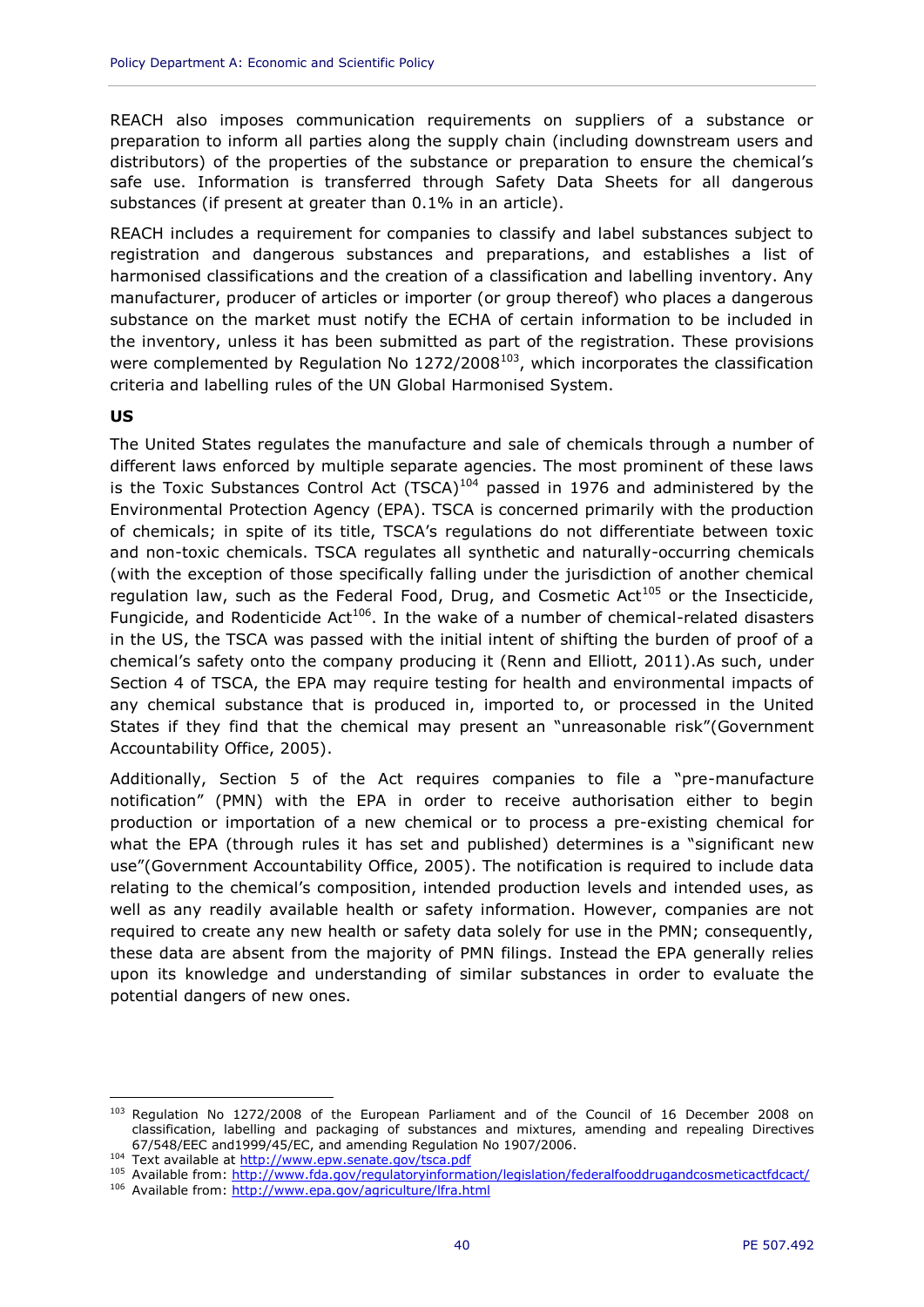After the submission of a PMN, the EPA has 90 days to evaluate the application and determine if the new product could pose an "unreasonable risk." If the EPA determines that the proposed chemical or new use will present an "unreasonable risk" to humans or the environment, or that the information submitted is insufficient to make a determination of the risks associated with the substance it can act on its own to limit or ban its production, or it can seek a court injunction to that end (Government Accountability Office, 2005). In the case the EPA concludes that a new product may be harmful, companies may be required to perform testing before receiving permission to produce.

While this has led to streamlined processes for some new, low-risk chemicals, there have also been documented cases of the EPA approving a new product that later proved to pose very serious threats to health and safety (Renn and Elliott, 2011). Furthermore, as this procedure is only used for new products, chemicals on the market prior to when TSCA came into force, which number approximately 55.000 (Schierow, 2013), did not go through this procedure, and in many cases the EPA has had significant difficulty obtaining data on these substances under the authority of Section 4 (Government Accountability Office, 2005).

Section 6 of the act was envisioned by many to give the EPA the power to enforce a precautionary approach to the production of hazardous chemicals, allowing them to regulate or ban the production of anything that poses an "unreasonable risk" to human health or the environment. However, as EPA is allowed to ban chemical production, importation, and processing only when such a ban is the "least burdensome" option before them, courts have interpreted EPA's power to enact such a ban to be extremely limited (Government Accountability Office, 2005).In most instances, the EPA has been required to provide a factual "record" to submit to courts detailing the dangers of the chemical they wish to regulate. In making their rules, the EPA has not been allowed to rely upon a scientific consensus or even on data pertaining to the chemical in question from a different use or product. Rather, they must have evidence that a particular substance, used in a particular manner or context is in fact harmful. Due to the EPA not usually receiving any data related to health or environmental impact as a part of the PMN process, this section is therefore not generally seen by the EPA as a helpful tool in preventing the production of hazardous substances, especially as the agency has limited financial resources to engage itself in lengthy testing or litigation procedures (Government Accountability Office, 2005; Renn and Elliott, 2011). Particularly problematic in this regard are chemicals that were never required to go through the PMN procedure, as data may be unavailable and there are no longer any pre-emptive actions that the EPA may take.

Even if the EPA does determine that a product on the market is dangerous, it is not always allowed to share this information with the public, or even with other governmental agencies. The EPA is hindered by a requirement in Section 14 of TSCA to keep a large amount of information about chemicals confidential; companies are allowed to in some instances claim testing data as proprietary information, thereby shielding it even from Freedom of Information Act (FOIA) requests by the public or non-federal officials. This requirement is defended by the chemical industry as necessary to prevent the theft of intellectual property, however this stipulation means that the EPA may not even disclose to state and local emergency management authorities which chemicals are produced or stored in their vicinity, nor what types of dangers these substances could pose in the event of an emergency (Government Accountability Office, 2005).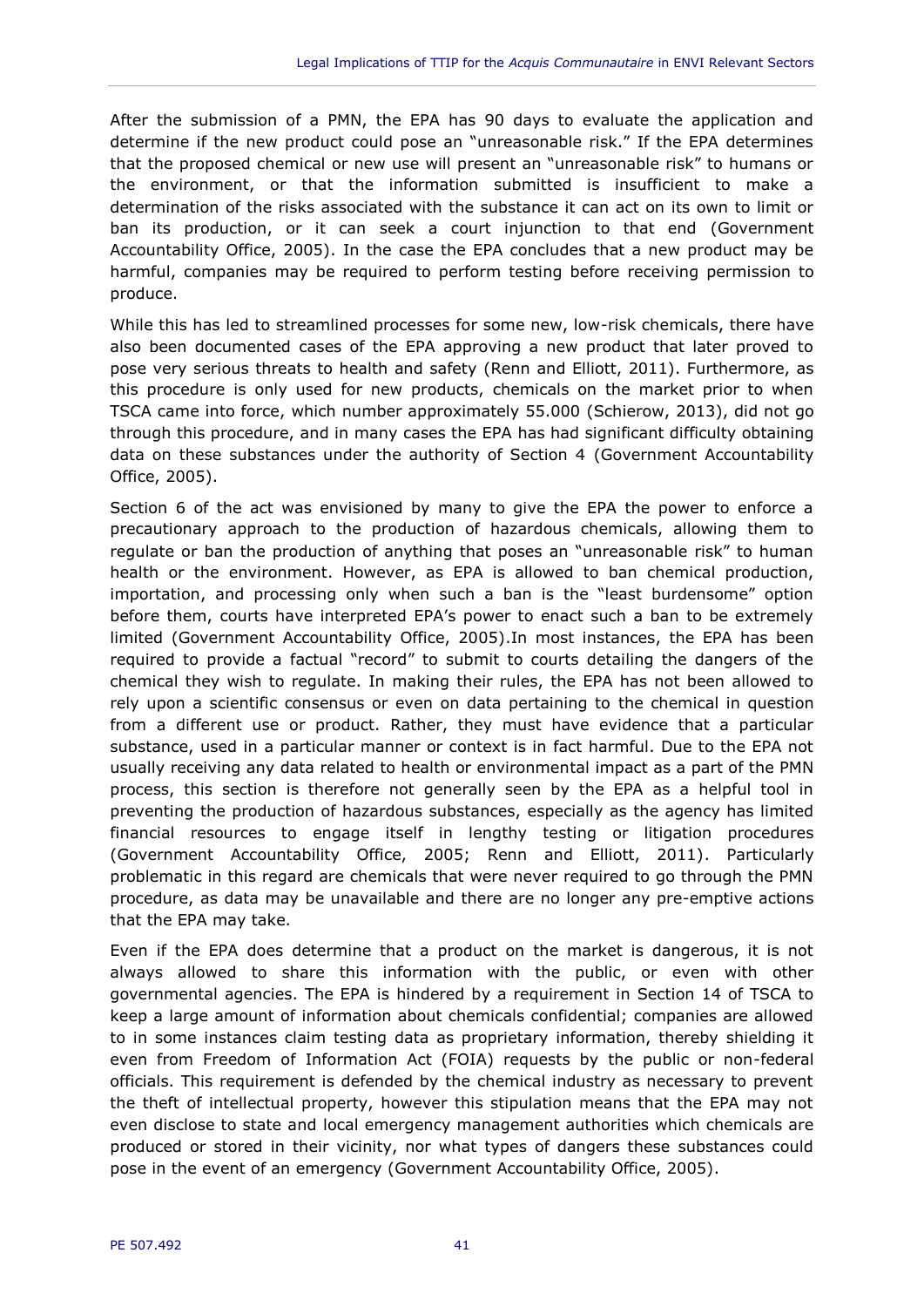Due to the fact that most chemicals are approved for production without companies providing health and safety data and that many chemicals were on the market before PMNs were mandatory, the EPA does not have comprehensive safety data on most of the chemicals on the market. To rectify this, the EPA has initiated a few voluntary programmes encouraging chemical companies to disclose information about the substances they create. However, these programmes do not include all of even the most common chemicals and do not guarantee that the EPA will receive enough information about a given chemical to determine the level of danger it poses (Government Accountability Office, 2005; Renn and Elliott, 2011).

In 2005, at the request of members of the US Senate, the United States' Government Accountability Office published a report detailing the structure of TSCA and the weaknesses in the government's ability to monitor and regulate the production and sale of potentially dangerous chemicals (Government Accountability Office, 2005). However, efforts to substantially reform the law, including on-going work of the Senate committee tasked with overseeing it, have been extremely controversial and unsuccessful (Trevor's Trek Foundation, 2013; Sciammacco, 2013). A recent proposal written and sponsored by both Republicans and Democrats seeking to increase the EPA's ability to collect data on potentially dangerous chemicals suffered a major setback when its strongest supporter in the Senate passed away only days after the bill's formal introduction (Heyen, 2013).

## **Chlorinated poultry**

#### **EU**

 $\overline{a}$ 

In 1997, the EU banned the import of poultry carcasses that had been decontaminated using pathogen reduction treatments (PRTs, which include the use of chlorine dioxide, trisodium phosphate, peroxyacids, and acidified sodium chlorite). It also banned the use of PRTs within the EU. The import ban is a result of the failed negotiations on poultry meat between the US and EU (following 1992 European Single Market programme and the GATT Agreement on the Application of SPS Measures), as the Veterinary Equivalency Agreement reached on 30 April 1997 did not cover poultry meat (Xia and Weyerbrock, 1998). 107

In 2004, the EU adopted the 'Hygiene Package', comprising: (i) Regulation No 852/2004<sup>108</sup> on the hygiene of foodstuffs, which primarily concerns the approval of operators; (ii) Regulation No 853/2004<sup>109</sup> laying down hygiene rules for food of animal origin (unprocessed and processed products of animal origin); and (iii) Regulation No 854/2004<sup>110</sup> laying down specific rules for the organisation of official controls on products of animal origin intended for human consumption, which applies in addition to Regulation No 882/2004 on official controls performed to ensure the verification of compliance with feed and food law, animal health, and animal welfare rules. $111$ 

<sup>&</sup>lt;sup>107</sup> See also Alisa Pereira, TED Case Studies: EU/US Slaughterhouse Dispute, available at: <http://www1.american.edu/TED/chicken.htm>

<sup>108</sup> No 852/2004 of the European Parliament and of the Council of 29 April 2004 on the hygiene of foodstuffs, OJ L 139, 30.4.2004, p.1.

<sup>109</sup> Regulation No 853/2004 of the European Parliament and of the Council of 29 April 2004 laying down specific hygiene rules for food of animal origin, OJ L 139, 30.4.2004, p.55.

<sup>110</sup> Regulation No 854/2004 of the European Parliament and of the Council of 29 April 2004 laying down specific rules for the organisation of official controls on products of animal origin intended for human consumption, OJ L 139, 30.4.2004, p. 206.

<sup>&</sup>lt;sup>111</sup> Regulation No 882/2004 of the European Parliament and of the Council of 29 April 2004 on official controls performed to ensure the verification of compliance with feed and food law, animal health and animal welfare rules, OJ L 165, 30.4.2004, p.1.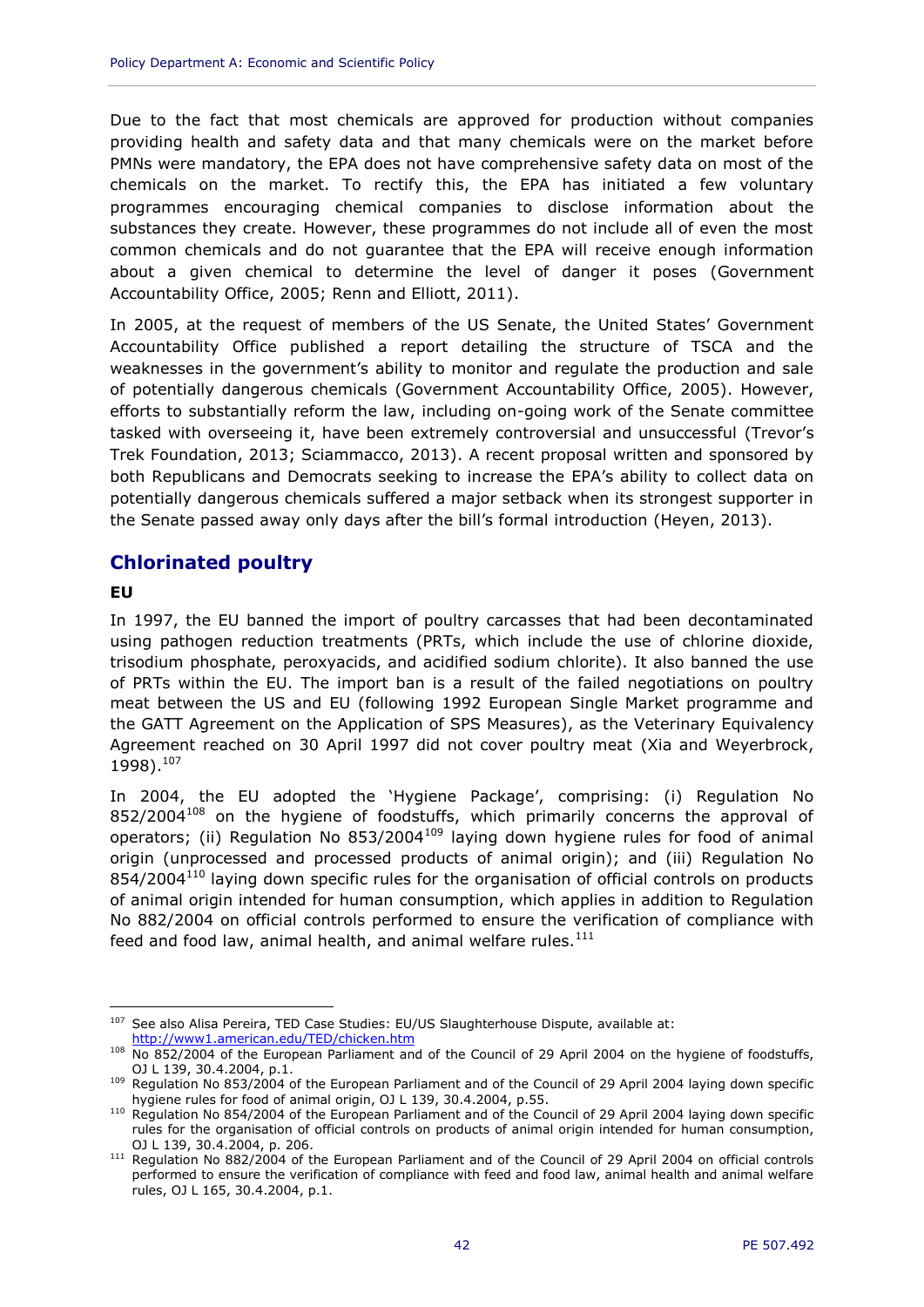Under Regulation No 853/2004 as amended, establishments handling products of animal origin must be registered and, where necessary, approved by the competent authority in their Member State. Pursuant to this Regulation, poultry must not be treated with any substance other than water to remove surface contamination from products of animal origin, unless use of the substance has been approved by the Commission following a regulatory procedure with scrutiny committee (Art.3 (2)).<sup>112</sup>

A product may be imported into the EU under certain conditions, including compliance with the requirements of the Regulation (Art.6).<sup>113</sup> This entails that imported poultry must comply with Art. 3(2), i.e. be treated only with water, as PRTs have not, to this day, been approved by the Commission.

Furthermore, Council Regulation No 1234/2007 (Single Common Market Organisation - CMO-Regulation), which lays down marketing standards for poultry meat, defines it as "poultry meat suitable for human consumption, which has not undergone any treatment other than cold treatment" (Annex  $XIV(B)(II)(1)$ ), thus further preventing the import of poultry decontaminated through the use of PRTs.

Pursuant to Articles 11 and 12 of Regulation No 854/2004, the Commission established lists of third countries from which imports of products of animal origin are permitted (Commission Regulation 798/2008), as well as a list of establishments from which products may be imported or dispatched. Currently, only 7 US establishments are listed with regards to poultry.<sup>114</sup> A document certifying, inter alia, that the products satisfy the requirement of Regulations No 852/2004 and 853/2004 or provisions that are equivalent must accompany consignments of products of animal origin that are imported into the Union. The official controls include audits of good hygiene practices and HACCP principles (Hazard Analysis and Critical Control Points), as well as specific controls whose requirements are determined by sector (including fresh meat). Commission Decision 2007/275/EEC lists animals and products subject to veterinary checks at border inspection posts (Annex I), among which are meat and edible offal of poultry, fresh, chilled or frozen.

In 2008, the European Commission submitted a proposal $115$  for the import of poultry intended for human consumption which have undergone PRTs, but with special provisions including a labelling requirement.

 $\overline{a}$ <sup>112</sup> Pursuant to Articles 3(2) and 12(3) of Regulation No 853/2004, Article 5a of Council Decision 1999/468/EC of 28 June 1999 laying down the procedures for the exercise of implementing powers conferred on the Commission, applies; this article establishes a regulatory procedure with scrutiny and provides that the Commission must be assisted by a Regulatory Procedure with Scrutiny Committee composed of the representatives of the Member States and chaired by the representative of the Commission. Under this procedure, the proposed measures must also be submitted to the Council and the European Parliament. For details of such procedure, see:

<http://eur-lex.europa.eu/LexUriServ/LexUriServ.do?uri=CONSLEG:1999D0468:20060723:EN:PDF>

<sup>113</sup> Food imported into the EU must also comply with the general requirements of Regulation No 178/2002 of 28 January 2002 laying down the general principles and requirements of food law, establishing the European Food Safety Authority and laying down procedures in matters of food safety.

<sup>114</sup> See list at [https://webgate.ec.europa.eu/sanco/traces/output/US/PM\\_US\\_en.pdf](https://webgate.ec.europa.eu/sanco/traces/output/US/PM_US_en.pdf)

<sup>115</sup> Commission submits to SCoFCAH proposal setting strict conditions for the antimicrobial treatment of poultry carcasses, Press release, 28 May 2008,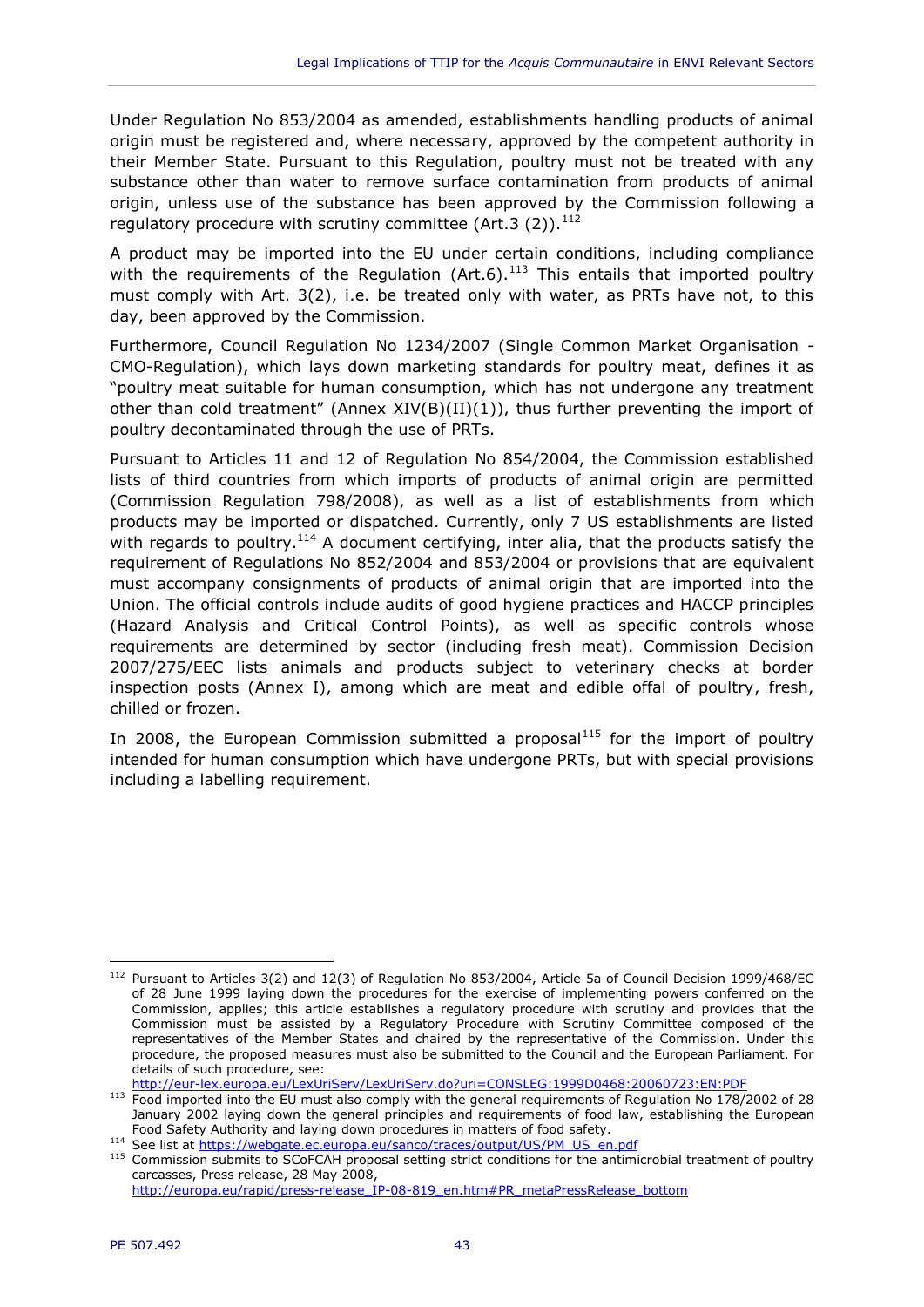The Commission also proposed<sup>116</sup> to amend the EU poultry meat definition to allow marketing of poultry decontaminated using PRTs, but indicated that it would withdraw the proposed amendment if its proposal on the authorisation of PRTs was not adopted. The Standing Committee of the Food Chain and Animal Health almost unanimously voted against the PRT proposal, and the European Parliament adopted a Resolution calling on the Council to reject the Commission's proposal, which it did on 18 December 2008 through Council Decision 2009/121/EC.

#### **US**

The US is the second largest exporter of poultry meat in the world, accounting for about one-third of global poultry trade. $117$  Rules on sanitary measures for poultry are set out in a number of federal laws and regulations. Like most other food products, poultry falls within the authority of the United States Department of Agriculture (USDA), which is empowered to adopt more detailed rules and regulations related to poultry and poultry products, operating through the FDA and the Food Safety and Inspection Service (FSIS).

A general framework for poultry products is set out in the Federal Food, Drug, and Cosmetic Act (FFDCA), which provides FDA with the authority to determine the safety, wholesomeness, and accurate labelling of food, and the Poultry Products Inspection Act (PPIA) of 28 August  $1957<sub>118</sub>$  which affords FSIS the authority to regulate establishments that process poultry, and determine the safety, wholesomeness, and accurate labelling of such poultry products.

Section 409 of the FFDCA requires premarket approval of food additives, necessitating a petition that includes data and information establishing reasonable certainty that the substance is not harmful under the intended conditions of use. If a food additive is considered safe under the conditions of its intended use, the FDA promulgates a regulation specifying the conditions under which the additive may be safely used. Defining the term "food additive" involves two steps: the first step broadly includes any substance, the intended use of which results or may reasonably be expected to result, directly or indirectly, in its becoming a component or otherwise affecting the characteristics of food. The second step, however, excludes from the definition of food additive substances that are generally recognized as safe.<sup>119</sup> Section 463 of the PPIA grants USDA the authority to regulate the use of substances generally recognized as safe, approved food additives, and sources of radiation to ensure that their use does not adulterate poultry products.<sup>120</sup> Under the tenets of the PPIA, and their implementing regulations, FDA and FSIS have been jointly empowered to determine the suitability of food ingredients and sources of radiation used in the production of poultry products. FDA determines the safety of substances and prescribes safe conditions of use, whereas FSIS determines the efficacy and suitability of food ingredients in poultry products.<sup>121</sup>

 $\overline{a}$ <sup>116</sup> Proposal for a Council Regulation amending Regulation No 1234/2007 establishing a common organisation of agricultural markets as regards the marketing standards for poultry meat, COM(2008) 336 final, <http://eur-lex.europa.eu/LexUriServ/LexUriServ.do?uri=COM:2008:0336:FIN:EN:PDF>

<sup>117</sup> USDA, "Livestock and Poultry: World Markets and Trade, October 2012,

<http://www.thepoultrysite.com/reports/?id=985>

<sup>118</sup> Title 21, United States Code (21 U.S.C.), §§ 451 etsqq.

 $119$  Section 321(s) of the FFDCA, 21 U.S.C. § 321(s)).

<sup>120</sup> Section 463 PPIA reads: "(a) Storage and handling of poultry products; violation of regulations: The Secretary may by regulations prescribe conditions under which poultry products capable of use as human food, shall be stored or otherwise handled by any person engaged in the business of buying, selling, freezing, storing, or transporting, in or for commerce, or importing, such articles, whenever the Secretary deems such action necessary to assure that such articles will not be adulterated or misbranded when delivered to the consumer. Violation of any such regulation is prohibited. (b) Other necessary rules and regulations: The Secretary shall promulgate such other rules and regulations as are necessary to carry out the provisions of this chapter."

<sup>121</sup> USDA, Related Documents for FSIS Directive 7120.1 - Safe and Suitable Ingredients used in the Production of Meat, Poultry, and Egg Products,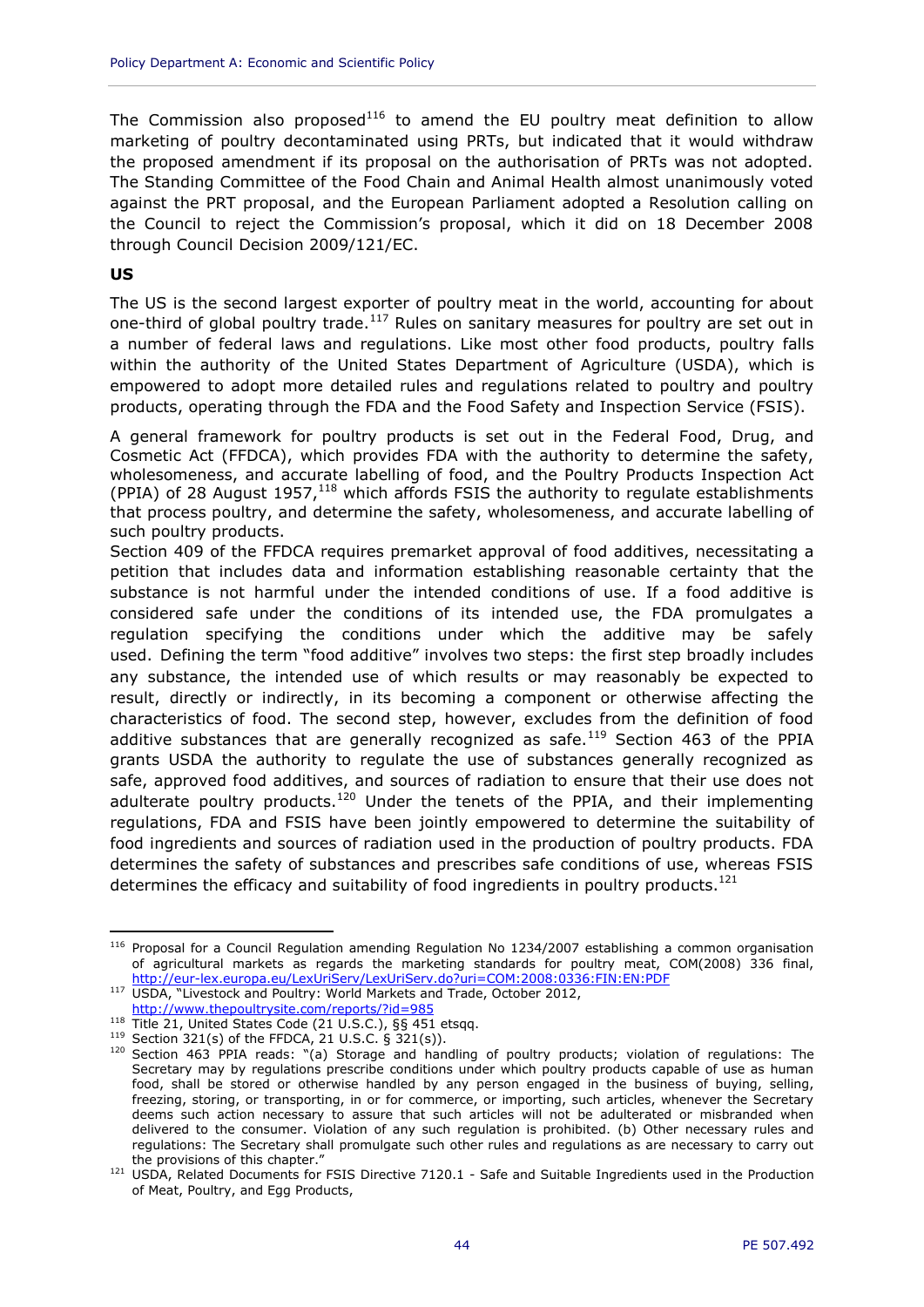In its suitability determinations, FSIS assesses the effectiveness of the ingredient in performing the intended purpose of use, and assesses whether the conditions of use result in an adulterated product, or one that misleads the consumer. Once a substance is considered safe and suitable for use in poultry products, it is added to a directive issued by FSIS, FSIS Directive 7120.1 on "Safe and Suitable Ingredients used in the Production of Meat, Poultry, and Egg Products".<sup>122</sup> This directive, which is updated quarterly, identifies substances that have been approved in the Code of Federal Regulations (CFR) for use in meat, poultry, and egg products as food additives or are generally recognized as safe. It thereby provides inspection programme personnel with a current list of substances that may be used in the production of meat, poultry, and egg products.

Various PRTs are contained in this list, including chlorine dioxide, acidified sodium chlorite, trisodium phosphate, and peroxyacids. For each of these substances deemed "safe and suitable ingredients", the list specifies the substance, its use with regard to the product, permissible amounts or concentrations, and labelling requirements.

In the case of chlorine dioxide, for instance, it acknowledges its use in "water used in poultry processing" and requires that residual chlorine dioxide amounts as determined may not exceed a specified concentration of 3 parts per million. It also exempts the use of chlorine dioxide for the accepted conditions of use from any labelling requirements. Finally, where available, the list contains a reference to the formal document approving the substance as a "safe and suitable ingredient".

In 2002, the United States requested the European Commission to approve the use of four PRTs in the production of poultry intended for export to the European Union: chlorine dioxide, acidified sodium chlorite, trisodium phosphate, and peroxyacids. So far, the EU has not changed its import ban. On 16 January 2009, the United States requested formal consultations with the European Communities within the dispute settlement procedures of the WTO.<sup>123</sup> Some estimates calculate US losses due to the EU import restrictions to lie between \$200 million and \$300 million annually, given that exports to Europe have fallen by around 75% since the restrictions went into effect, and arguably more when accounting for EU enlargement (Johnson, 2012: 1f).

## **Aviation**

#### **EU**

 $\overline{a}$ 

Since 1 January 2012, emissions from aircraft flying to and from airports in the EU have been covered by the European Union emissions trading system (EU ETS). Because this measure extends to foreign air carriers, it has given rise to substantial controversy across the Atlantic. Led by a coalition of US airlines, opposing nations have initiated litigation and threatened retaliatory measures in what has been termed "the world's first carbon trade war".<sup>124</sup> Yet the EU has countered that the measure was formally announced in a transparent manner long before the current conflict escalated, and that its actions are entirely consistent with its legally binding climate commitments and its long-term strategy to cut greenhouse gas emissions by 80 to 95 per cent compared with 1990 levels.

[http://www.fsis.usda.gov/wps/portal/fsis/topics/regulations/directives/7000-series/safe-suitable](http://www.fsis.usda.gov/wps/portal/fsis/topics/regulations/directives/7000-series/safe-suitable-ingredients-related-document)[ingredients-related-document](http://www.fsis.usda.gov/wps/portal/fsis/topics/regulations/directives/7000-series/safe-suitable-ingredients-related-document)

<sup>122</sup> USDA, FSIS Directive 7120.1 - Safe and Suitable Ingredients used in the Production of Meat, Poultry, and Egg Products; changes to the list are published by the [Office of the Federal Register](http://en.wikipedia.org/wiki/Office_of_the_Federal_Register) in Title 9 of the Code of [Federal Regulations \(CFR\),](http://www.gpo.gov/fdsys/browse/collectionCfr.action?collectionCode=CFR) Part 424.

 $123$  European Communities  $-$  Certain Measures Affecting Poultry Meat and Poultry Meat Products from the United States, WT/DS389, [http://www.wto.org/english/tratop\\_e/dispu\\_e/cases\\_e/ds389\\_e.htm](http://www.wto.org/english/tratop_e/dispu_e/cases_e/ds389_e.htm)

<sup>124</sup> Pilita Clark, Carbon Trade War Edges Nearer, Financial Times, 17 February 2012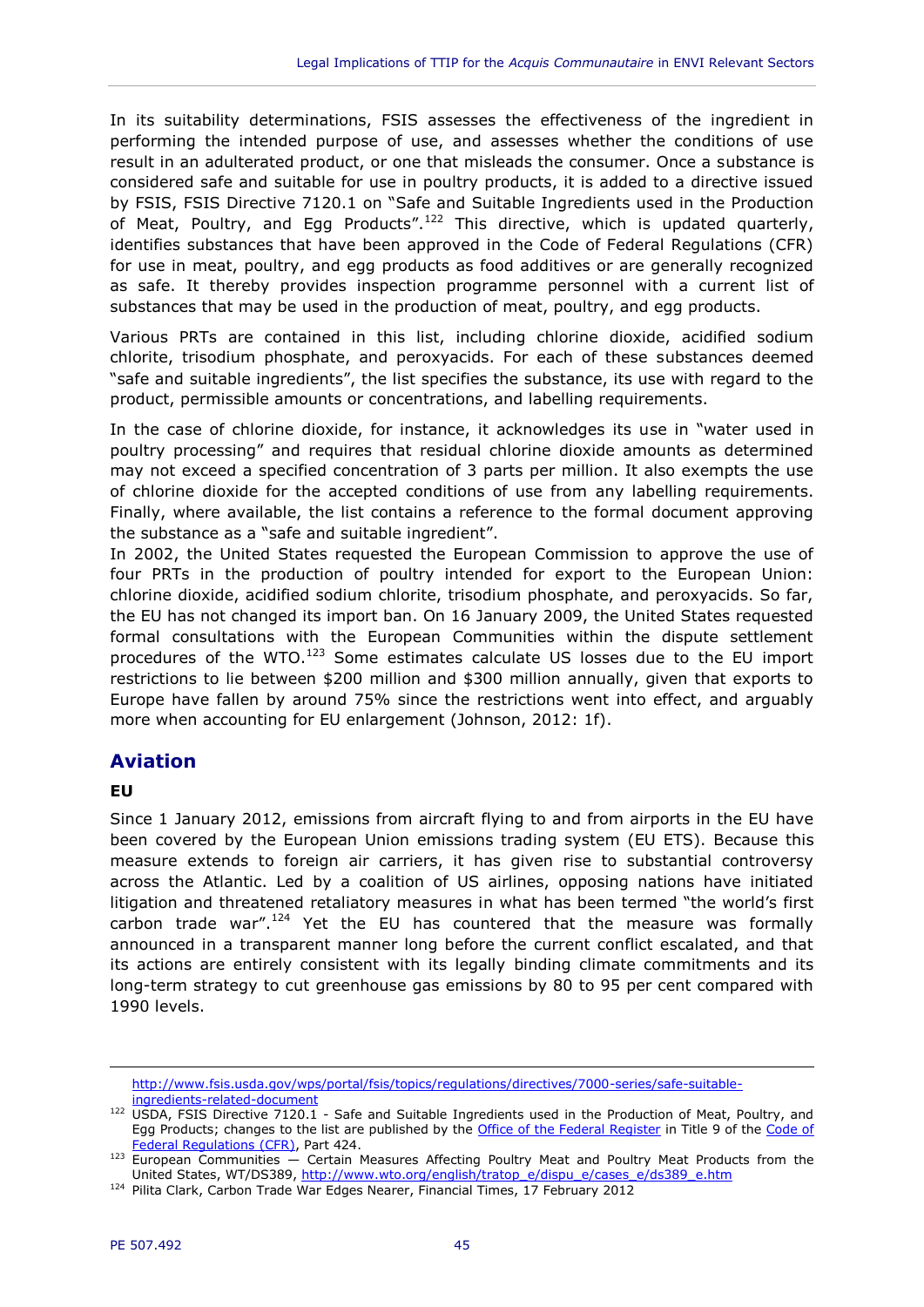As far back as 2005, the European Commission already affirmed that it was "not realistic" to expect timely and concerted international action on aviation emissions, hence calling for ambitious domestic and, if necessary, unilateral efforts.<sup>125</sup> Based on a series of public consultations and a feasibility study, the Commission submitted shortly thereafter a formal proposal for legislation to include aviation in the EU ETS. $126$  In doing so, it expressly referred to an International Civil Aviation Organisation (ICAO) endorsement of open emissions trading and the possibility to incorporate emissions from international aviation into domestic trading systems.<sup>127</sup>

By late 2008, the European Parliament and Council passed a directive formally amending the EU ETS framework to include domestic and international aviation.<sup>128</sup> From 1 January 2012, virtually all flights arriving at or departing from an airport situated in the territory of Member States of the European Union or the European Economic Area have been covered by the EU ETS.

Only certain flight categories – such as flights for training, emergency services, or humanitarian and military objectives – as well as flights operating on low volume routes are exempted. In order to receive allowances, air carriers were required to submit an application by 30 June 2011, a deadline that airlines both within and outside the EU have met. Allowances were issued to airlines by 28 February 2012 through the administering Member State, which is the Member State that granted the operating license or, in the case of foreign airlines, the Member State "with the greatest estimated attributed aviation emissions from flights performed by that aircraft operator".

Starting in 2013, covered airlines are under an obligation to surrender a sufficient number of allowances by 30 April of each year to cover their calculated  $CO<sub>2</sub>$  emissions from the previous year. Aside from surrendering the allowances obtained through free allocation or auction, air carriers can comply by acquiring allowances from other sectors covered by the EU ETS and – within specified limits – eligible credits from offset projects. It is this duty to surrender allowances on an annual basis which begets the climate benefits of the European measure, yet also poses a regulatory burden on airlines.

This perceived burden guided the Air Transport Association of America and three US airlines when, on 16 December 2009, they challenged the inclusion of aviation in the EU ETS before the High Court of Justice of England and Wales. Additional interveners – including several environmental groups – joined the proceedings on both sides and elevated the profile of this dispute. The High Court referred the central questions in the case to the ECJ on 8 July 2010 for a preliminary ruling. In a widely anticipated opinion delivered on 6 October 2011, the Advocate-General of the ECJ rejected all claims and stated that the inclusion of international aviation in the EU ETS was compatible with international law, did not infringe the sovereignty of other states or the freedom of the high seas, and respected applicable international agreements.<sup>129</sup>

<sup>&</sup>lt;sup>125</sup> European Commission, Communication on Reducing the Climate Change Impact of Aviation, COM(2005)459 <sup>126</sup> European Commission, Proposal for a Directive of the European Parliament and of the Council amending Directive 2003/87/EC so as to include aviation activities in the scheme for greenhouse gas emission allowance trading within the Community.

<sup>127</sup> International Civil Aviation Organisation (ICAO), Resolution A35-5.

<sup>&</sup>lt;sup>128</sup> European Parliament and Council, Directive 2008/101/EC of 19 November 2008 amending Directive 2003/87/EC so as to Include Aviation Activities in the Scheme for Greenhouse Gas Emission Allowance Trading within the Community, OJ 2009 L 8/3.

<sup>129</sup> Opinion of Advocate General Kokott, 6 October 2011, Air Transport Association of America et al. v. Secretary of State for Energy and Climate Change, C-366/10.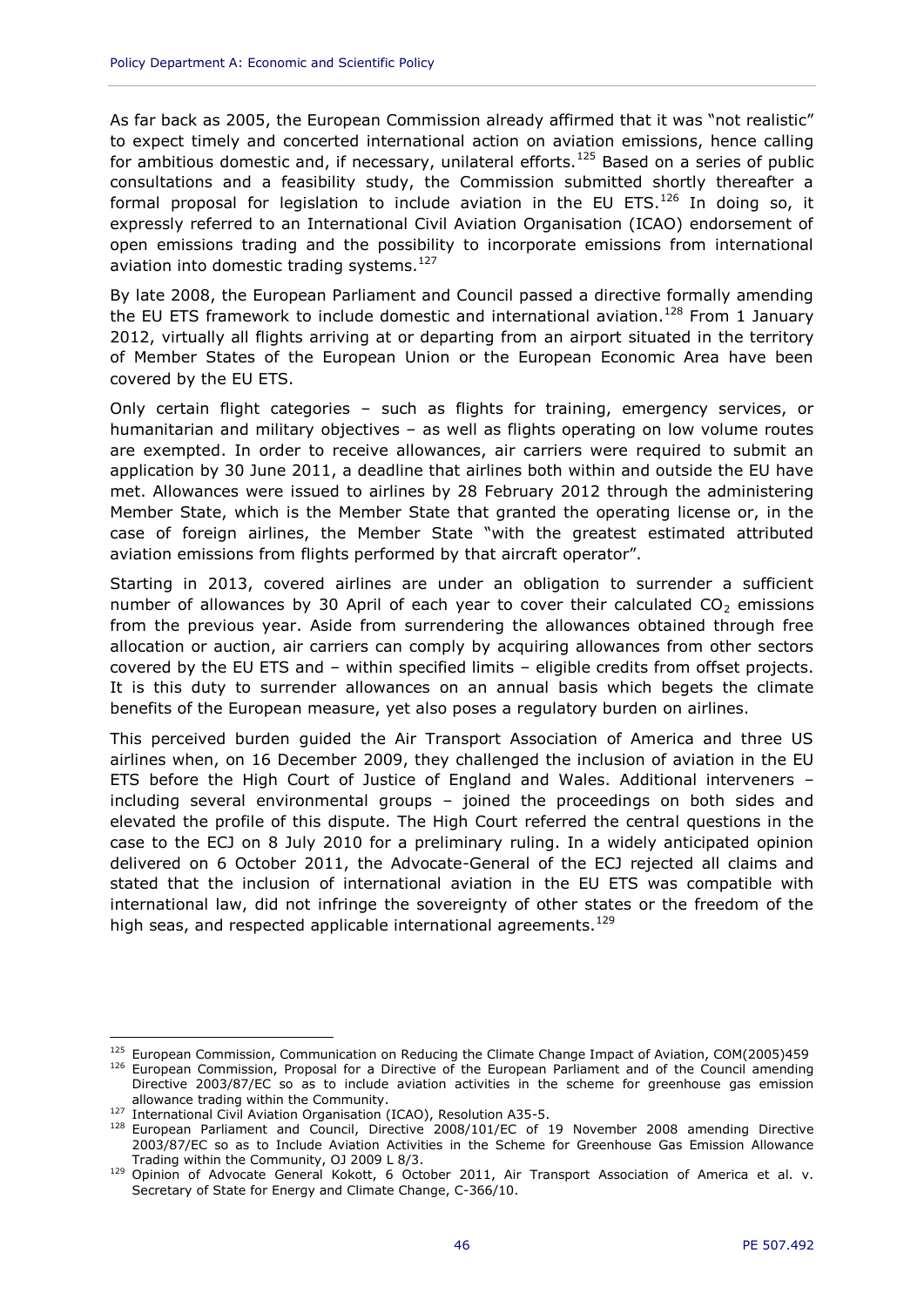Few observers were surprised when the ECJ upheld the Advocate-General's reasoning in its judgment of 21 December 2011, stating that the extension of the EU ETS to aviation infringes neither the principle of territoriality, nor the sovereignty of third countries; does not constitute a tax, fee or charge on fuel, which could be in breach of bilateral Air Transport Agreements in force across the Atlantic; and is consistent with provisions designed to prohibit discriminatory treatment between aircraft operators due to its uniform application to all flights departing or arriving from the European Union.<sup>130</sup>

Still, opposition to the unilateral EU efforts remained unabated. Given strong diplomatic pressure from foreign countries, including the United States and major emerging economies, the European Commission published a proposal on 12 November 2012 to exempt international flights to and from Europe from the compliance obligations under the EU ETS for one year (so-called "stop-the-clock" proposal) to allow for negotiation of a multilateral solution under the auspices of the ICAO. In the absence of a global deal, the compliance obligations would automatically resume after one year. Following passage in the European Parliament, the Council adopted the temporary derogation on 22 April 2013, formally deferring enforcement of the obligations of aircraft operators with respect to incoming and outgoing international flights under the EU ETS for 2012, including the requirement to report carbon emissions for flights between EU airports and third countries, and sanctions for failure to report or surrender allowances for 2012 emissions. $131$ 

On 5 September 2013, following presentation of a draft resolution by the ICAO Council setting a timeline for adoption of the modalities of a market-based mechanism for international aviation by 2016 and implementation by 2020, the EU offered to accept a compromise under which – rather than including emissions from the entire journey – international flights would in the meantime only be covered to the extent they use European airspace.<sup>132</sup>

#### **US**

Almost from the outset, the plan to include international aviation in the EU ETS met with strong resistance from a number of foreign countries, including the US. Influenced by a coalition of air carriers concerned about the cost of complying with the European measure, both chambers of Congress adopted bills that exempt airlines from participating in the programme. Political deliberation preceding the passage of these bills reflected a widespread perception of the European measure among US policy makers. In the prevailing view, the inclusion of foreign airlines in the EU ETS represented a violation of US sovereignty and a tax imposed by the EU on Americans to address climate change, in itself a phenomenon contested by many in the United States.<sup>133</sup>

 $\overline{a}$ <sup>130</sup> ECJ Judgment of 11 December 2011, Air Transport Association of America et al. v. Secretary of State for Energy and Climate Change, C-366/10.

<sup>131</sup> Press release, The Council Adopts Decision on Temporary Derogation from the EU Emissions Trading System Directive, 22 April 2013, [http://www.consilium.europa.eu/uedocs/cms\\_data/docs/pressdata/en/envir/136892.pdf](http://www.consilium.europa.eu/uedocs/cms_data/docs/pressdata/en/envir/136892.pdf)

<sup>132</sup> Reuters, "EU Concession in Aviation Emissions Row Eases Trade Concern", 5 September 2013, [http://www.reuters.com/article/2013/09/05/eu-aviation-idUSL6N0H12YK20130905;](http://www.reuters.com/article/2013/09/05/eu-aviation-idUSL6N0H12YK20130905) ENDS, EU Defends "Disappointing" ICAO Plan on Emissions, 5 September 2013.

<sup>&</sup>lt;sup>133</sup> As Senator John Thune, sponsor of one of the bills, described it, his bill was designed to "ensure that U.S. air carriers and passengers will not be paying down European debt through this illegal tax … and prevent the EU's unlawful attack on American sovereignty", Thune, "Senate Passes Thune Bill to Block European Airline Tax on U.S. Carriers, Passengers"; although milder in wording, this general sentiment also underlay a letter signed by senior representatives of the Administration – Secretary of State Hillary Clinton and Secretary of Transportation Ray LaHood – sent to the President of the European Commission on 16 December 2011, see Department of State, Letter by Secretary of State, Hillary Clinton, and Secretary of Transportation, Ray LaHood, 16 Dec. 16, 2011, [http://www.nbaa.org/ops/environment/eu-ets/20111216-eu-ets-us-state](http://www.nbaa.org/ops/environment/eu-ets/20111216-eu-ets-us-state-department-clinton.pdf)[department-clinton.pdf](http://www.nbaa.org/ops/environment/eu-ets/20111216-eu-ets-us-state-department-clinton.pdf)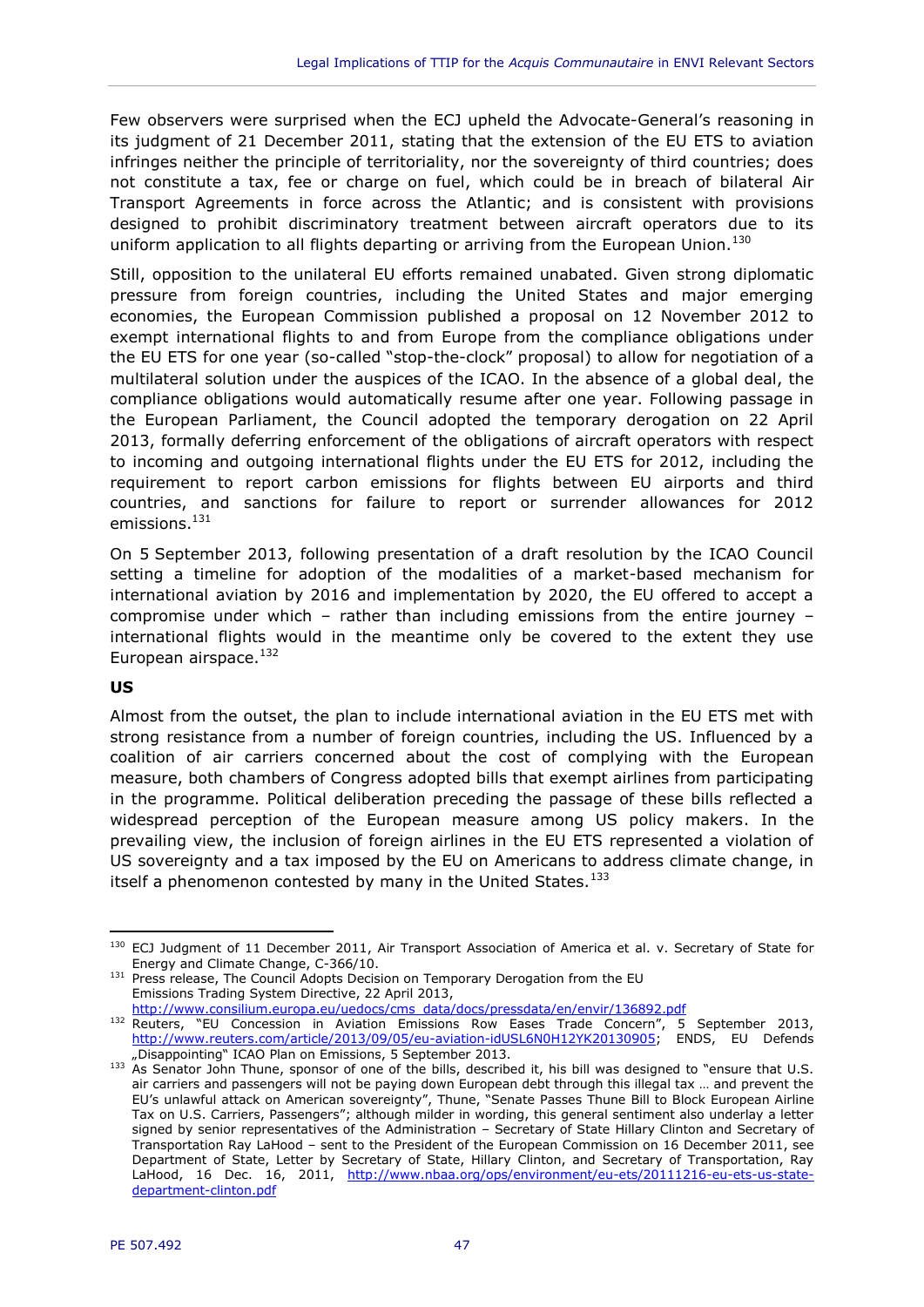In September 2012, the US Senate unanimously passed a legislative proposal (a "bill") prohibiting US civil aircraft operators from taking part in EU ETS, but requiring a public hearing and prior determination that a prohibition would be in the public interest. Such a determination needs to consider various factors, including the impact on US consumers, carriers, and operators; US interests in economic, energy, and environmental security; and U.S foreign relations and international commitments. Additionally, the bill requires the executive "to hold operators of civil aircraft of the United States harmless from the emissions trading scheme", which, while unclear, may be interpreted as an indemnification of US air carriers; at the same time, it prohibits the use of tax revenue for the payment of any penalties imposed on airlines under the EU ETS. $^{134}$  A further provision enables the Secretary of Transportation to reassess the previous determination if the EU ETS is altered, an international agreement is reached, or formal US rulemaking addresses aviation emissions. And finally, the bill encourages negotiations to pursue an international approach to addressing aviation emissions. The Senate bill was subsequently passed by the House of Representatives and signed into law by the President on 27 November 2012.<sup>135</sup>

Meanwhile, the US imposes no binding climate change mitigation requirements on domestic or international aviation. Some observers have contended that the US EPA could impose sufficiently robust requirements under the Clean Air Act to address emissions from air travel, with initial studies of the powers afforded to the EPA suggesting that it can regulate aviation emissions and has broad discretion over scope, stringency, and the type of regulatory mechanism. While a performance standard may be the default instrument under the Clean Air Act, the EPA could also explore market-based tools to increase the cost-effectiveness of its regulatory framework (Richardson, 2013).

<sup>134</sup> S. 1956, European Union Emissions Trading Scheme Prohibition Act of 2011, Sec. 3, 112th Congress, 2nd Session. 22 September 2012.

<sup>&</sup>lt;sup>135</sup> Public Law 112-200, European Union Emissions Trading Scheme Prohibition Act of 2011, 112th Congress, 2<sup>nd</sup> Session. 126 Stat. 1477. 27 November 2012.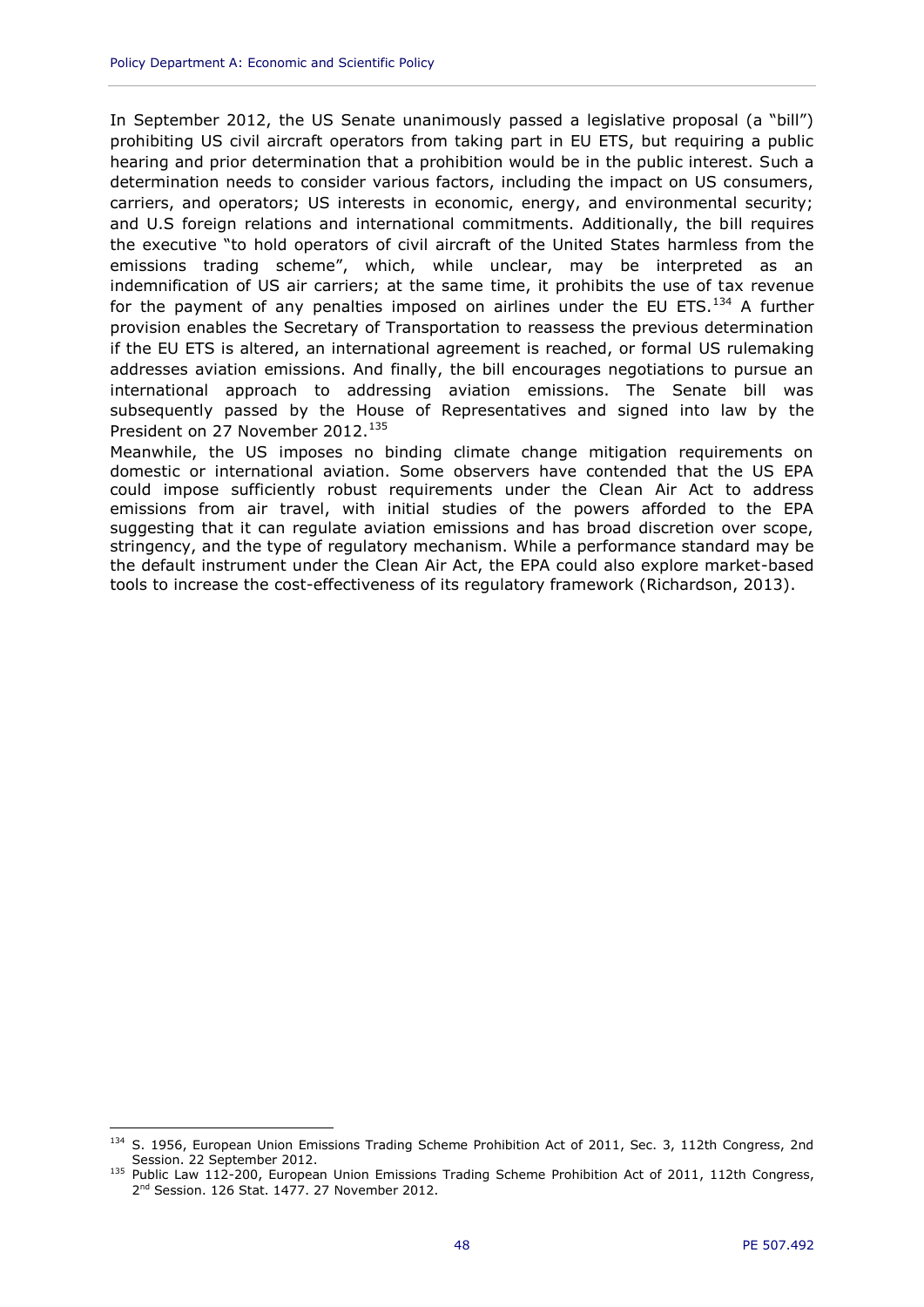## <span id="page-50-0"></span>**REFERENCES**<sup>136</sup>

- BDI (2013) *Industry's Priorities for a Transatlantic Trade and Investment Partnership (TTIP)*. Available from: [http://www.bdi.eu/images\\_content/GlobalisierungMaerkteUndHandel/BDI\\_TTIP\\_Posit](http://www.bdi.eu/images_content/GlobalisierungMaerkteUndHandel/BDI_TTIP_Position_Papier_final.pdf.) ion Papier final.pdf.
- Berger A and Brandi C (2013) The transatlantic free trade agreement: think of the consequences! *Deutsches Institut für Entwicklungspolitik*, Bonn, 4th March, Available from: http://www.die-gdi.de/CMS-Homepage/openwebcms3\_e.nsf/%28ynDK\_contentByKey%29/MRUR-95GB7W?Open.
- Bernasconi-Osterwalder N and Hoffmann RT (2012) *The German nuclear phase-out put to the test in international investment arbitration? Background to the new dispute Vattenfall v. Germany (ii)*. IISD Briefing Note, Available from: http://www.jisd.org/pdf/2012/german\_nuclear\_phase\_out.pdf.
- Boyle JK (2009) Globalization and the environment: convergence or divergence? In: Gallagher KP (ed.), *Handbook on Trade and the Environment*, Edward Elgar Publishing, pp. 97 – 115.
- CESifo Group Munich (2013) Free Trade Agreement between EU and USA Will Create Prosperity. *ifo Schnelldienst*, 28th February, Available from: [http://www.cesifo-group.de/ifoHome/presse/Pressemitteilungen/Pressemitteilungen-](http://www.cesifo-group.de/ifoHome/presse/Pressemitteilungen/Pressemitteilungen-Archiv/2013/Q1/press-2013-02_28_freihandel.html.)[Archiv/2013/Q1/press-2013-02\\_28\\_freihandel.html.](http://www.cesifo-group.de/ifoHome/presse/Pressemitteilungen/Pressemitteilungen-Archiv/2013/Q1/press-2013-02_28_freihandel.html.)
- Chevron Corporation (2013) *Comments on Proposed Transatlantic Trade and Investment Partnership*. Available from: [http://www.regulations.gov/contentStreamer?objectId=09000064812d4166&disposit](http://www.regulations.gov/contentStreamer?objectId=09000064812d4166&disposition=attachment&contentType=pdf.) [ion=attachment&contentType=pdf.](http://www.regulations.gov/contentStreamer?objectId=09000064812d4166&disposition=attachment&contentType=pdf.)
- Cingotti N (2013) EU-US trade negotiations must be transparent. *EurActiv*, 20th June, Available from: <http://www.euractiv.com/trade/trading-away-citizen-safeguards-analysis-528748.>
- Cooper WH, Manyin ME, Jurenas R, et al. (2013) *The U.S.-South Korea Free Trade Agreement (KORUS FTA): Provisions and Implications*. Washington, Congressional Research Service, and Available from: <http://www.fas.org/sgp/crs/row/RL34330.pdf.>
- Corporate Europe Observatory and Transnational Institute (2012) *Profiting from Injustice : How law firms, arbitrators and financiers are fuelling an investment arbitration boom*. Brussels/Amsterdam, Available from: [http://corporateeurope.org/sites/default/files/publications/profiting-from](http://corporateeurope.org/sites/default/files/publications/profiting-from-injustice.pdf.)[injustice.pdf.](http://corporateeurope.org/sites/default/files/publications/profiting-from-injustice.pdf.)
- Errico J (2011) The WTO in the EU: Unwinding the Knot. *Cornell International Law Journal*, 44(1), 179 – 208.
- European Commission (2010) *EU-South Korea Free Trade Agreement: A Quick Reading Guide*. European Commission, Available from: [http://trade.ec.europa.eu/doclib/docs/2009/october/tradoc\\_145203.pdf.](http://trade.ec.europa.eu/doclib/docs/2009/october/tradoc_145203.pdf.)
- European Commission (2007) *REACH in brief*. Available from: [http://ec.europa.eu/environment/chemicals/reach/publications\\_en.htm.](http://ec.europa.eu/environment/chemicals/reach/publications_en.htm.)

 $\overline{a}$ <sup>136</sup> All links in this study have been visited in August or September 2013.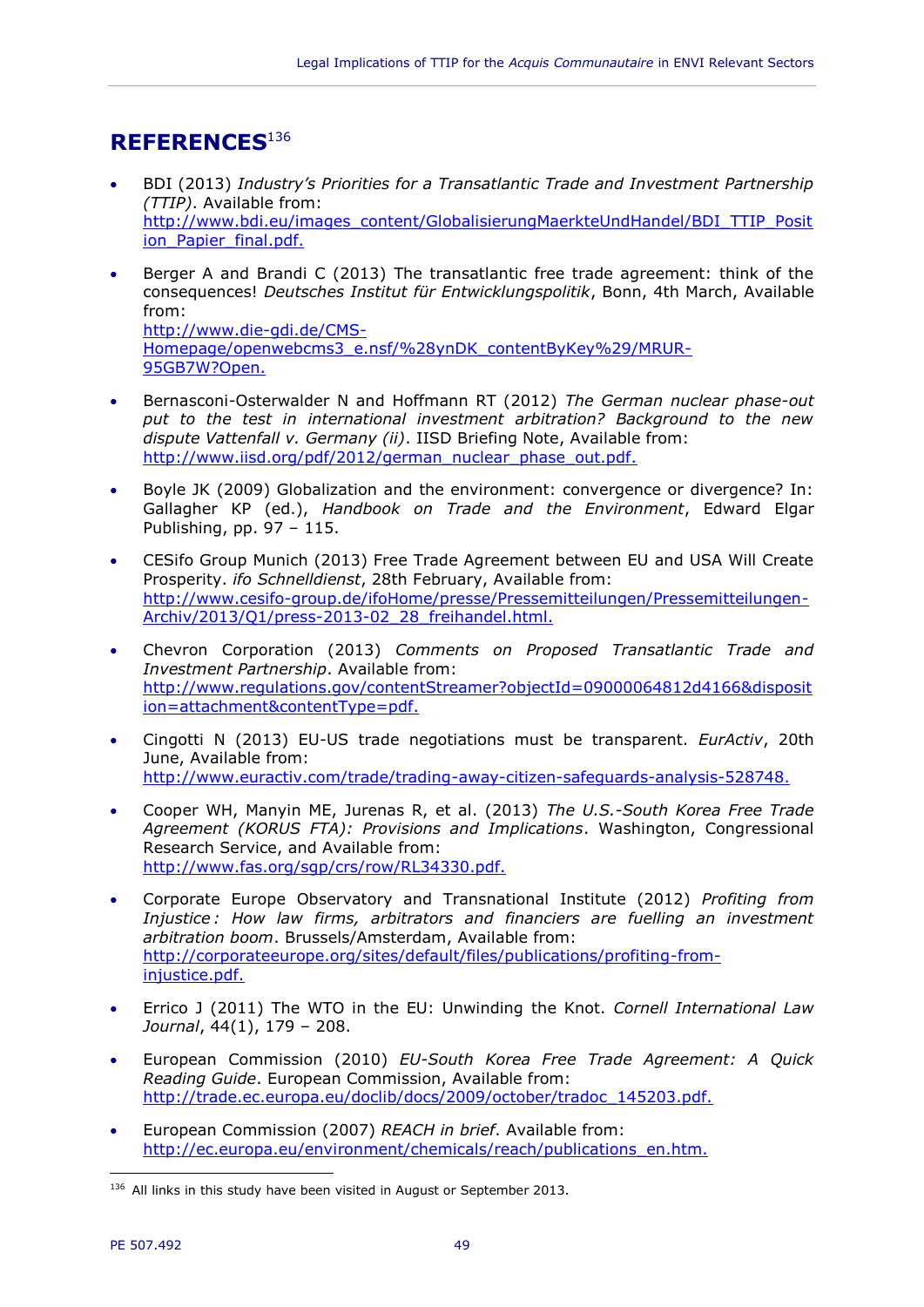- European Federation for Transport and Environment (2010) *Grounded: How ICAO failed to tackle aviation and climate change and what should happen now*. Montreal, Available from: [http://www.transportenvironment.org/sites/te/files/media/2010\\_09\\_icao\\_grounded.](http://www.transportenvironment.org/sites/te/files/media/2010_09_icao_grounded.pdf.) [pdf.](http://www.transportenvironment.org/sites/te/files/media/2010_09_icao_grounded.pdf.)
- European Food Safety Authority (EFSA) (2008) Assessment of the possible effect of the four antimicrobial treatment substances on the emergence of antimicrobial resistance. *EFSA Journal*, 1–26.
- European Food Safety Authority (EFSA) (2012) Scientific opinion on the public health hazards to be covered by inspection of meat (poultry). *EFSA Journal*, 10(6), 2741.
- Forum Umwelt und Entwicklung (2013) *"TTIP" NEIN DANKE! TRANSATLANTISCHE PARTNERSCHAFT GEHT ANDERS*. Forum Umwelt und Entwicklung, Available from: [http://www.forumue.de/fileadmin/userupload/AG\\_Handel/pospap\\_ttip\\_fin.pdf.](http://www.forumue.de/fileadmin/userupload/AG_Handel/pospap_ttip_fin.pdf.)
- Frankel J (2008) *Environmental Effects of International Trade*. Expert Report No. 31 To Sweden's Globalisation Council, Globalisation Council, Available from: <http://www.hks.harvard.edu/fs/jfrankel/Swenvirinlaga31proofs.pdf.>
- Freese W and Schubert D (2004) Safety testing and regulation of genetically engineered foods. *Biotechnology and Genetic Engineering Reviews*, 21, 299 – 324.
- Friends of the Earth U.S. (2013) Comments by Friends of the Earth U.S. Regarding Transatlantic Trade and Investment Partnership. Available from: [http://www.s2bnetwork.org/fileadmin/dateien/downloads/FoE\\_TTIP\\_federal\\_register](http://www.s2bnetwork.org/fileadmin/dateien/downloads/FoE_TTIP_federal_register_comments_May_2013.pdf.) comments May 2013.pdf.
- Gaukrodger D and Gordon K (2012) *Investor - state dispute settlement: A scoping paper for the investment policy community*. OECD Working Papers on International Investment, Paris, OECD, Available from: [http://www.oecd.org/daf/inv/investment-policy/WP-2012\\_3.pdf.](http://www.oecd.org/daf/inv/investment-policy/WP-2012_3.pdf.)
- Görlach B, Blobel D and Knigge M (2005) *Report on Trade, Environment, and Sustainability Impact Assessment*. Ecologic Institute, Available from: [http://www.ecologic.eu/download/projekte/1800-1849/1800/6\\_1800\\_cate\\_sia.pdf.](http://www.ecologic.eu/download/projekte/1800-1849/1800/6_1800_cate_sia.pdf.)
- Government Accountability Office (2005) *Chemical Regulation: Options Exist to Improve EPA's Ability to Assess Health Risks and Manage Its Chemical Review Program*. Available from:<http://www.gao.gov/products/GAO-05-458.>
- Greenpeace (2013) EU-US trade deal poses potential threat to European food safety and environment standards. 17th June, Available from: [http://www.greenpeace.org/eu-unit/en/News/2013/Transatlantic-Trade-and-](http://www.greenpeace.org/eu-unit/en/News/2013/Transatlantic-Trade-and-Investment-Partnership-TTIP-A-Threat-for-European-Food-Safety-and-Environment-Standards/)[Investment-Partnership-TTIP-A-Threat-for-European-Food-Safety-and-Environment-](http://www.greenpeace.org/eu-unit/en/News/2013/Transatlantic-Trade-and-Investment-Partnership-TTIP-A-Threat-for-European-Food-Safety-and-Environment-Standards/)[Standards/.](http://www.greenpeace.org/eu-unit/en/News/2013/Transatlantic-Trade-and-Investment-Partnership-TTIP-A-Threat-for-European-Food-Safety-and-Environment-Standards/)
- Heyen DA (2013) REACH hardly reaching into US chemicals regulation reform. *Cambridge Journals Blog - Environmental, Earth & Life Sciences*, Available from: [http://blog.journals.cambridge.org/2013/07/reach-hardly-reaching-into-us](http://blog.journals.cambridge.org/2013/07/reach-hardly-reaching-into-us-chemicals-regulation-reform/)[chemicals-regulation-reform/.](http://blog.journals.cambridge.org/2013/07/reach-hardly-reaching-into-us-chemicals-regulation-reform/)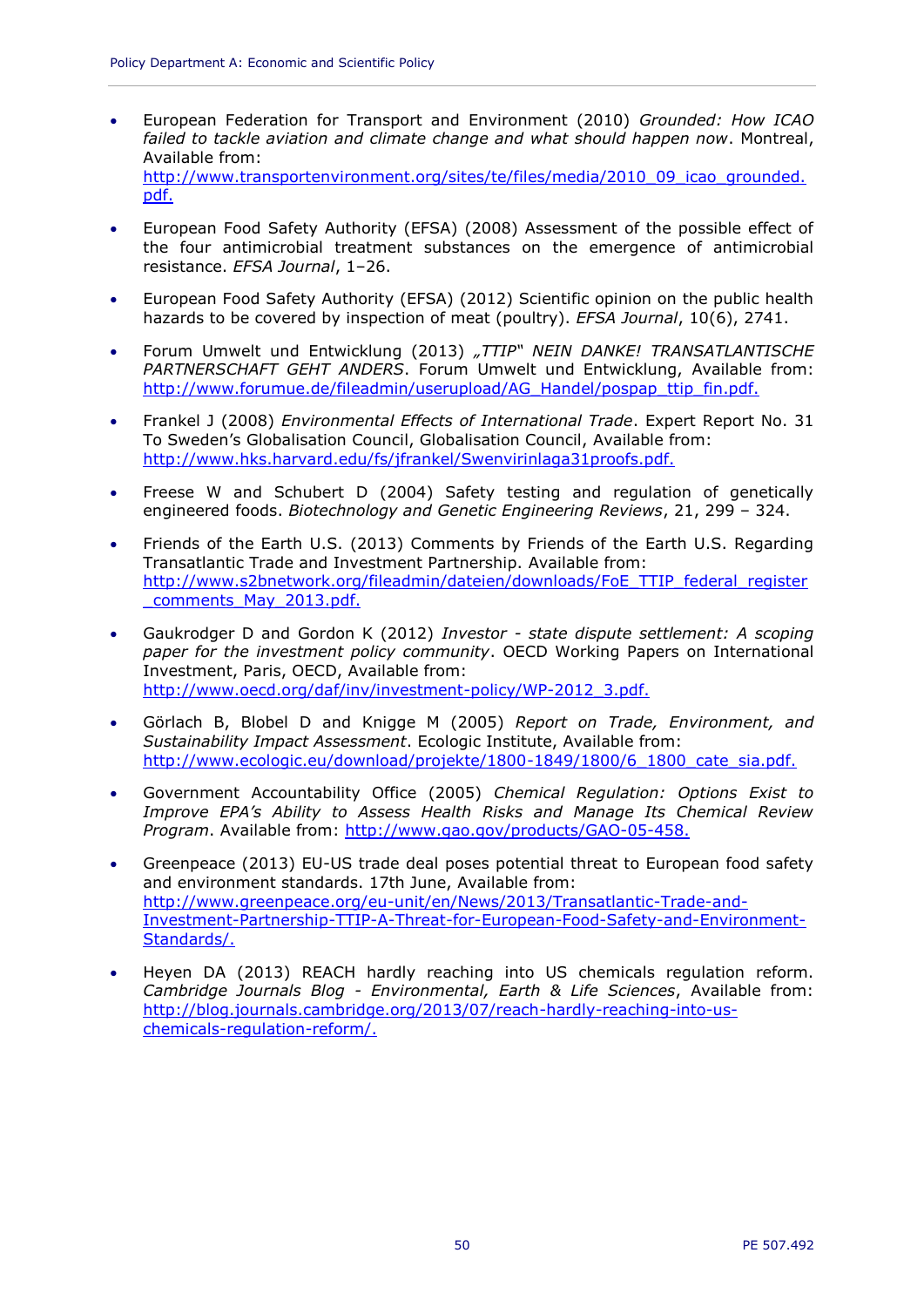- Johnson R (2012) *U.S.-EU poultry dispute on the use of pathogen reduction treatments (prts)*. Washington DC, Congressional Research Service.
- Lee DS (2010) Aviation Greenhouse Gas Emissions. In: International Civil Aviation Organization (ICAO) (ed.), *ICAO Environmental Report 2010*, Montreal, pp. 42 – 46, Available from: <http://www.icao.int/environmental-protection/Pages/EnvReport10.aspx.>
- Mair S and Mildner S-A (2013) *Im Schulterschluss für offene Märkte und Investorenschutz*. Stiftung Wissenschaft und Politik, Available from: [http://www.swp](http://www.swp-berlin.org/fileadmin/contents/products/aktuell/2013A15_mai_mdn.pdf.)[berlin.org/fileadmin/contents/products/aktuell/2013A15\\_mai\\_mdn.pdf.](http://www.swp-berlin.org/fileadmin/contents/products/aktuell/2013A15_mai_mdn.pdf.)
- Mandel GN (2006) Toward Rational Regulation of Genetically Modified Food. *Santa Clara Journal of International Law*, 4(1), 21 – 59.
- Marden E (2003) Risk and regulation: U.S. regulatory policy on genetically modified food and agriculture. *Boston College Law Review*, 44(3), 733 – 787.
- Mildner S-A and Schmucker C (2013) *Abkommen mit Nebenwirkungen?* Stiftung Wissenschaft und Politik, Available from: [http://www.swp](http://www.swp-berlin.org/fileadmin/contents/products/aktuell/2013A26_mdn_schmucker.pdf.)[berlin.org/fileadmin/contents/products/aktuell/2013A26\\_mdn\\_schmucker.pdf.](http://www.swp-berlin.org/fileadmin/contents/products/aktuell/2013A26_mdn_schmucker.pdf.)
- National Academy of Sciences (2002) *Environmental effects of transgenic plants: the scope and adequacy of regulation*. Washington DC, National Academy of Sciences Presse.
- Nikièma SH (2012) *Best Practices Indirect Expropriation*. IISD, Available from: <http://www.iisd.org/publications/pub.aspx?pno=1577.>
- OECD (2004) *'Indirect Expropriation' and the 'Right to Regulate' in International Investment Law*. Paris, Available from: [http://www.oecd.org/daf/inv/investment](http://www.oecd.org/daf/inv/investment-policy/33776546.pdf.)[policy/33776546.pdf.](http://www.oecd.org/daf/inv/investment-policy/33776546.pdf.)
- Palmer D (2013) Consumer groups worry U.S.-EU trade pact will weaken health, privacy regulations. *Reuters*, Washington, 29th May, Available from: [http://www.reuters.com/article/2013/05/29/us-usa-eu-trade](http://www.reuters.com/article/2013/05/29/us-usa-eu-trade-idUSBRE94S0XP20130529.)[idUSBRE94S0XP20130529.](http://www.reuters.com/article/2013/05/29/us-usa-eu-trade-idUSBRE94S0XP20130529.)
- Pew Initiative (2001) *Guide to US regulation of genetically modified food and agricultural biotechnology products*. Available from: http://www.pewtrusts.org/uploadedFiles/wwwpewtrustsorg/Reports/Food and Biote [chnology/hhs\\_biotech\\_0901.pdf.](http://www.pewtrusts.org/uploadedFiles/wwwpewtrustsorg/Reports/Food_and_Biotechnology/hhs_biotech_0901.pdf.)
- Philippe Sands (2008) *Litigating environmental disputes: courts, tribunals and the progressive development of international environmental law*. Available from: <http://www.oecd.org/investment/globalforum/40311090.pdf.>
- Pollack MA and Shaffer GC (2001) The challenge of reconciling regulatory differences: food safety and GMOs in the transatlantic relationship. In: Pollack MA and Shaffer GC (eds), *Transatlantic Governance in the Global Economy*, Lanham, MD, Rowman & Littlefield, pp. 153–178.
- Renn O and Elliott ED (2011) Chemicals. In: Wiener JB, Rogers MD, Hammitt JK, et al. (eds), *The Reality of Precaution: Comparing Risk Regulation in the United States and Europe*, Washington D.C., RFF Press.
- Richardson N (2013) Aviation, Carbon, and the Clean Air Act. *Columbia Journal of Environmental Law*, 38(1), 67 – 114.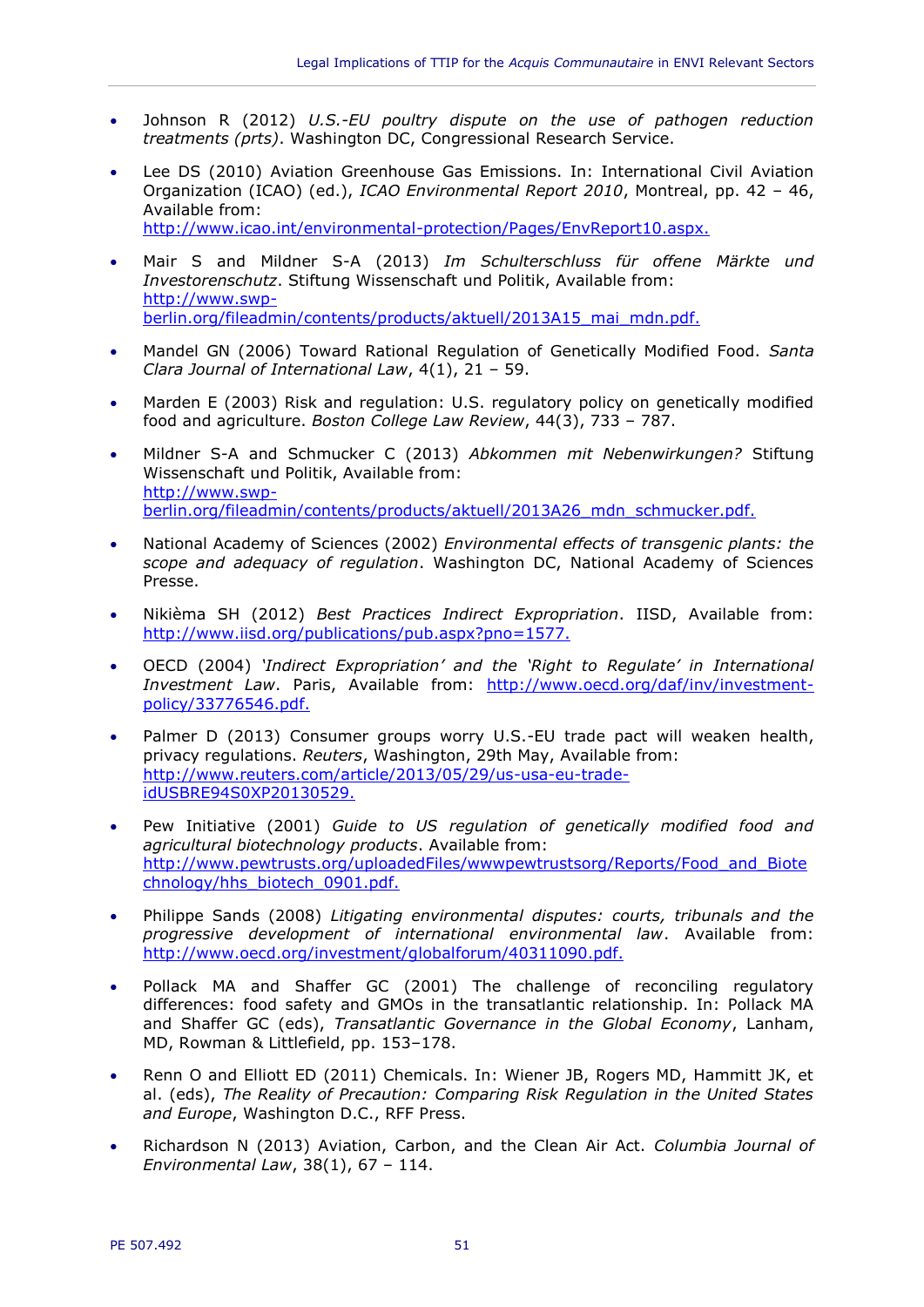- Schierow L-J (2013) *The Toxic Substances Control Act (TSCA): A Summary of the Act and Its Major Requirements*. Washington, D.C., Congressional Research Service, Available from:<http://www.fas.org/sgp/crs/misc/RL31905.pdf.>
- Schott JJ and Cimino C (2013) *Crafting a Transatlantic Trade and Investment Partnership: What Can Be Done*. Policy Brief, Washington, Peterson Institute for International Economics, Available from: <http://www.piie.com/publications/pb/pb13-8.pdf.>
- Sciammacco S (2013) Wave of Opposition to Senate Chemicals Bill Swells from Public Interest Groups, Legal Scholars. *Environmental Working Group*, 6th December, Available from: [http://www.ewg.org/release/wave-opposition-senate](http://www.ewg.org/release/wave-opposition-senate-chemicals-bill-swells-public-interest-groups-legal-scholars.)[chemicals-bill-swells-public-interest-groups-legal-scholars.](http://www.ewg.org/release/wave-opposition-senate-chemicals-bill-swells-public-interest-groups-legal-scholars.)
- Solomon I (2013) Comments Concerning the Proposed Transatlantic Trade and Investment Partnership; Federal Register Docket USTR-USTR-2013-0019. Available from: [http://action.sierraclub.org/site/DocServer/TTIP\\_\\_Federal\\_Register\\_\\_May\\_10.pdf?do](http://action.sierraclub.org/site/DocServer/TTIP__Federal_Register__May_10.pdf?docID=13041.)  $cID = 13041.$
- Steffens B (2013) Transatlantische Handels- und Investitionspartnerschaft sägt an EU-Standards. *Greenpeace*, 14th June, Available from: [http://www.greenpeace.de/themen/umwelt\\_wirtschaft/nachrichten/artikel/transatlan](http://www.greenpeace.de/themen/umwelt_wirtschaft/nachrichten/artikel/transatlantische_handels_und_investitionspartnerschaft_saegt_an_eu_standards/) tische handels und investitionspartnerschaft saegt an eu standards/.
- Tokar B (2006) *Deficiencies in federal regulatory oversight of genetically engineered crops - briefing report*. Institute for Social Ecology Biotechnology Project, Available from: <http://environmentalcommons.org/RegulatoryDeficiencies.html.>
- Trevor's Trek Foundation (2013) Boxer Doubts Passage of Bipartisan TSCA Reform Bill Without Overhaul. 19th June, Available from: [http://www.trevorstrek.org/boxer-doubts-passage-of-bipartisan-tsca-reform-bill](http://www.trevorstrek.org/boxer-doubts-passage-of-bipartisan-tsca-reform-bill-without-overhaul/)[without-overhaul/.](http://www.trevorstrek.org/boxer-doubts-passage-of-bipartisan-tsca-reform-bill-without-overhaul/)
- U.S. Environmental Protection Agency (2013) Summary of the Occupational Safety and Health Act. Available from: <http://www2.epa.gov/laws-regulations/summary-occupational-safety-and-health-act.>
- UNCTAD (2010) *Denunciation of the ICSID Convention and BITs: impact on investorstate claims*. IIA Issue Note, Available from: [http://unctad.org/en/Docs/webdiaeia20106\\_en.pdf.](http://unctad.org/en/Docs/webdiaeia20106_en.pdf.)
- UNCTAD (2013) *World Investment Report 2013, Global value chains: investment and trade for development*. New York and Geneva, United Nations, Available from: [http://unctad.org/en/PublicationsLibrary/wir2013\\_en.pdf.](http://unctad.org/en/PublicationsLibrary/wir2013_en.pdf.)
- US Chamber of Commerce (2013) *Statement on The Transatlantic Trade & Investment Partnership*. Available from: [http://www.regulations.gov/#!documentDetail;D=USTR-2013-0019-0241.](http://www.regulations.gov/%23!documentDetail;D=USTR-2013-0019-0241.)
- US Department of Agriculture (USDA) Office of the Inspector General, (2005) *Audit report: animal and plant health inspection service controls over issuance of genetically engineered organism release permits*. Washington DC.
- US Government Accountability Office (2007) *Chemical regulation: comparison of U.S. and recently enacted European Union approaches to protect against the risk of toxic chemicals*.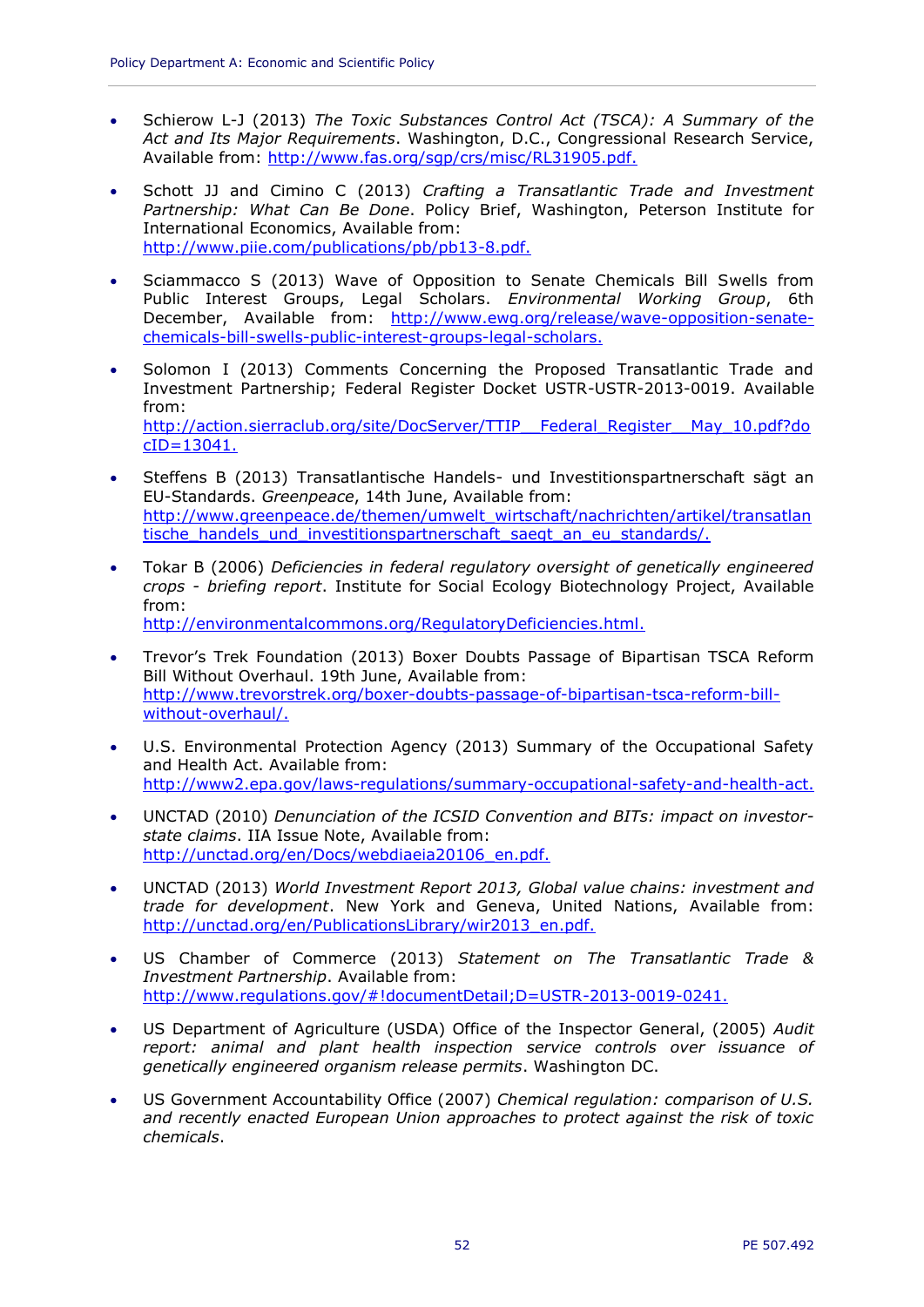- US Government Accountability Office (2002) *Genetically modified foods: experts view regimen of safety tests as adequate, but fda's evaluation process could be enhanced*. Washington DC, Available from: <http://www.gao.gov/assets/240/234718.pdf.>
- USDA Foreign Agricultural Service (2008) *Poultry and Products, EP resolution calls for Council to reject EU Commission PRT proposal*. GAIN Report, Available from: <http://www.fas.usda.gov/gainfiles/200806/146294948.pdf.>
- Vogel D (2003) *The politics of risk regulation in Europe and the United States*. Institut du développement durable et des relations internationales.
- Wiener JB, Rogers MD, Hammitt JK, et al. (eds) (2011) *The reality of precaution: comparing risk regulation in the United States and Europe*. London; New York, RFF Press.
- Xia T and Weyerbrock S (1998) *Veterinary standards as barriers to trade: the case of poultry trade between the U.S. and the EU*. Paper Prepared for the Meetings of the American Agricultural Economics Association August 1998, Salt Lake City, Available from: <http://ageconsearch.umn.edu/bitstream/20924/1/spxiat01.pdf.>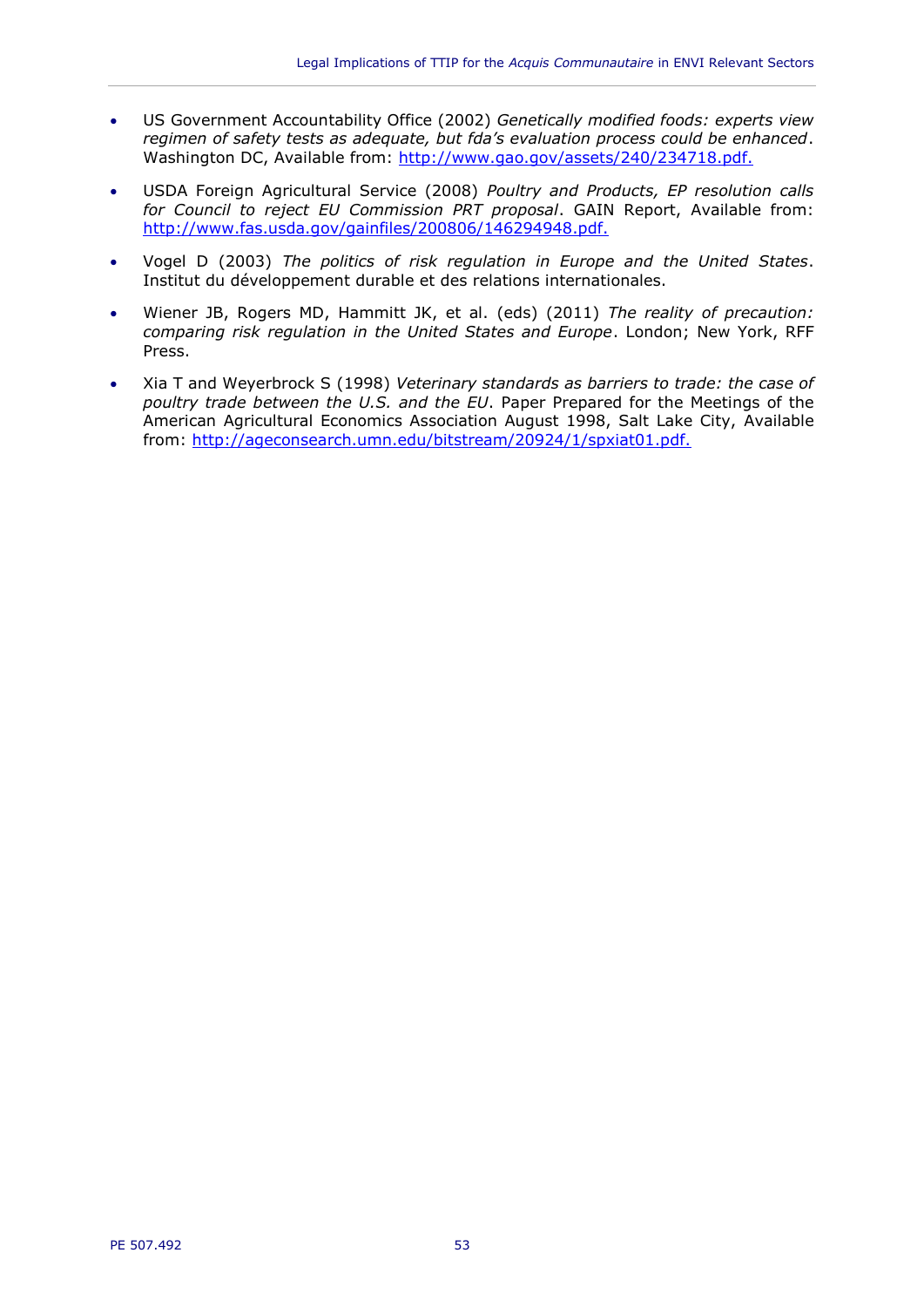## **NOTES**